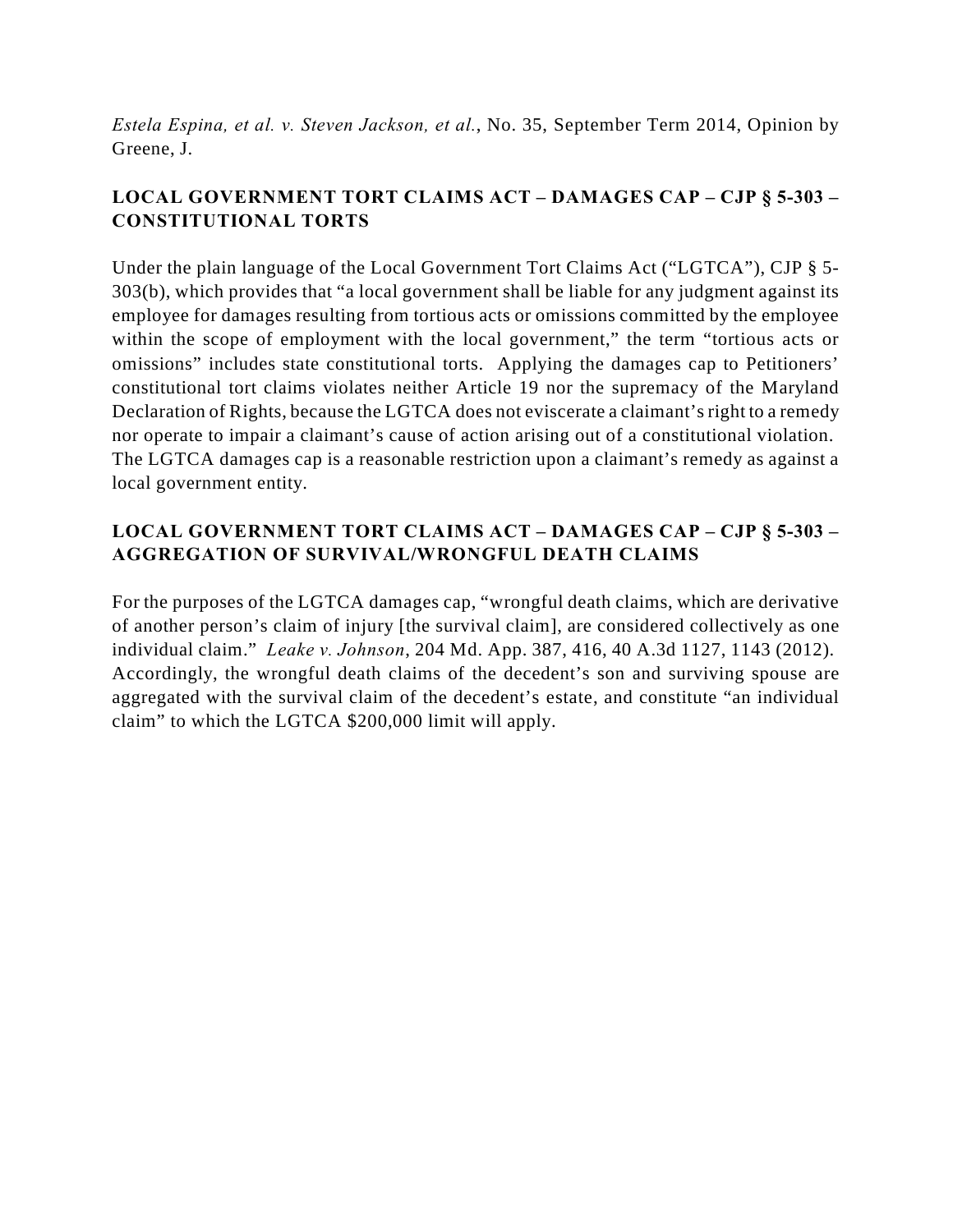Circuit Court for Prince George's County Case No. CAL0923501 Argued: January 12, 2014

## IN THE COURT OF APPEALS OF MARYLAND

No. 35

September Term, 2014

ESTELA ESPINA, et al.,

\_\_\_\_\_\_\_\_\_\_\_\_\_\_\_\_\_\_\_\_\_\_\_\_\_\_\_\_\_\_\_\_\_\_\_\_\_

v.

## STEVEN JACKSON, et al. \_\_\_\_\_\_\_\_\_\_\_\_\_\_\_\_\_\_\_\_\_\_\_\_\_\_\_\_\_\_\_\_\_\_\_\_\_

Barbera, C.J. Harrell Greene Adkins McDonald Watts McAuliffe, John (Retired, Specially Assigned),

JJ.

Opinion by Greene, J.

\_\_\_\_\_\_\_\_\_\_\_\_\_\_\_\_\_\_\_\_\_\_\_\_\_\_\_\_\_\_\_\_\_\_\_

\_\_\_\_\_\_\_\_\_\_\_\_\_\_\_\_\_\_\_\_\_\_\_\_\_\_\_\_\_\_\_\_\_\_\_

Filed: March 30, 2015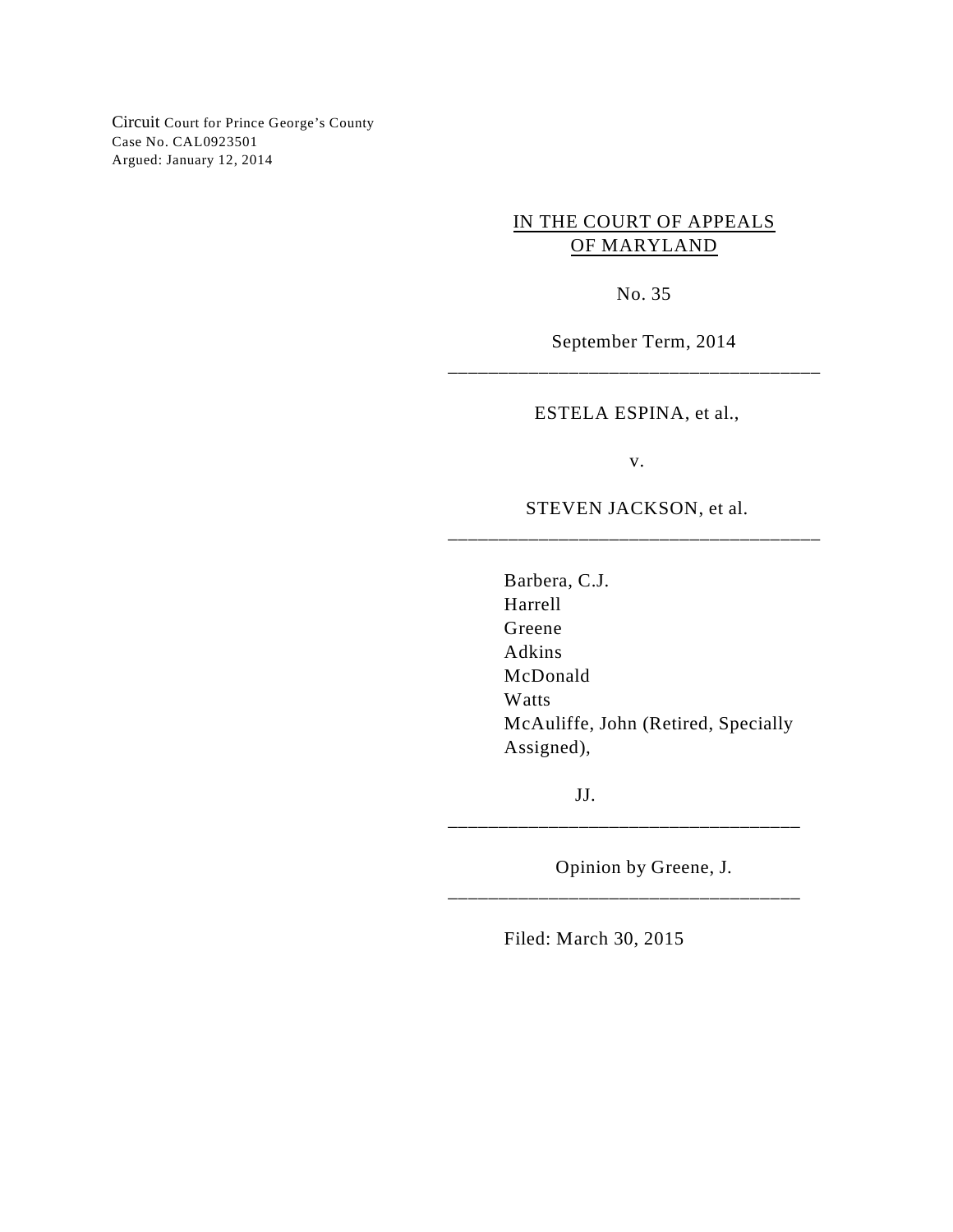At issue in the present case is the extent to which the General Assembly intended, and was within its authority, to limit a local government's financial liability under the Local Government Tort Claims Act ("LGTCA"), Md. Code (1974, 2013 Repl. Vol., 2014 Supp.), § 5-301 *et seq*. of the Courts & Judicial Proceedings Article ("CJP"), for damages resulting from violations of the state constitution. This case arises out of the fatal shooting of Manuel Espina ("Espina") by Prince George's County (the "County") police officer Steven Jackson ("Jackson"). Petitioners, Espina's estate, Estela Concepcion Jacome–Espina, Espina's surviving spouse ("Estela"), and Manuel de Jesus Espina–Jacome, <sup>1</sup> Espina's son ("Manuel"), filed against Jackson and the County (collectively, "Respondents") survival and wrongful death actions arising out of Espina's death, as well as a claim on behalf of Manuel for a violation of his constitutional rights arising out of his treatment and arrest following the fatal shooting of Espina. After a twenty-three day trial, Petitioners obtained a jury verdict in the amount of \$11,505,000, which was reduced to a judgment and entered against both Jackson and the County. Our decision focuses not on the grim context, but rather on the effect of the LGTCA on the County's liability for a verdict rendered against its police officer for violations of the state constitution. In deciding this case, we must not succumb to the allure of bad facts for their tendency to create bad law. We recognize the importance our decision has not only on the victim's ability to receive compensation, but also on the local government's ability to provide indispensable services to its citizens as well as the stability

<sup>&</sup>lt;sup>1</sup> Manuel, Espina's son, passed away on March 17, 2013. His death is unrelated to the case at hand. Estela is proceeding as the personal representative of Manuel's estate.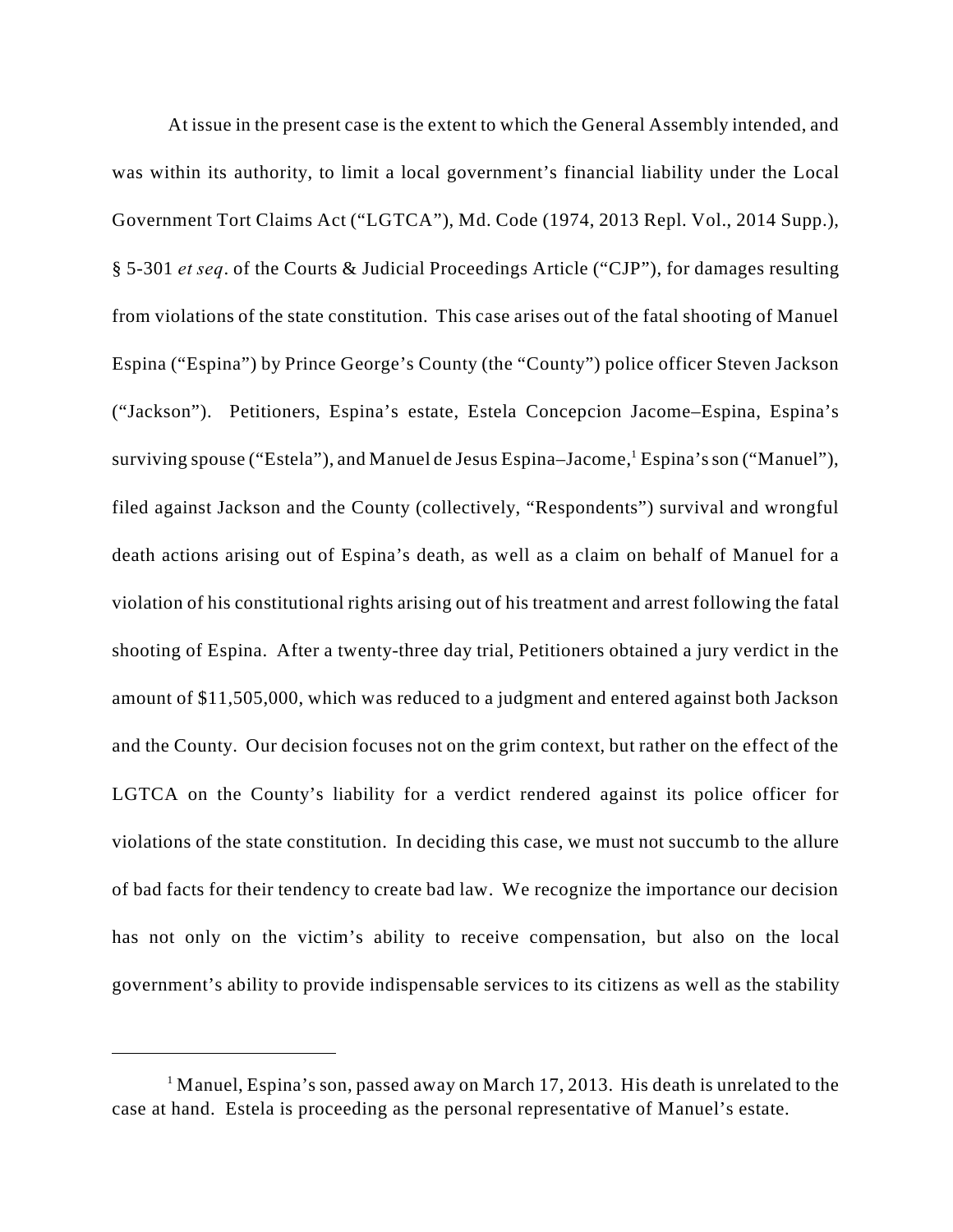of the public fisc. For the reasons explained below, we hold that the LGTCA, where applicable, limits the damages recoverable against a local government for violations of the state constitution.

### **I. FACTUAL AND PROCEDURAL BACKGROUND**

This case stems from a confrontation between Espina and Jackson, occurring on August 16, 2008, which ultimately resulted in the tragic death of Espina. Prior to the confrontation, Espina was having a drink with a friend outside his apartment complex.<sup>2</sup> Jackson, wearing his Prince George's County police officer uniform, was patrolling the area in his marked police cruiser when he observed the two men drinking what he believed to be alcoholic beverages.<sup>3</sup> Hoping they would leave the area simply by virtue of his display of authority, Jackson drove past Espina and his friend twice, then parked his police cruiser and proceeded on foot towards the men. Jackson followed Espina and his friend after they entered the apartment building, using his master key to access the locked building. Once inside, a violent confrontation ensued between Jackson and Espina. Ultimately, Jackson shot and killed Espina and arrested Manuel, who had entered the apartment complex and came to his father's aid during the altercation. Although the tragic outcome of this confrontation

 $\alpha$  At trial, the jury was informed that Espina had violated no law by drinking alcoholic beverages outside of the apartment complex.

 $3$  At the time of the incident, Jackson was working in his secondary employment as a security guard for the apartment complex. The parties stipulated, however, that Jackson was, at all relevant times, working within the scope of his employment as a police officer for the County.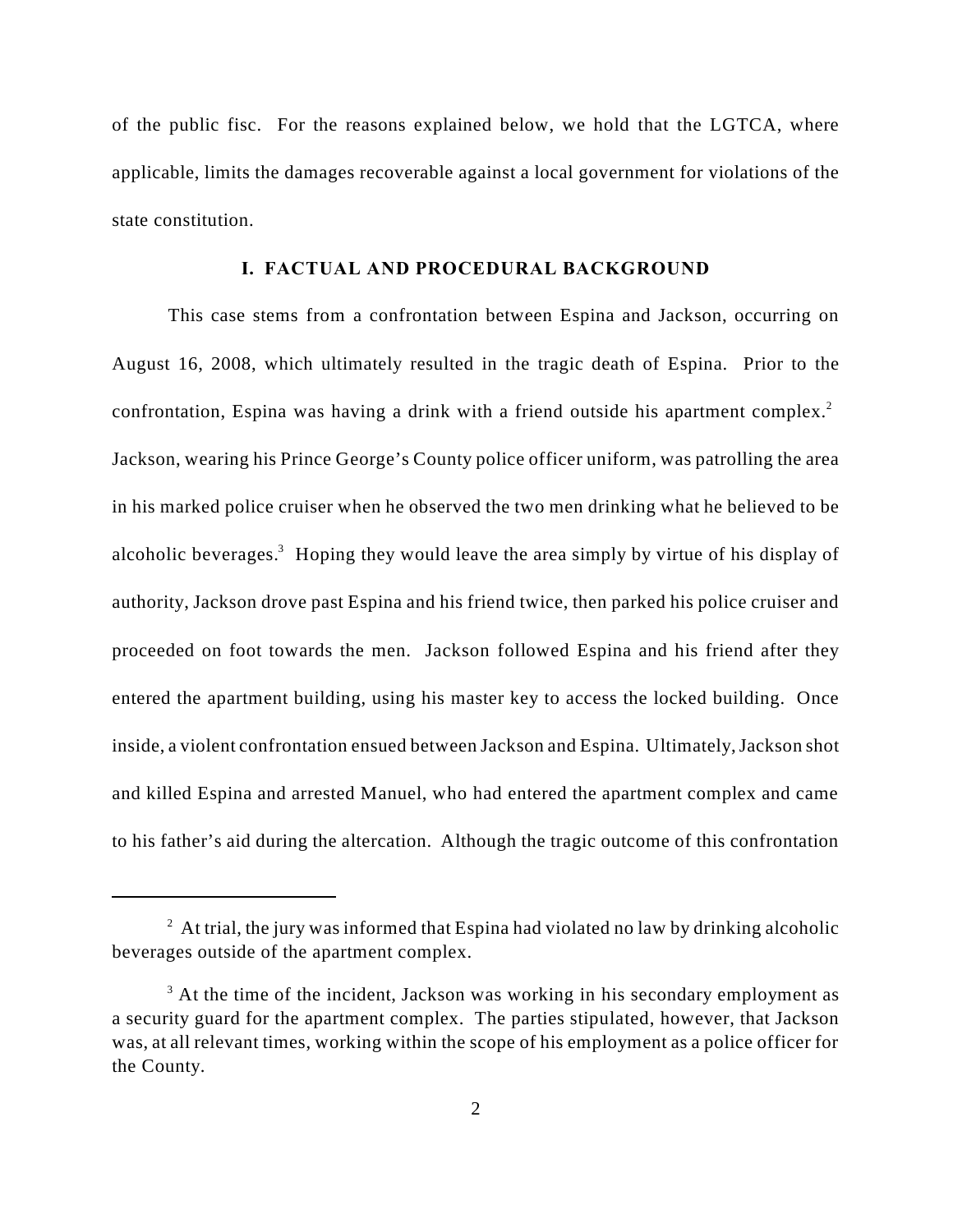is clear, the versions of events presented by the witnesses at trial lie in stark contrast. For a complete statement of the underlying events as presented by each party, we refer to the Court of Special Appeals's reported opinion. *See Espina v. Prince George's Cnty.*, 215 Md. App. 611, 620-28, 82 A.3d 1240, 1245-50 (2013).

Following extensive and conflicting testimony at trial, the jury deliberated for three days and returned a verdict in favor of Petitioners, finding that Jackson (1) violated Espina's rights under Article 24 of the Maryland Declaration of Rights, (2) assaulted and battered Espina, (3) wrongfully caused Espina's death, and (4) violated Manuel's Article 24 rights. The jury further determined that Jackson had acted maliciously in committing these acts. Petitioners were awarded damages totaling \$11,505,000 as follows:<sup>4</sup>

- \$5 million in non-economic damages for violation of Espina's Article 24 rights;
- \$5,000 in economic damages for violation of Espina's Article 24 rights;
- \$0 for assault and battery of Espina;
- \$5 million in non-economic damages for the wrongful death of Espina (to be divided 95% to Estela and 5% to Manuel); and
- \$1.5 million in non-economic damages for violation of Manuel's Article 24 rights.

No punitive damages were awarded. Thereafter, the trial court entered judgment in the amount of \$11,505,000 in favor of Petitioners against Jackson and the County, jointly and severally.

<sup>&</sup>lt;sup>4</sup> We note that the claims for violation of Espina's Article 24 rights along with the claim for assault and battery are referred to collectively as the "survivorship claims" or "survivorship action."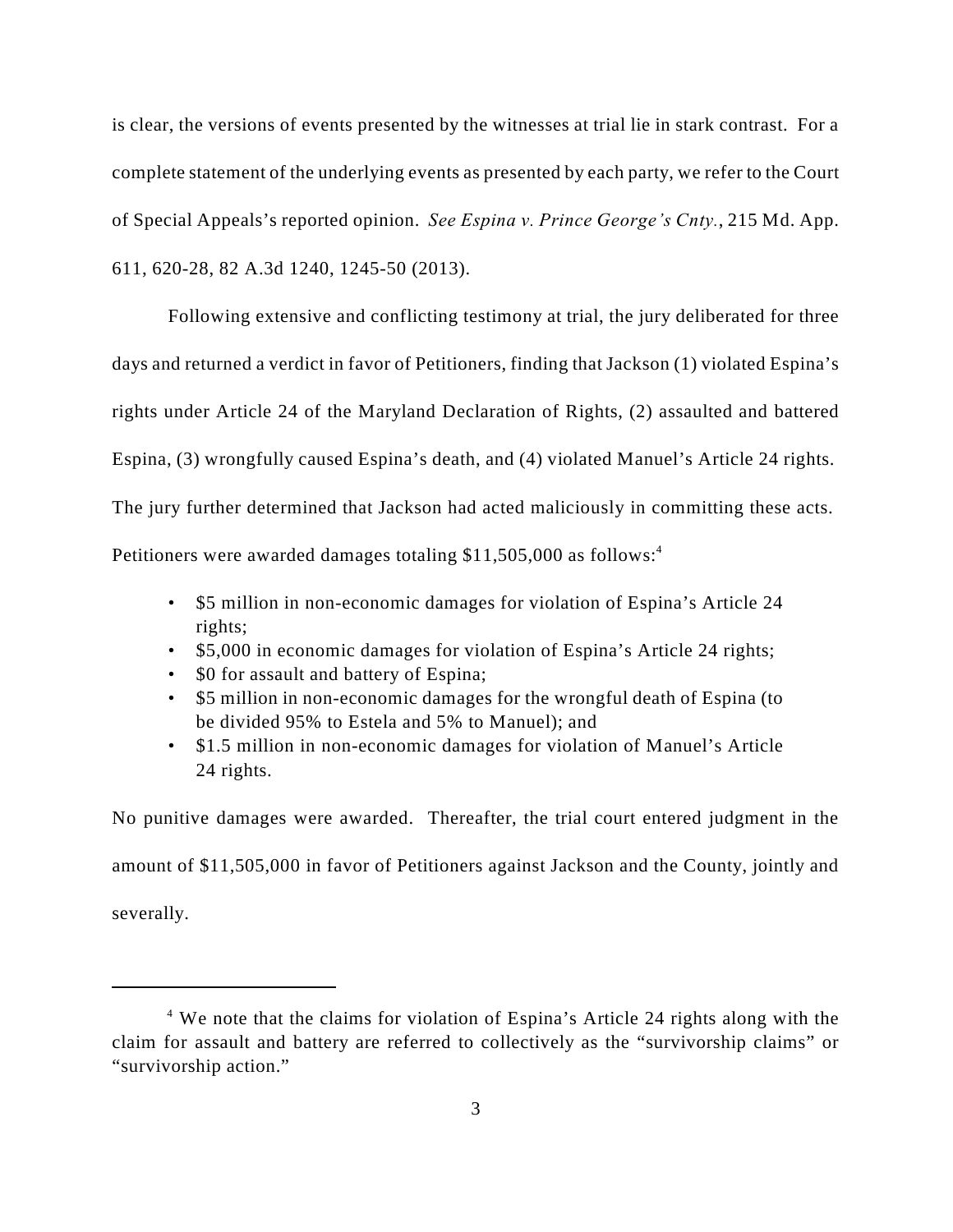On Respondents' motion for remittitur, the trial court, looking to the LGTCA's "limits on liability," first reduced the judgment as against the County to \$805,000. Subsequently, in light of the Court of Special Appeals's opinion in *Leake v. Johnson*, 204 Md. App. 387, 40 A.3d 1127 (2012), the Circuit Court further reduced the judgment entered against the County to \$405,000 following Respondents' motion for reconsideration and a full hearing on the matter. Based on the jury's finding of malice and pursuant to CJP  $\S$  5-302(b)(2)(i), the Circuit Court left intact the full jury award as to Jackson. On appeal, the Court of Special Appeals affirmed the judgment in part, and reduced the award entered against the County to \$400,000. *Espina*, 215 Md. App. at 647, 82 A.3d at 1262.<sup>5</sup>

Subsequently, we granted Petitioners' *certiorari* request, *Espina v. Jackson*, 438 Md. 142, 91 A.3d 613 (2014), to answer the following questions, which we have rephrased and reorganized for clarity:

- (1) Do the LGTCA's limits on liability apply to damages arising from Petitioners' state constitutional claims?
- (2) Is the imposition of the LGTCA's limits on liability to Petitioners' "selfexecuting" state constitutional claims permissible in light of the supremacy of the state constitution? $6$

 $5$  The reduction to \$400,000 represents the Court of Special Appeals's inclusion of the \$5,000 award for economic damages in the total award allowed under the LGTCA, because "the LGTCA damages cap does not differentiate between economic and non-economic damages." *Espina*, 215 Md. App. at 647, 82 A.3d at 1262.

 $6$  Petitioners originally phrased this question: "Can the General Assembly by statute contravene or restrict self-executing rights in the state constitution?" First, this question is misleading as it assumes that the statute at issue necessarily "contravenes" or "restricts" (continued...)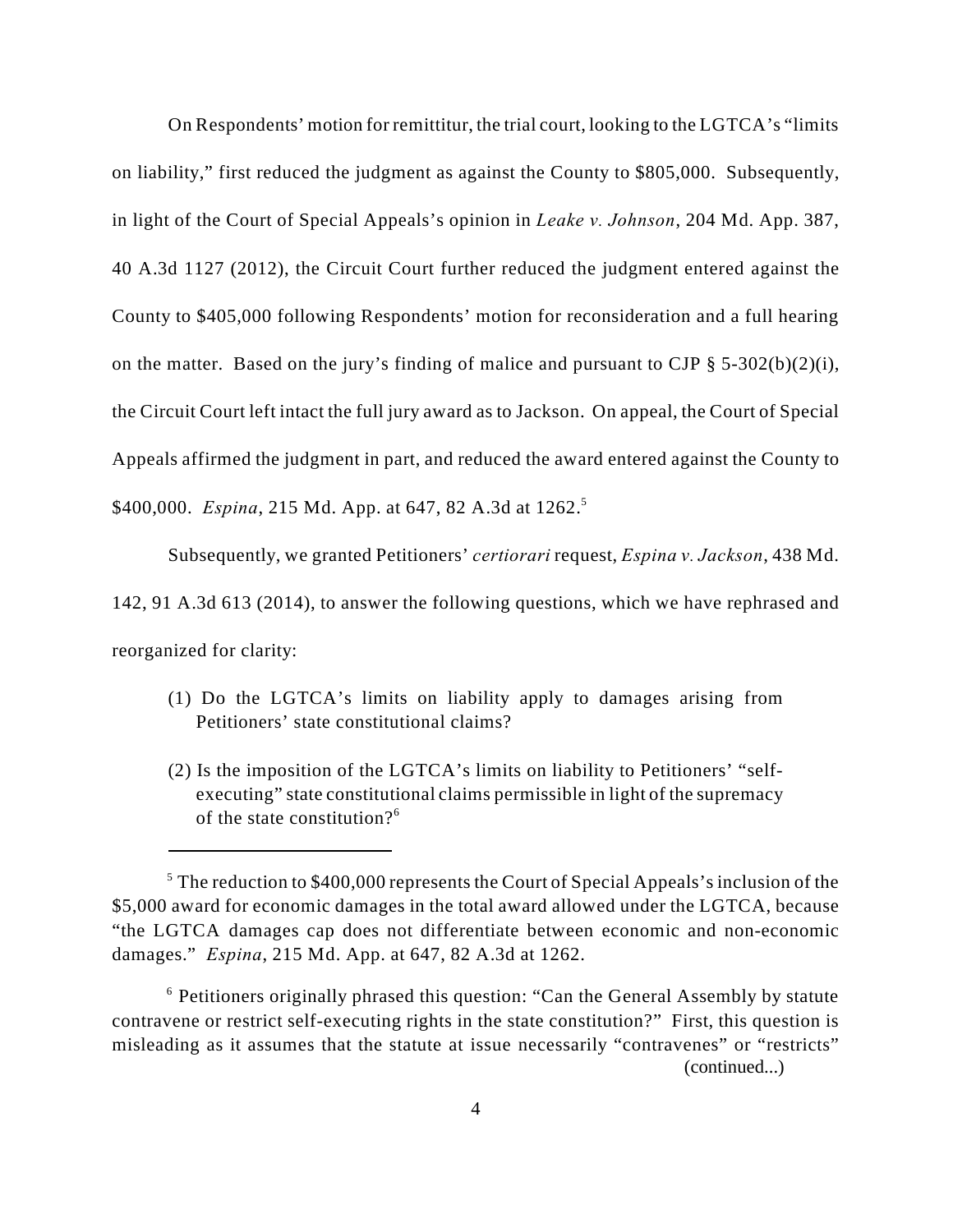- (3) Are the LGTCA's limits on liability, as applied to Petitioners' state constitutional claims, permissible under Article 19?
- (4) Did the Court of Special Appeals correctly apply the LGTCA's limits on liability to Petitioners' state constitutional claims, despite the jury's finding of malice and the County's stipulation as to the scope of employment?
- (5) Did the Court of Special Appeals correctly reduce the verdict, as against the County, to \$400,000 by reducing Petitioners' wrongful death and survivorship actions to "an individual claim" under the LGTCA?

For the reasons stated below, we shall answer each of the questions above in the affirmative

and affirm the judgment of the Court of Special Appeals.

#### **II. DISCUSSION**

In the present case, we are required to discern the extent to which the LGTCA "limits

on liability" (commonly referred to as the "damages cap") apply, or may apply, to Petitioners'

"self-executing"<sup>7</sup> state constitutional claims. In essence, Petitioners urge this Court to

 $\delta$ (...continued)

constitutional rights. Second, Petitioners' argument on this point is that the LGTCA, if applicable, violates the supremacy of the constitution. Our rephrasing reflects, more accurately, the arguments Petitioners have made.

Petitioners use the term "self-executing rights" to describe their state constitutional <sup>7</sup> claims under Article 24 of the Maryland Declaration of Rights. We clarify what is meant by "self-executing." A constitutional right is self-executing where "[i]t supplies a sufficient rule by means of which the right given may be enjoyed and protected, or the duty imposed may be enforced . . . it is self-executing only so far as it is susceptible of execution." *Benson v. State*, 389 Md. 615, 628-29, 887 A.2d 525, 533 (2005) (quoting *Davis v. Burke,* 179 U.S. 399, 21 S. Ct. 210, 45 L. Ed. 249 (1900)). In other words, a self-executing right is "enforceable judicially," meaning that a private right of action exists for its violation, without the need of implementing legislation. *Id.* Article 24 is indeed "self-executing." *See Widgeon v. Eastern Shore Hosp. Ctr.*, 300 Md. 520, 536, 479 A.2d 921, 929 (1984) (continued...)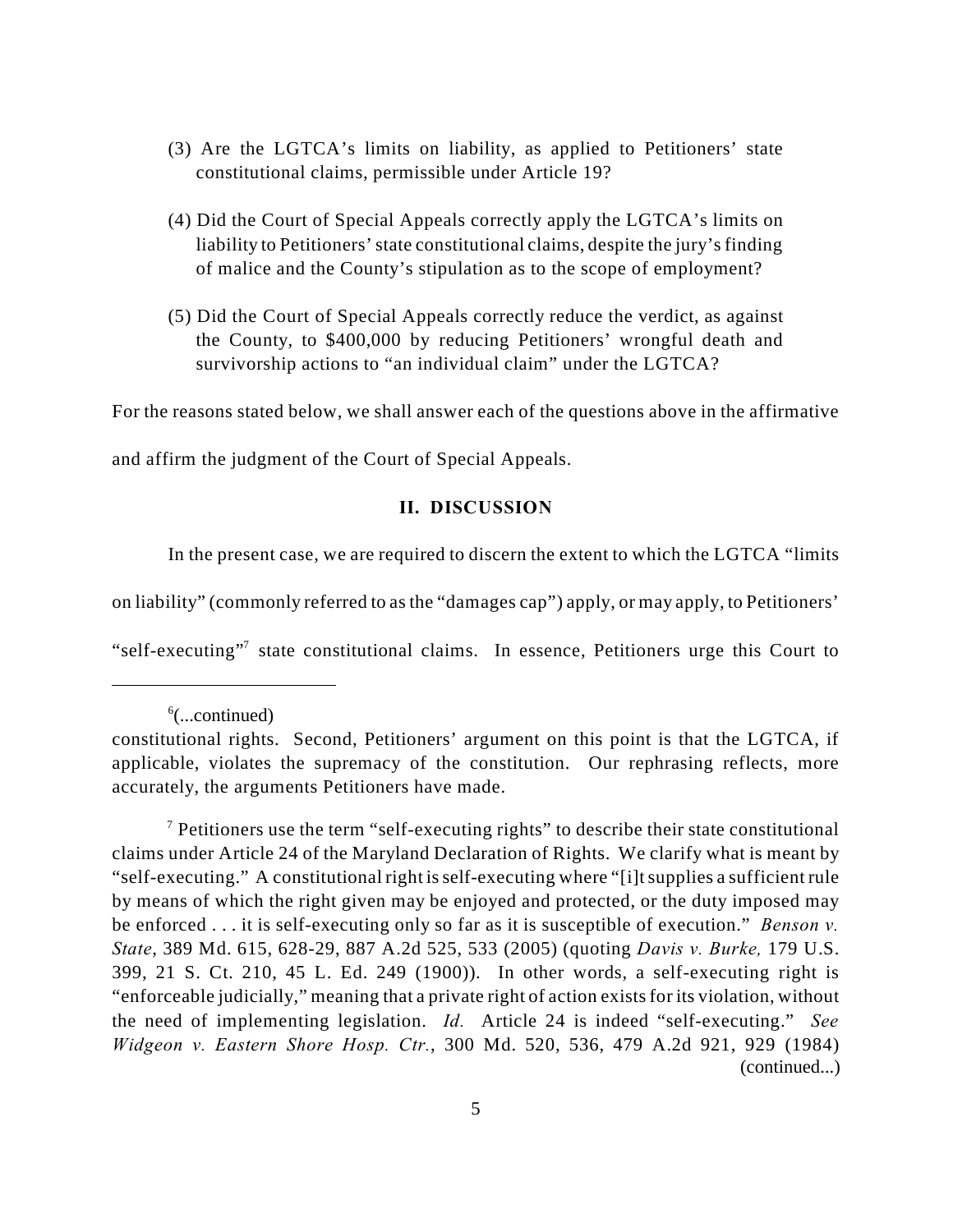conclude that the LGTCA damages cap has no application to state constitutional claims, or, alternatively, if the damages cap does indeed limit recovery for violations of the state constitution, its application here violates the supremacy of the Maryland Declaration of Rights, is unconstitutional under Article 19 of the Maryland Declaration of Rights, and was improper. Respondents contend that the trial court and the Court of Special Appeals properly applied the LGTCA damages cap to Petitioners' state constitutional claims and therefore we should affirm the judgment of the Court of Special Appeals.

#### **A. Petitioners' State Constitutional Claims**

In addressing whether the LGTCA damages cap circumscribes Petitioners' state constitutional claims, we are confronted with an issue of statutory interpretation. We have long held that "[t]he cardinal rule of statutory interpretation is to ascertain and effectuate the intent of the Legislature." *Williams v. Peninsula Reg'l Med. Ctr.*, 440 Md. 573, 580, 103 A.3d 658, 663 (2014) (citation omitted). Our primary goal "is to discern the legislative purpose, the ends to be accomplished, or the evils to be remedied by the statutory provision[.]" *Bd. of Cnty. Comm'rs v. Marcas, L.L.C.*, 415 Md. 676, 685, 4 A.3d 946, 951 (2010) (citation omitted). As we have so often explained, in undertaking this endeavor:

[W]e begin with the normal, plain meaning of the language of the statute. If the language of the statute is unambiguous and clearly consistent with the statute's apparent purpose, our inquiry as to legislative intent ends ordinarily

 $\frac{7}{2}$ ...continued)

<sup>(</sup>explaining that a private right of action for damages for a violation of Article 24 exists at common law).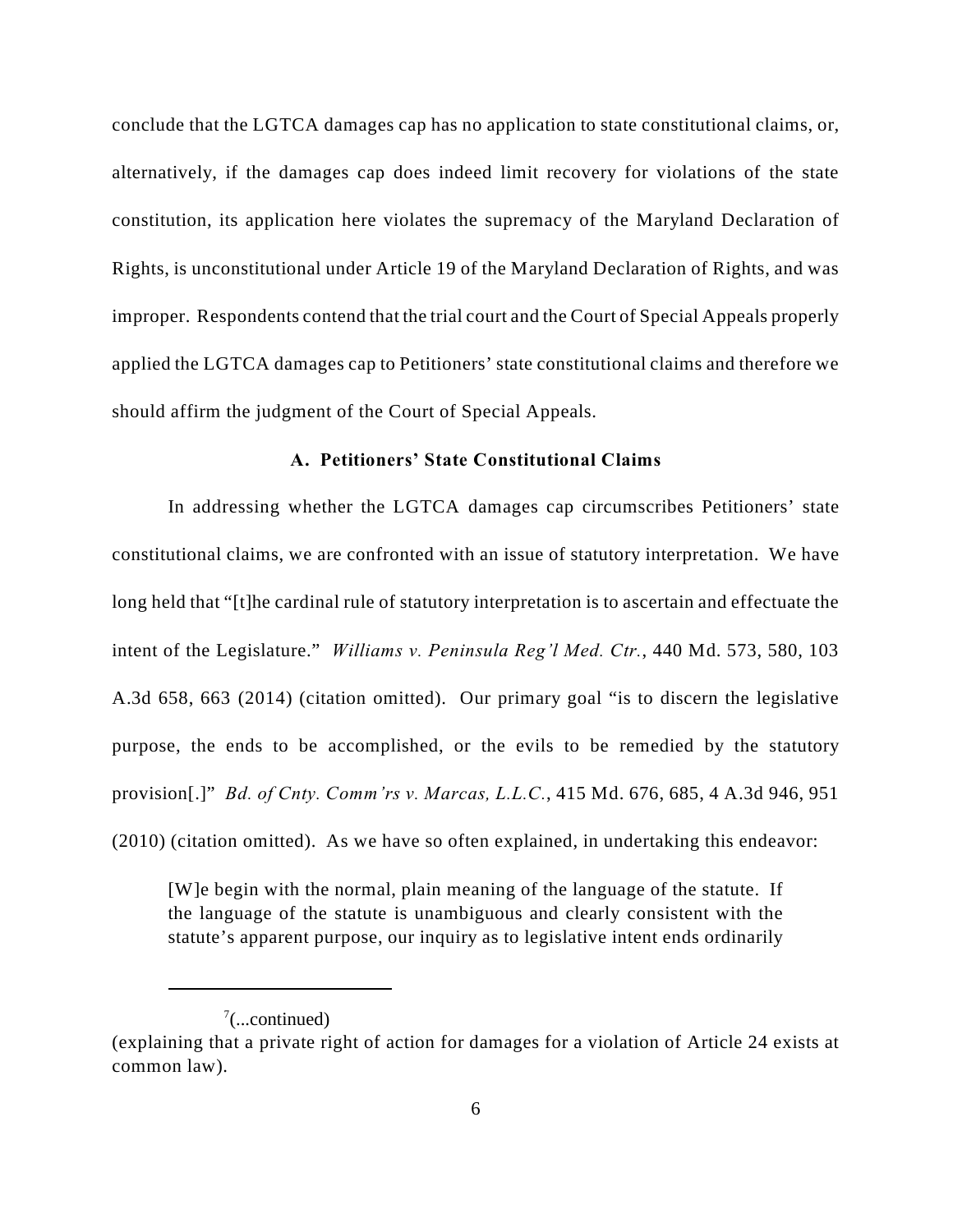and we apply the statute as written, without resort to other rules of construction. We neither add nor delete language so as to reflect an intent not evidenced in the plain and unambiguous language of the statute[.] . . . We, however, do not read statutory language in a vacuum, nor do we confine strictly our interpretation of a statute's plain language to the isolated section alone. Rather, the plain language must be viewed within the context of the statutory scheme to which it belongs, considering the purpose, aim, or policy of the Legislature in enacting the statute. . . .

Where the words of a statute are ambiguous and subject to more than one reasonable interpretation, or where the words are clear and unambiguous when viewed in isolation, but become ambiguous when read as part of a larger statutory scheme, a court must resolve the ambiguity by searching for legislative intent in other indicia, including the history of the legislation or other relevant sources intrinsic and extrinsic to the legislative process. In resolving ambiguities, a court considers the structure of the statute, how it relates to other laws, its general purpose, and the relative rationality and legal effect of various competing constructions.

In every case, the statute must be given a reasonable interpretation, not one that is absurd, illogical, or incompatible with common sense.

*Marcas*, 415 Md. at 685-86, 4 A.3d at 951-52 (quoting *Lockshin v. Semsker,* 412 Md. 257,

274-76, 987 A.2d 18, 28-29 (2010)).

Accordingly, we begin with the plain language of the Act. The LGTCA provides that "[e]xcept as provided in subsection (c) of this section, a local government shall be liable for any judgment against its employee for **damages resulting from tortious acts or omissions** committed by the employee within the scope of employment with the local government." CJP § 5-303(b)(1) (emphasis added). The LGTCA further provides specific limitations on a local government's liability. Subsection (a) of § 5-303, captioned "Limitation on liability"

states, in relevant part: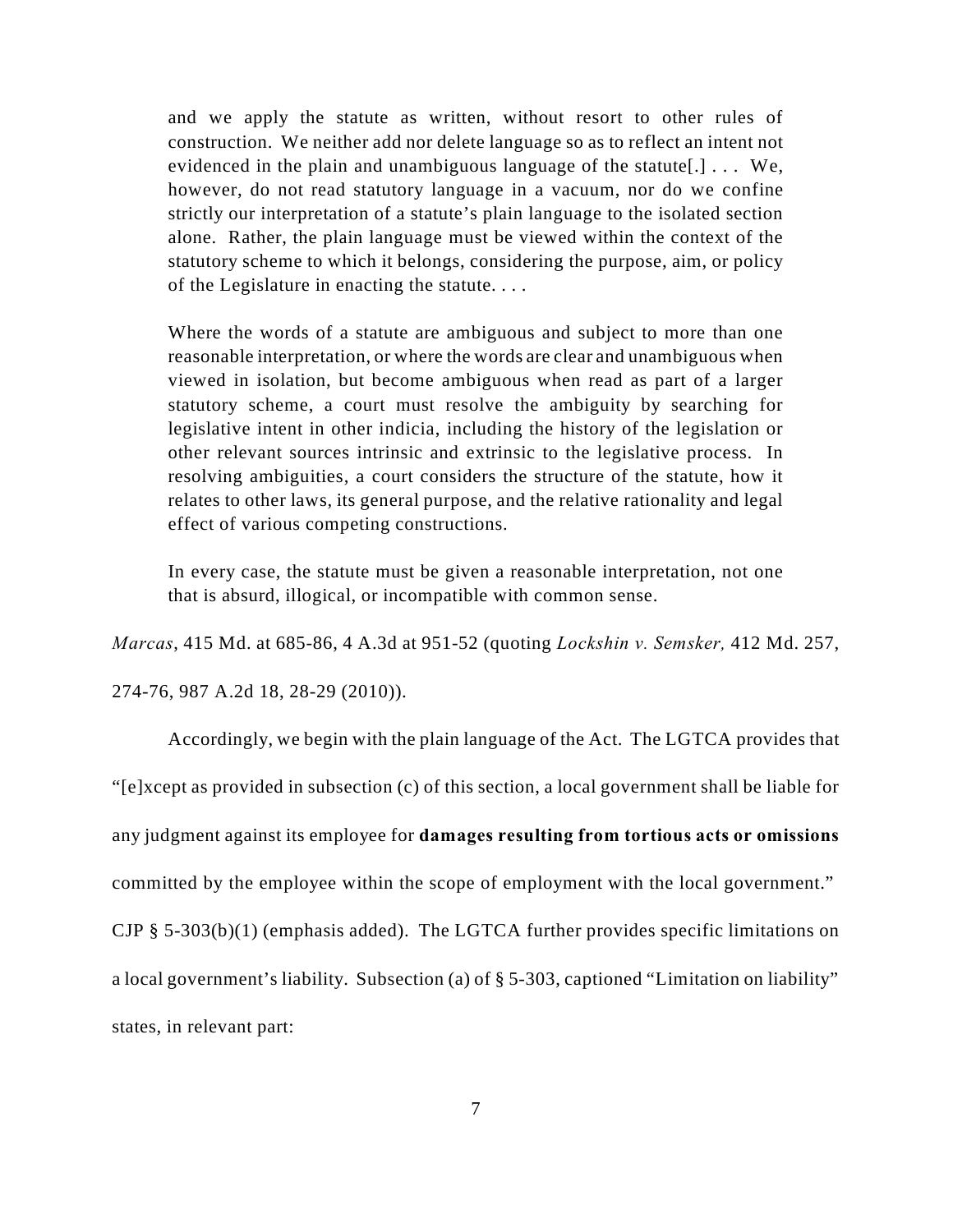(1) Subject to paragraph (2) of this subsection, **the liability of a local government may not exceed \$200,000 per an individual claim, and \$500,000 per total claims that arise from the same occurrence for damages resulting from tortious acts or omissions**, or liability arising under subsection (b) of this section and indemnification under subsection (c) of this section.

(2) The limits on liability provided under paragraph (1) of this subsection do not include interest accrued on a judgment.

CJP § 5-303(a) (emphasis added). The LGTCA does not define the term "tortious acts or omissions." At issue here is whether this term includes constitutional torts.

Petitioners aver that the LGTCA damages cap has no application to their state constitutional claims, which arise out of violations of Article 24 of the Maryland Declaration of Rights. Specifically, with regard to the language of the statute, Petitioners contend that the Legislature's use of the term "tort" does not serve to encompass constitutional violations because constitutional violations are not torts within the meaning of the LGTCA. Petitioners explain that constitutional violations "are claims arising under the state constitution and not torts in the common law sense[.]" Respondents counter that the broad term "tortious acts or omissions" is plainly inclusive of all tortious conduct, including both constitutional and nonconstitutional torts. Moreover, Respondents contend that constitutional violations have been "routinely referred to as 'constitutional torts'" by our courts. The Court of Special Appeals agreed with Respondents, explaining that "based upon the statutory language, case law, and legislative history, we see no basis to conclude that the legislature intended that the LGTCA damages cap not apply to claims involving constitutional violations." *Espina*, 215 Md. App.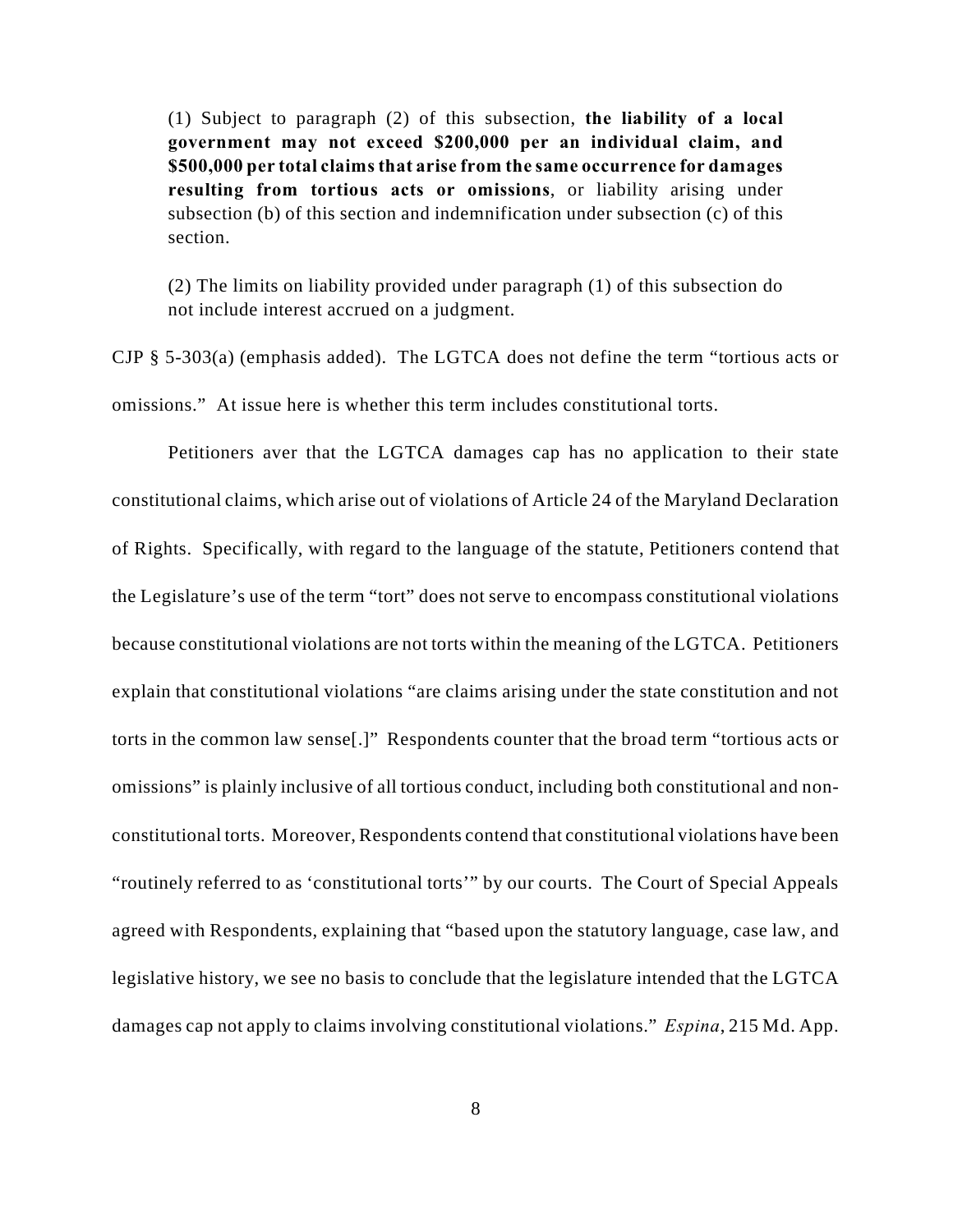at 640, 82 A.3d at 1257. We shall eliminate any uncertainty and hold, in the present case, that the LGTCA limits the amount of damages that a local government must pay for "tortious acts or omissions committed by the [local government's] employee[s] within the scope of employment" arising out of violations of Article 24 of the Maryland Declaration of Rights.

The current language of the LGTCA plainly appears to encompass constitutional torts. Our prior decisions addressing the definition of "tortious act or omission," albeit in a different context, indicate that the term encompasses state constitutional torts. For example, in *Lee v. Cline*, 384 Md. 245, 863 A.2d 297 (2004), this Court addressed "whether the Maryland Tort Claims Act  $[(MTCA)^8]$  grants qualified immunity to state personnel for **tortious acts or omissions**, within the scope of [employment], when those acts or omissions involve violations of state constitutional rights or constitute so-called 'intentional' torts." 384 Md. at 255, 863 A.2d at 303 (emphasis added). The Court explained that "the [] language of the [MTCA] plainly appears to cover intentional torts and constitutional torts[.] . . . There are no exceptions in the statute for intentional torts or torts based upon violations of the Maryland Constitution." 384 Md. at 256, 863 A.2d at 304. Noting that there was no

<sup>&</sup>lt;sup>8</sup> We note, the MTCA differs from the LGTCA with respect to the protection afforded to the governmental employee. As we stated in *Bd. of Educ. v. Marks-Sloan*, 428 Md. 1, 31, 50 A.3d 1137, 1155 (2012), "[i]n contrast to the complete immunity from suit given to State personnel under the MTCA, local government employees are granted only an immunity from damages under the LGTCA." *See also Holloway-Johnson v. Beall*, 220 Md. App. 195, 210, 103 A.3d 720, 729 (2014) (explaining that whereas the MTCA "[protects state government employees by granting them direct immunity from suit for acts or omissions committed within the scope of employment without actual malice. . . . By contrast, the LGTCA grants employees immunity from damages, but not from suit.").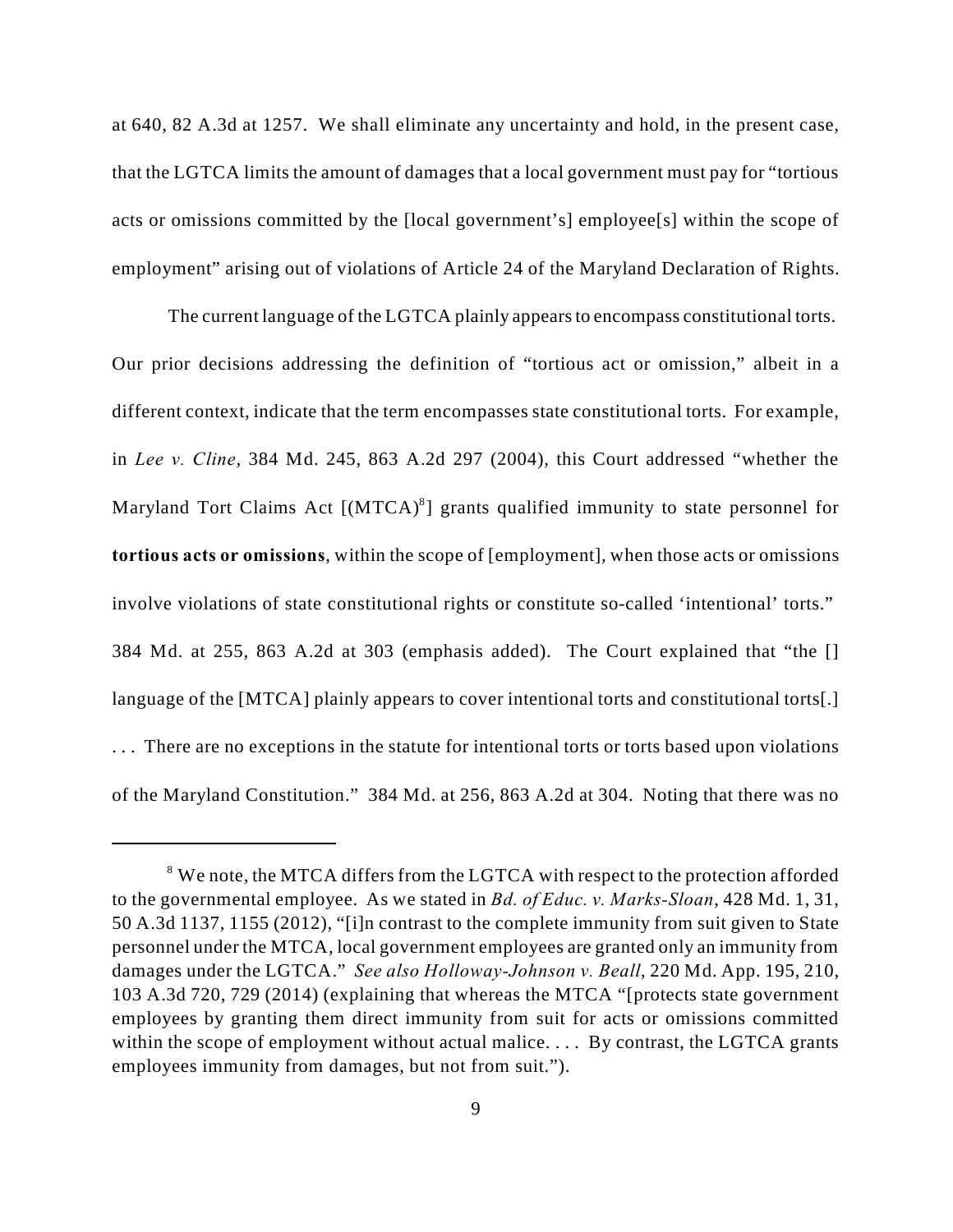basis in the statutory language to exclude constitutional torts, the Court declined to do so. *Id.*

This Court also had occasion to discern the meaning of the term "tort" in *Green v. N.B.S., Inc.*, 409 Md. 528, 979 A.2d 279 (2009), concluding that "tortious conduct" encompassed a broad range of tortious actions. In *Green*, we were asked to review whether the general cap on non-economic damages contained in CJP § 11-108 served to limit recovery for damages arising from violations of the Consumer Protection Act (CPA). 409 Md. at 532, 979 A.2d at 281. In holding that a statutory cause of action under the CPA arising out of a personal injury was a "tort" contemplated by the cap, this Court, citing to the opinion of the intermediate appellate court, explained:

"Tortious" is defined as "[c]onstituting a tort; wrongful." Black's Law Dictionary 1497 (7th ed. 1999). A "tort" is defined as "[a] civil wrong for which a remedy may be obtained, usually in the form of damages; a breach of a duty that the law imposes on everyone in the same relation to one another as those invovled in a given transaction." *Id.* at 1496. **Therefore, the term "tort" as defined by Blacks encompasses all "civil wrong," not just wrongs that were recognized as a civil wrong at common law.**

409 Md. at 542, 976 A.2d at 287 (emphasis added). The Court went on to note that our prior opinion in *Lee v. Cline*, *supra*, "at least suggests that the term 'tortious conduct' includes more than conduct that constituted a tort at common law." *Green*, 409 Md. at 542, 976 A.2d at 287. There, we also recognized that, in the context of § 11-108, "nothing in the legislative history suggests that the General Assembly even thought of the difference between actions claiming personal injury due to common law torts as opposed to causes of action claiming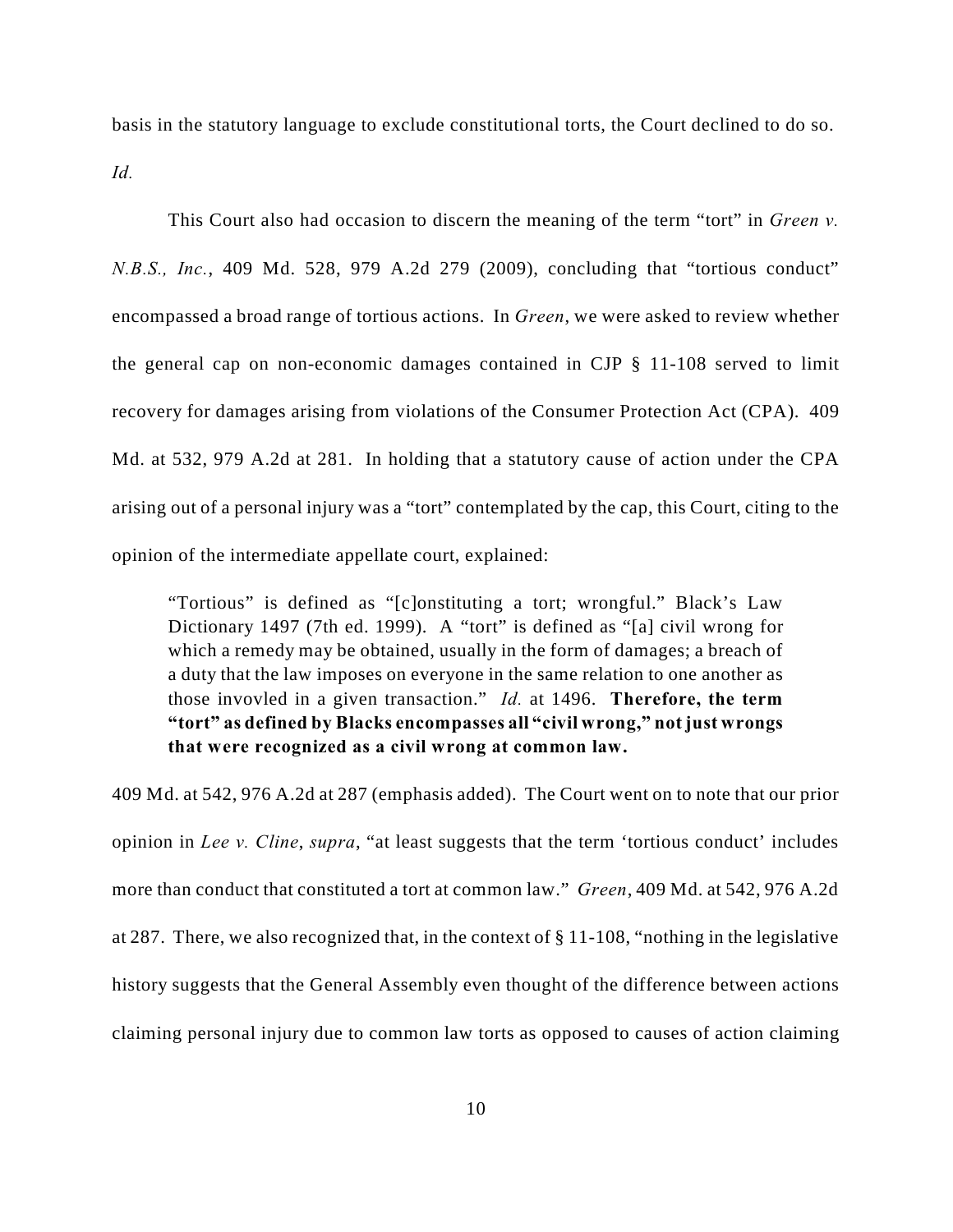personal injury arising out of statutory or constitutional torts." *Green*, 409 Md. at 544, 976 A.2d at 288.

Importantly, we have previously referred to constitutional violations as "constitutional torts." As this Court explained in *DiPino v. Davis*, "we have characterized civil violations of State Constitutional protections as 'constitutional torts,' which seems to be the common appellation now applied to them." 354 Md. 18, 50, 729 A.2d 354, 371 (1999) (citation omitted). *See also Ashton v. Brown*, 339 Md. 70, 104, 660 A.2d 447, 464 (1995) (referring to a violation of the state constitution as a "constitutional tort"). Petitioners take issue with the use of the term "constitutional tort," suggesting at oral argument that it is "sloppy legal shorthand," or mere "scholarly slang." We disagree with such a characterization, because our prior statements are consistent with our reading of the term "tortious acts or omissions" in light of the language the General Assembly elected to use.

Moreover, as we have explained on several occasions, "there is no exception in the [LGTCA] for constitutional torts. In fact, there is no exception in the statutory language for any category of torts." *Ashton*, 339 Md. at 108 n.19, 660 A.2d at 466 n.19. *See also Prince George's Cnty. v. Longtin*, 419 Md. 450, 521, 19 A.3d 859, 902 (2011) (Harrell, J., concurring and dissenting) (explaining that "[w]e implied that the LGTCA damages cap should apply to constitutional claims [in *Ashton v. Brown*]"); *Rounds v. Md.-Nat. Capital Park & Planning Comm'n*, \_\_ Md. \_\_, \_\_ A.3d \_\_ (2015) ("Nothing in the [LGTCA's] language or its legislative history indicates that the General Assembly intended to exclude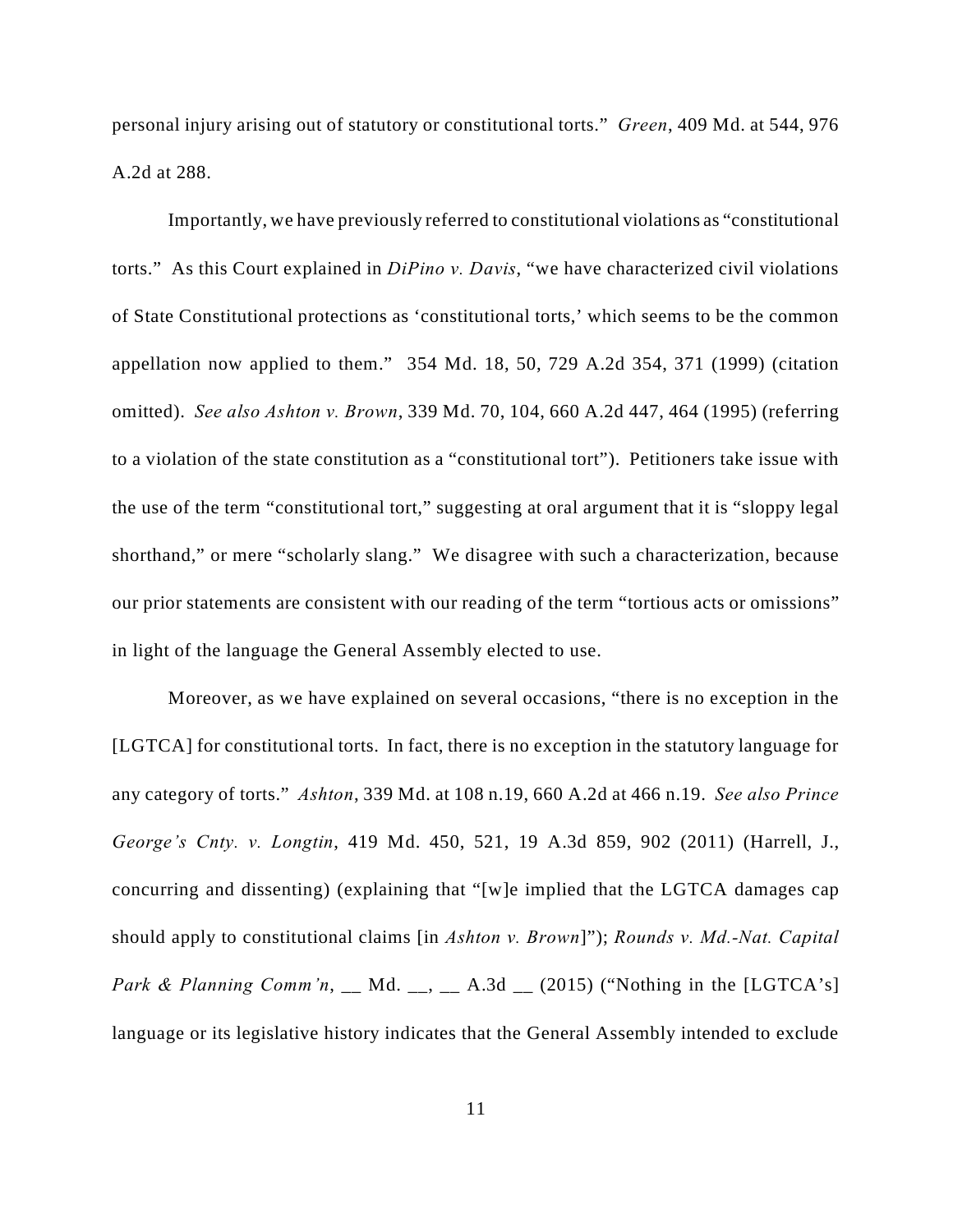any category of tortious conduct committed by a local government or its employees, from the scope of the LGTCA notice requirement."). "This Court has been most reluctant to recognize exceptions in a statute when there is no basis for the exception in the statutory language." *Lee*, 384 Md. at 256, 863 A.2d at 304. Indeed, to recognize an exception not apparent in the statutory language would be contrary to our effort to "neither add nor delete language so as to reflect an intent not evidenced in the plain and unambiguous language of the statute." *Marcas*, 415 Md. at 685, 4 A.3d at 951 (citation omitted).

Notwithstanding our plain reading of the text of the statute, we do not read the plain language "in a vacuum," instead, we also look to the statutory scheme in which it is found. *Marcas*, 415 Md. at 685, 4 A.3d at 951. Previously, we held that the LGTCA prevented plaintiffs from proceeding on their tort claims, including those involving state constitutional violations, where the plaintiffs failed to comply with the LGTCA notice requirement. *See Rounds*, \_\_ Md. at \_\_ A.3d at \_\_ (holding that, where the LGTCA is applicable, a plaintiff must comply with the Act's notice requirement in order to bring a cause of action for unliquidated damages for violations of the state constitution against a local government); *Dehn Motor Sales, LLC v. Schultz*, 439 Md. 460, 487, 96 A.3d 221, 238 (2014) (upholding the trial court's grant of summary judgment in favor of defendants on plaintiff's state constitutional tort claims for failure to comply with the LGTCA notice requirements). *See also Longtin*, 419 Md. at 521, 19 A.3d at 902 (Harrell, J., concurring and dissenting) ("[W]e recognize, at least implicitly, that the LGTCA procedural requirements (e.g., notice) apply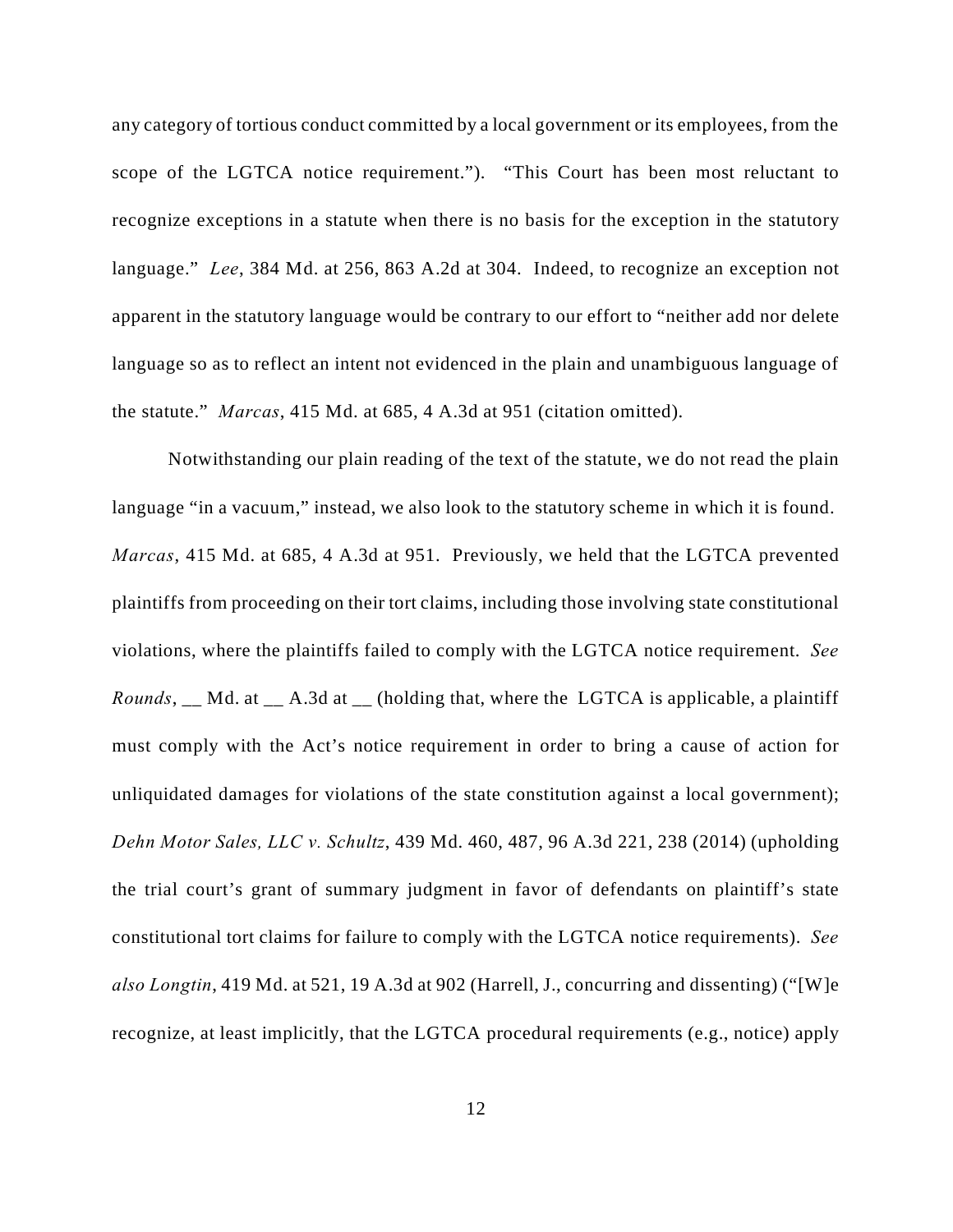also to constitutional tort claims."); *Williams v. Maynard*, 359 Md. 379, 391, 754 A.2d 379, 386 (2000) ("The plain language of § 5-304 of the LGTCA indicates a legislative intent to make the notice requirement broadly applicable to tort actions brought directly against local governments.").

We also view the plain language in light of the statutory scheme's purpose. *Marcas*, 415 Md. at 685, 4 A.3d at 951. The language of the LGTCA begins by noting, in part, that it is "[f]or the purpose of establishing a limit on the liability of the local governments of the State." Chapter 594, Laws of Maryland 1987. As we explained previously, "[i]t is clear that the limitation on liability provision [of the LGTCA] was enacted 'for the purpose of limiting the civil liability of local government.'" *Marcas*, 415 Md. at 686, 4 A.3d at 952 (quoting S. Judicial Proceedings Comm., Summary of Com. Rep., S.B. 237, at 3 (Md. 1987)). *See also Balt. Police Dept. v. Cherkes*, 140 Md. App. 282, 324, 780 A.2d 410, 435 (2001) ("The overarching purpose of the [LGTCA] was to bring stability to what was perceived as an escalating liability picture for local governments by containing their exposure while guaranteeing payment to tort victims of judgments against employees of local government entities in certain situations."). Including Petitioners' state constitutional claims within the scope of the LGTCA damages cap is clearly consistent with the Legislature's goal of limiting civil liability.

To confirm our interpretation of the term "tort" as including Petitioners' state constitutional claims, we shall also review the legislative history as it is relied upon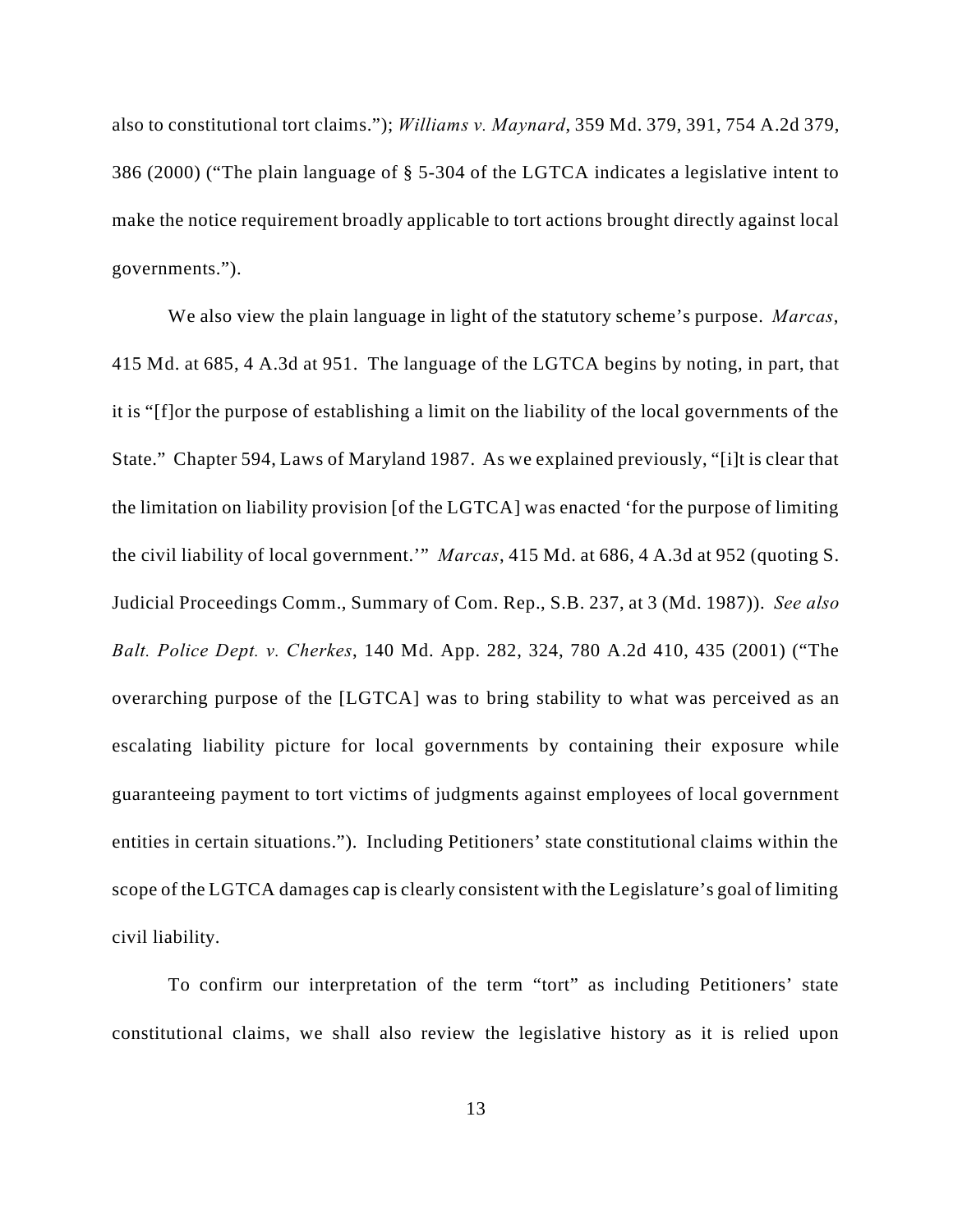extensively by the parties in this case. Petitioners make the dubious assertion that the legislative history is entirely devoid of any reference to constitutional violations. Our review of the legislative history demonstrates otherwise. "The [LGTCA] was passed in response to a perceived insurance crisis plaguing counties, municipalities and their employees." *Ennis v. Crenca*, 322 Md. 285, 291, 587 A.2d 485, 488 (1991). Maureen Lamb, then Vice President of the Maryland Association of Counties, testified before the Senate Judicial Proceedings Committee:

In the Spring of 1985 the Legislative Committee of the Maryland Association of Counties became aware of the problems that local governments were having in purchasing insurance. . . . In analyzing the situation it was soon realized that the problem was greater than merely a down cycle of the insurance market. Insurance companies were not only raising prices, they were abandoning the business of insuring governments.

S. Judicial Proceedings Comm., Testimony of Maureen Lamb (Feb. 25, 1987). In direct response to this perceived liability crisis, then Governor Harry Hughes established a Task Force led by then Lieutenant Governor Joseph Curran, Jr. in 1985, which ultimately proposed the LGTCA, along with the non-economic damages cap of CJP § 11-108, the subsequent year. *See Maynard*, 359 Md. at 391, 754 A.2d at 386 (noting that the 1985 Task Force drafted the proposed LGTCA); *Murphy v. Edmonds*, 325 Md. 342, 368-69, 601 A.2d 102, 115 (1992) (explaining that the General Assembly reviewed the 1985 Task Force Report "[i]n considering whether to enact the cap on [non-economic] tort damages" contained in CJP § 11-108).

The Task Force Report, among other things, explains that the language of the LGTCA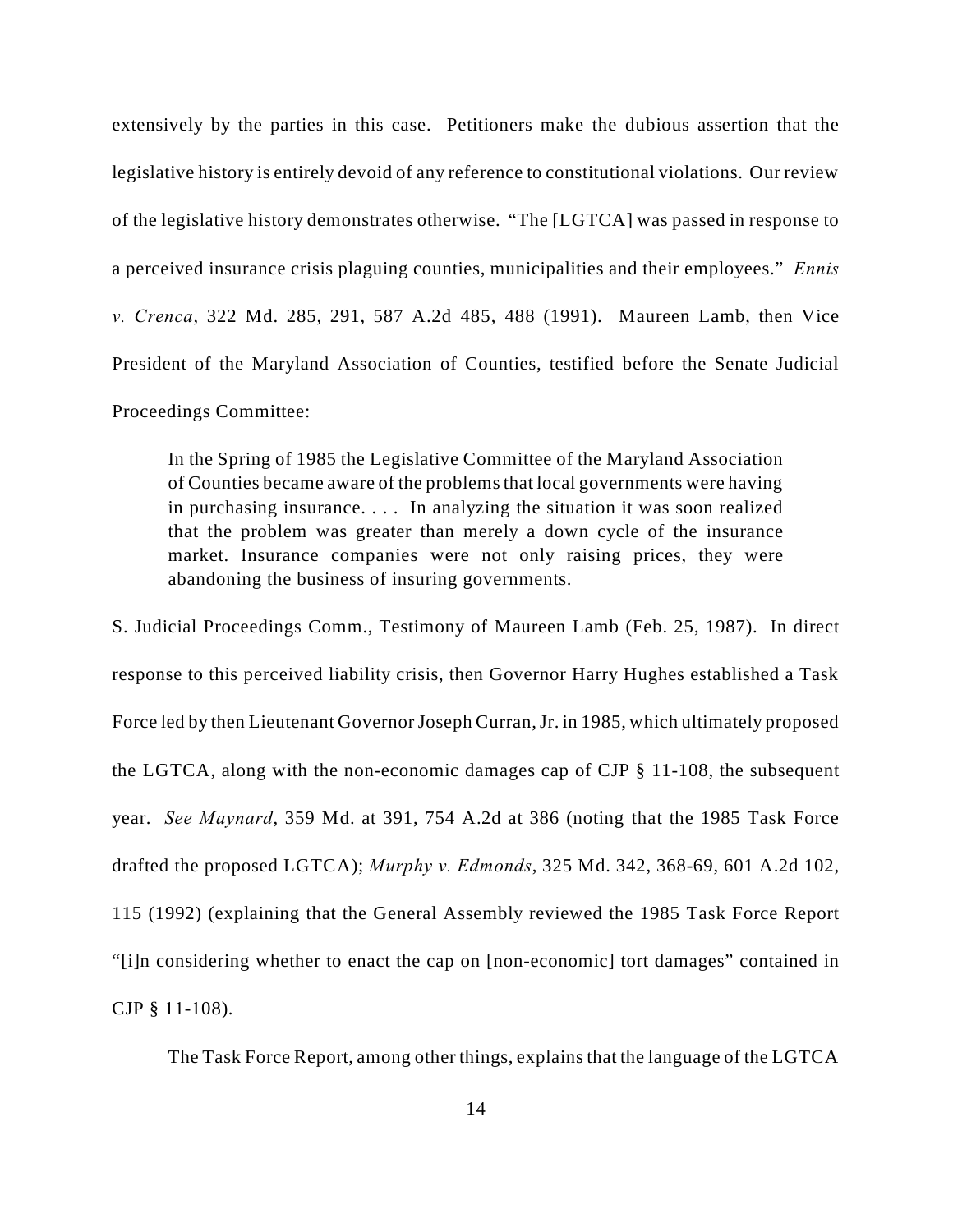"is patterned generally after the Maryland Tort Claims Act," which as we explained above includes within its scope state constitutional violations. *See Report of the Governor's Task Force to Study Liability Insurance*, 14 (Dec.1985). Moreover, the Task Force Report, which was before the Legislature in determining whether to enact the LGTCA, explicitly notes that "[i]t is obvious that the political subdivisions must have some form of liability coverage in an era when **suits involving civil rights**, environmental pollution, public safety and public employee performance abound." *Id.* at 18 (emphasis added). We also note that the Governor's Legislative Office prepared a briefing paper for submission to the General Assembly, stating:

In January, 1986 the Maryland Municipal League [MML] conducted a survey among the cities and towns in Maryland to find out their extent of litigation. Within the last 5 years [between 1985 and 1980], nearly one half of the respondents had lawsuits filed against them. Some of the towns had multiple suits. Several of these suits asked for millions of dollars in compensatory and punitive damages. The startling fact, however, is that while only 4 suits were filed in 1980, by 1985 the number had increased 500% to 20. The seventy lawsuits reported filed against these towns between 1980-1985 sought \$106 million in damages.

A summary of the MML survey, sent by MML Executive Director Jon C. Burrell on January 22, 1986, upon which the Governor's briefing paper relied, includes the "[n]umber and kinds of issues being brought," in addition to outlining the 500% increase in tort litigation from four cases in 1980-81 to twenty in 1984-85. Importantly, the summary notes that of the cities and towns subject to lawsuits between 1980 and 1985, there were fourteen "False Arrest/Police Injury" cases, four "Voting Rights Act" cases, and seven "Civil Rights Act"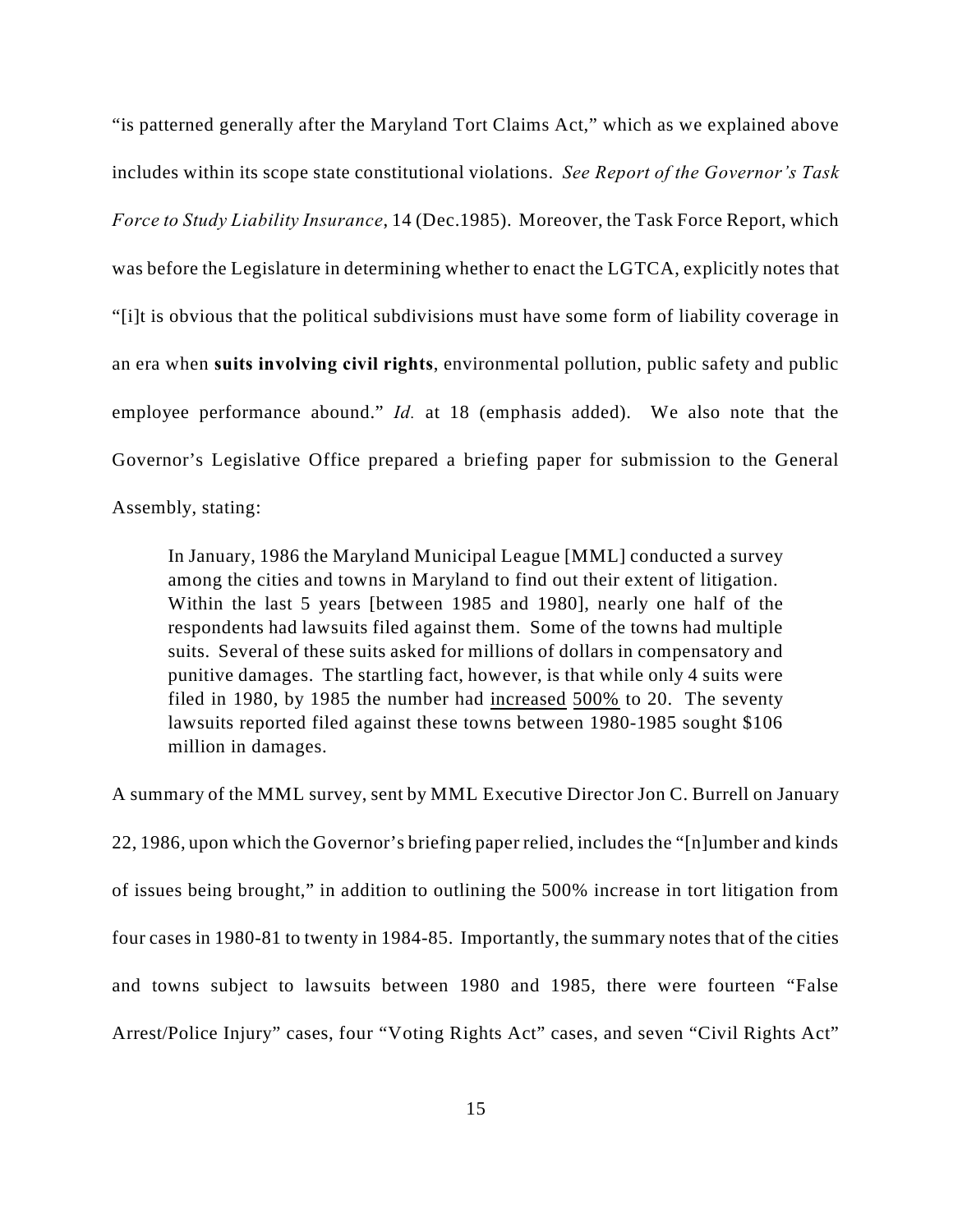cases.

We also note that the primary opponent of the LGTCA, the Maryland Trial Lawyers Association ("MTLA") (now the "Maryland Association for Justice"), raised concerns to the Legislature similar to those presented by Petitioners in this case. Indeed, when the LGTCA was first introduced to the General Assembly in 1986,<sup>9</sup> the MTLA contended that "[i]t will impose a cap on damages in all claims against local governments." Bill File to S.B. 557/H.B. 724 (1986) (emphasis in original). Against this legislative background, we find unpersuasive Petitioners' insistence that the General Assembly never considered constitutionally based tort suits. Indeed, the legislative history only furthers a conclusion that the General Assembly was aware that the LGTCA would be read as covering a broad range of civil actions, and nonetheless declined to carve out any exceptions.

We also find support for this proposition in the General Assembly's response to our decision in *Housing Authority of Baltimore City v. Bennett*, 359 Md. 356, 754 A.2d 367 (2000). In *Bennett*, this Court held that the LGTCA damage cap did not apply to *any* tort actions where the local government itself is a defendant.<sup>10</sup> 359 Md. at 368, 754 A.2d at 373.

(continued...)

 $9$  The LGTCA was reintroduced and enacted the following year. The MTLA once again opposed the Act for similar reasons. *See* Bill File to S.B. 237 (1987).

<sup>&</sup>lt;sup>10</sup> Petitioners aver that our decision in *Bennett* "has made it clear that the 1987 LGTCA did not apply to claims for constitutional deprivation." Petitioners have taken the *Bennett* Court's reference to state constitutional torts out of context to support a proposition for which *Bennett* does not stand. Specifically, Petitioners rely upon the statement in *Bennett* that: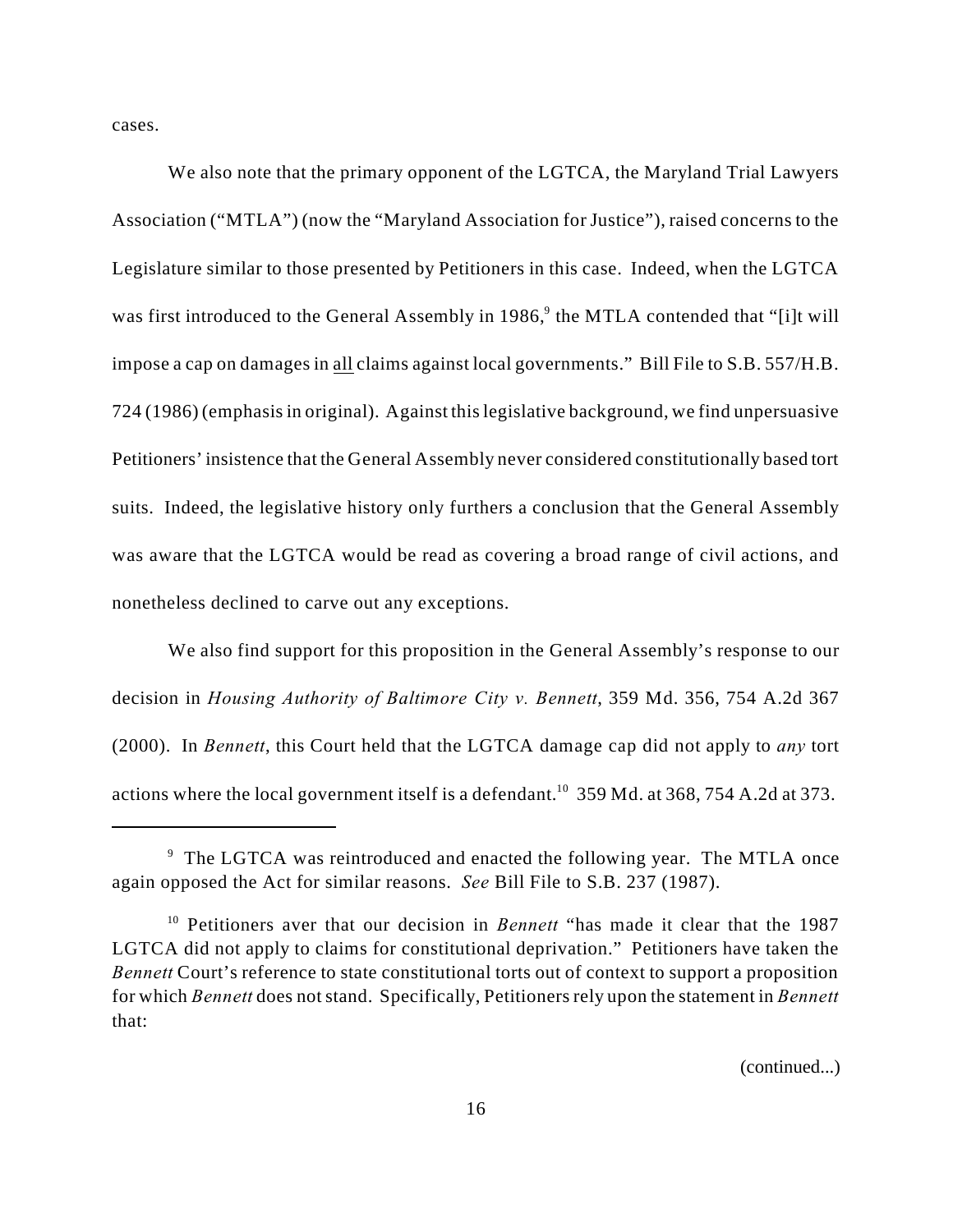In direct response to our decision, the General Assembly enacted an emergency measure "clarifying that the monetary limits on the liability of a local government under the [LGTCA] apply to claims against local governments when named as defendants[.]" Chapter 286, Laws of Maryland 2001. Importantly, the General Assembly explained, in the uncodified sections 2 and 3 of the emergency legislation, that "it is the intent of the General Assembly that the **total liability** of a local government, directly or otherwise, in an action arising from tortious acts or omissions, may not exceed the limits on liability" and that the "Act shall apply to **any claim for damages** under [the LGTCA]" respectively. *Id.* (emphasis added). Petitioners argue that Section 3 "is nothing more than a timing provision." We disagree with Petitioners' reading, noting that Section 3 used the same timing provision as the original 1987 Act–namely, that the LGTCA applies to cases arising out of events occurring after its enactment on July 1, 1987. Section 3 clarifies that the LGTCA applies to "any claim for

 $^{10}$ (...continued)

It would not be a reasonable construction of the statutory language, however, to apply the monetary caps to tort actions directly against local governments when the bases for such actions are enactments of the General Assembly, state common law, the state constitution, or federal law.

<sup>359</sup> Md. at 373-74, 754 A.2d at 376. Although the Court did refer to state constitutional torts, the opinion does not focus solely on state constitutional torts, or reach the conclusion Petitioners advance. Rather, the *Bennett* Court held that the LGTCA did not apply to *any* tort action brought against the local government directly. *See Marcas*, 415 Md. at 684, 4 A.3d at 950 (explaining that the holding of *Bennett* was "that the LGTCA's damages cap provision does not limit the liability of a local government in a tort action in which the local government itself is a defendant"). This, the Court noted, included state constitutional torts, as well as common law or statutory based causes of actions. *Bennett*, 359 Md. at 373-74, 754 A.2d at 376.We decline to read this statement as giving state constitutional torts the significance Petitioners ascribe.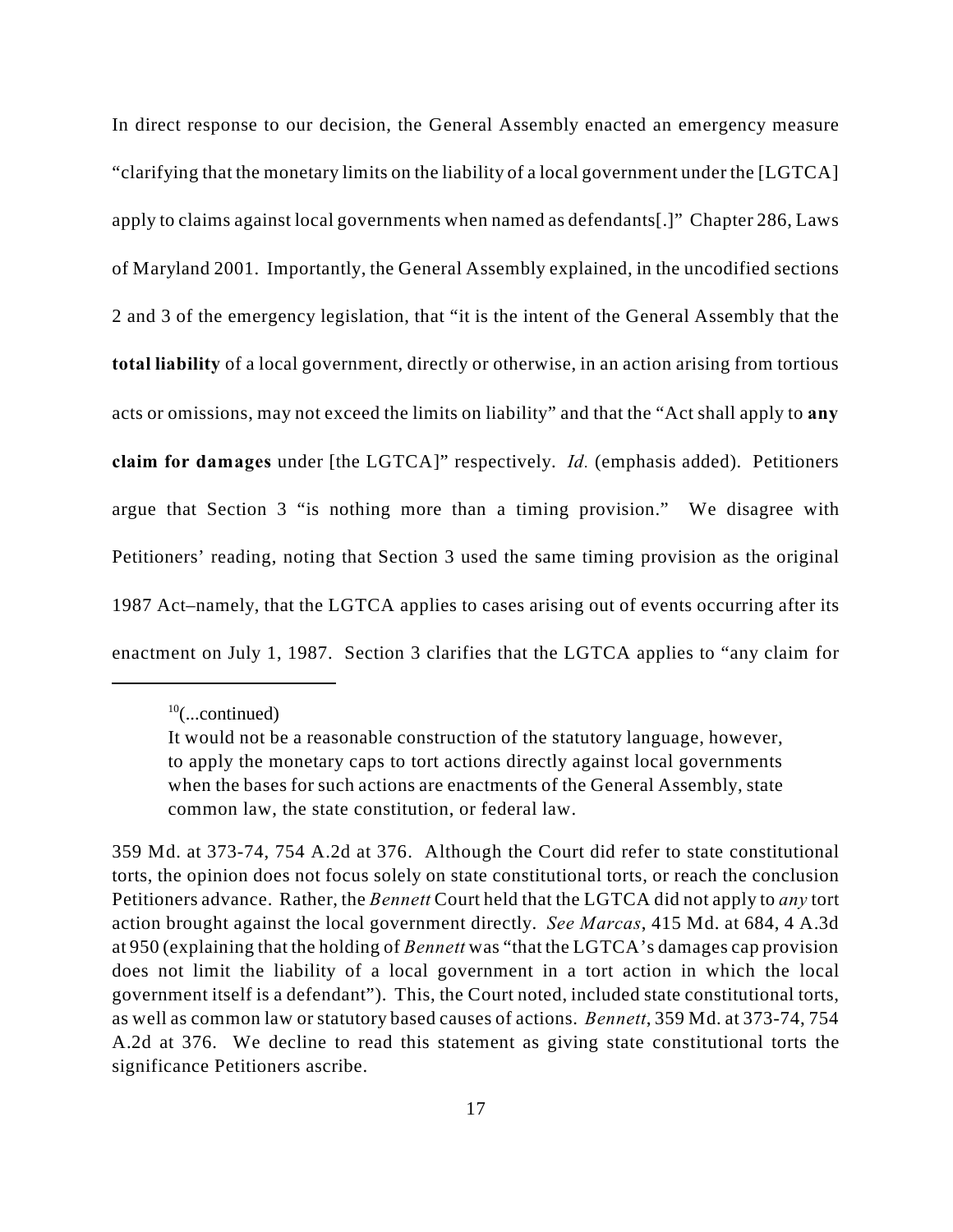damages under [the LGTCA]" arising after its enactment. Petitioners attempt to cast doubt upon this interpretation of the 2001 legislation by noting that the Legislature used the term "tortious act or omission" in Section 2, which according to Petitioners excludes state constitutional violations. As we explained above, however, this term plainly includes Petitioners' state constitutional claims.

In the interest of completeness, we now address two additional arguments advanced by Petitioners concerning the LGTCA's application to state constitutional violations. First, Petitioners argue strenuously that "Maryland local governments and their employees have never enjoyed any immunity for constitutional claims" and that the LGTCA, if applicable to state constitutional claims, would conflict with this longstanding principle. Petitioners' theory is that the General Assembly could not have intended to include state constitutional violations within the scope of the LGTCA because to do so would conflict with Maryland Law. We note that this is precisely the argument made by the MTLA in opposition to the LGTCA in 1986, *see* Bill File to S.B. 557/H.B. 724 (1986) ("[The LGTCA] will bestow immunity upon local governments in areas in which they presently have no immunity of any sort."), and again in 1987, *see* Bill File to S.B. 237 (1987) ("This Bill represents an unwarranted extension of immunities[.]"). *See also* Statement of John J. Sellinger to Sen. Judicial Proceedings Comm., S.B. 557 (March 14, 1986) ("This Bill will extend immunity above the cap to 'local governments' (and other entities which presently enjoy no immunities) for activities for which there is presently no immunity."). Despite the concern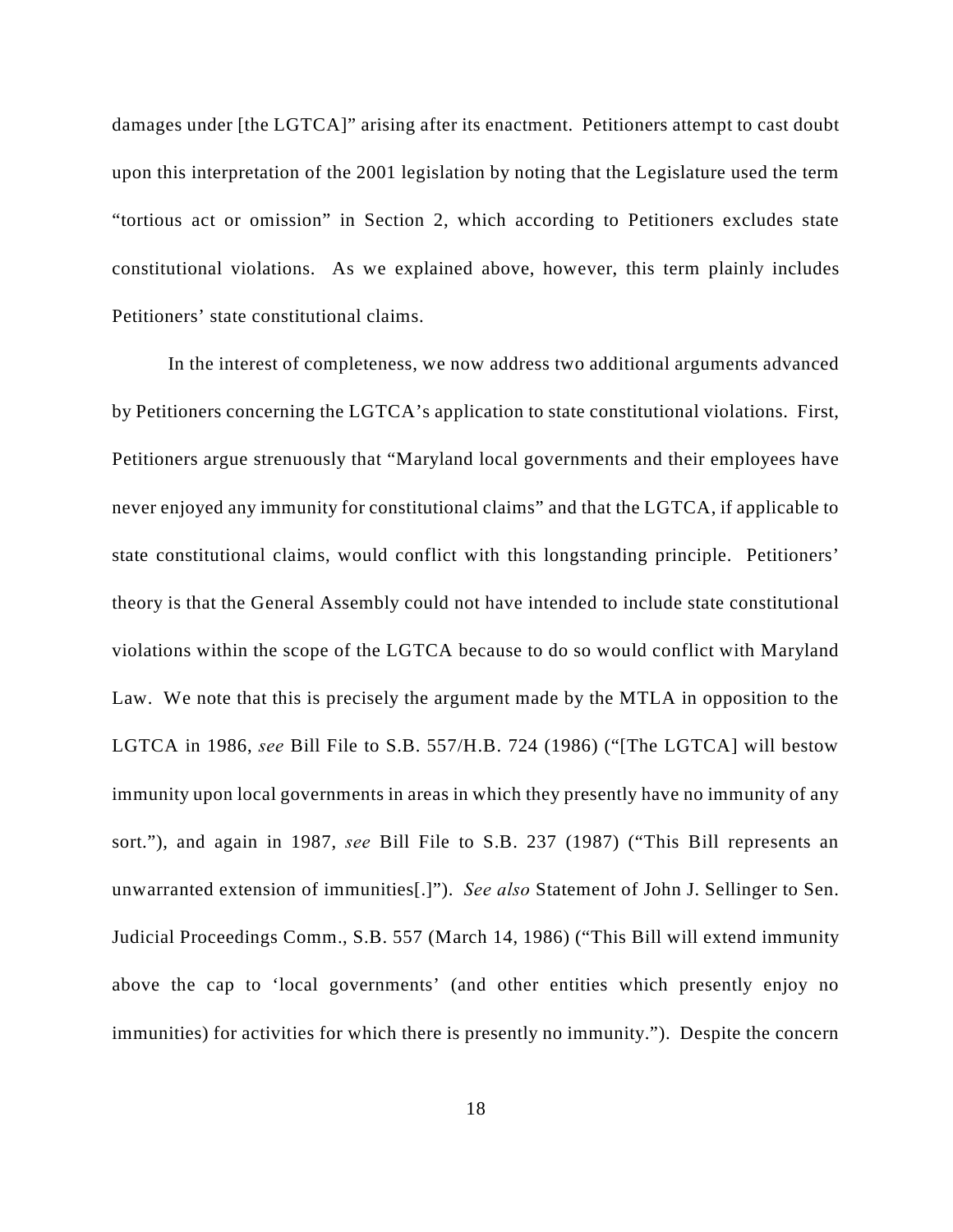of the MTLA, the Legislature declined to carve out exceptions of any sort in the LGTCA.<sup>11</sup>

 Petitioners also argue that if this Court holds that the LGTCA damage cap applies to the case at hand, "[t]here are serious implications for all constitutional claims in Maryland." Petitioners further contend that "[t]here is, of course, no principled way to make a distinction between limiting the remedy here and limiting other constitutional claims, like takings cases[.]" We disagree for two reasons. First, our decision does not imply that *all* constitutional violations fall under the purview of the LGTCA. Indeed, such a holding would be contrary to our case law. *See Rounds*, \_\_ Md. \_\_ n.13, \_\_ A.3 \_\_ n.13 (2015) (explaining "that a cause of action may not lie for all violations of the state constitution"). Second, although we need not determine whether takings are subject to the Act's limitations on liability, as this issue is not before us, we disagree that the LGTCA damages cap as applied in the instant case would necessarily apply where a taking is alleged. We note, without deciding, that where a taking in the constitutional sense occurs, "Art. III, § 40 [of the Maryland Constitution] [gives] rise to an implied contract between the government and a private landowner [to pay just compensation]." *Widgeon v. Eastern Shore Hosp. Ctr.*, 300 Md. 520, 531, 479 A.2d 921, 926 (1984). As we stated in *Rounds*, "we do not wish to give

 $11$  The Act limits liability of local governments for damages resulting from tortious acts or omissions entered against either the employee, where the local government is required to defend and indemnify, or against the local government itself, or both. We also note that the LGTCA eliminated the ability of the local government to "assert governmental or sovereign immunity to avoid the duty to defend or indemnify an employee" acting within the scope of employment. CJP  $\S$  5-303(b)(2).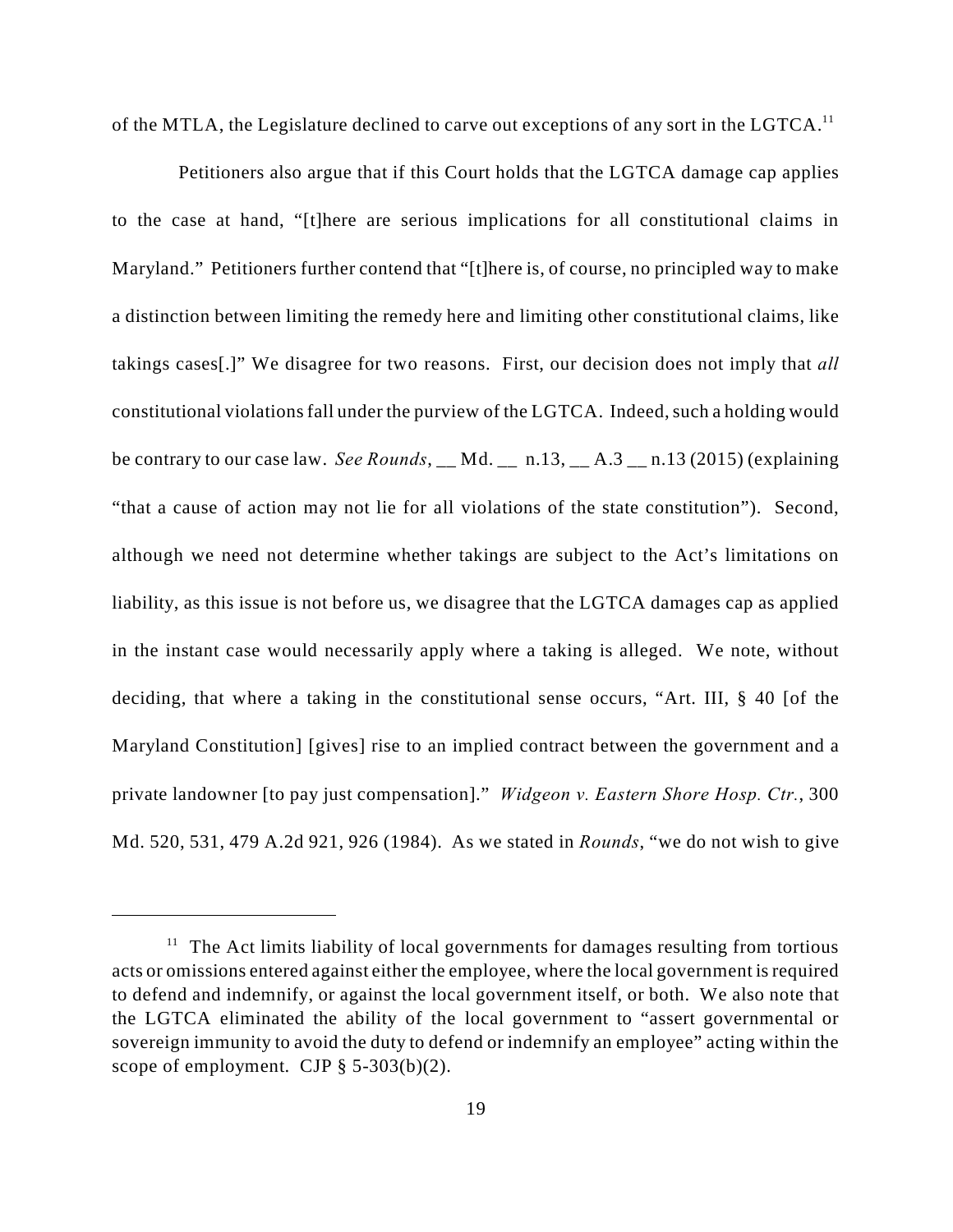the impression that a taking in the constitutional sense would implicate the provisions of the LGTCA. Indeed, we recognize that applying the LGTCA [damages cap] to a constitutionally based taking[, or inverse condemnation (*e.g. Litz v. Md. Dept. of Env't*, 434 Md. 623, 76 A.3d 1076 (2013)), could conflict with a vested right to just compensation[.]" Md.  $n.17, \_\_\_$  A.3d  $\_\_\_$ ,  $n.17$  (2015).

#### **B. Supremacy**

Petitioners contend that applying the LGTCA damages cap to "limit remedies for constitutional violations runs afoul of the supremacy of the state constitution." In essence, Petitioners argue that because their constitutional claims are self-executing, meaning that they arise directly from the state constitution,  $12$  those claims, and the remedies that flow from them, may not be limited or restricted by statute. In addition, Petitioners contend that limiting the local government's liability would clearly and impermissibly impair their cause of action arising from Art. 24, which would, again, impair their self-executing rights under Art. 24.

Petitioners cite, rather cursorily, to several out of state cases which stand for the proposition that self-executing rights may not be "restricted," "destroyed," or "limited" by statute. Upon review, however, we find these cases wholly inapposite and unpersuasive. Petitioners, for instance, cite to the Supreme Court of Colorado's 1950 opinion in *Baker v.*

 $12$  As we explained above, "self-executing" means only that the "provision is so complete, [that] it may be enforced by the courts without the need of further legislative authority or direction." *Benson*, 389 Md. at 629, 887 A.2d at 533 (citation omitted).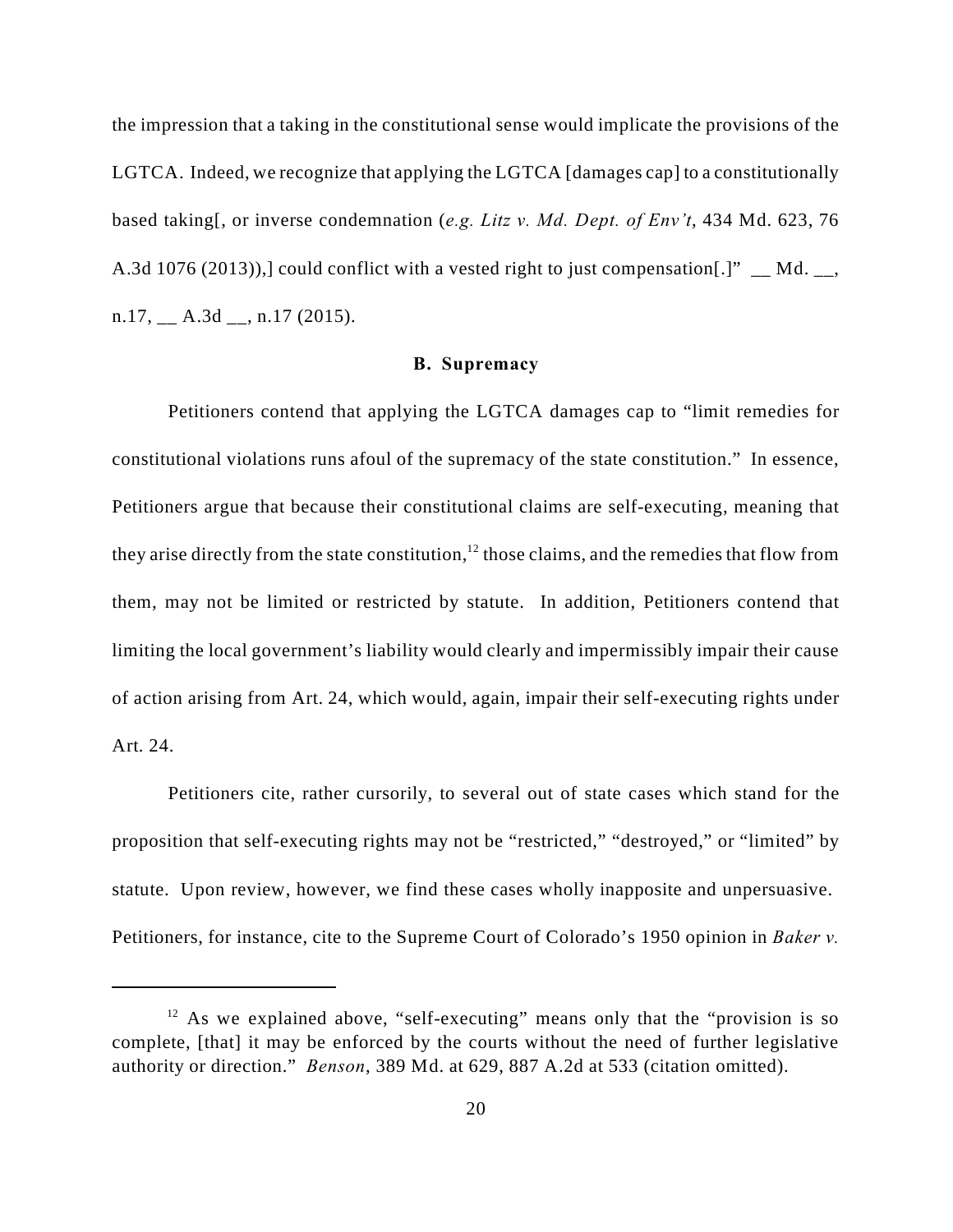*Bosworth*, 222 P.2d 416 (Colo. 1950). In *Baker*, the court was asked to consider whether the legislature, by itself, could alter a provision in the state constitution providing that eight percent of the legal voters were needed to propose any law by referendum, when the constitution expressly reserved the power to propose constitutional amendments to the people, "independent of the general assembly." *Id.* at 417. The court concluded that the legislature's attempt to raise the referendum requirement to fifteen percent was plainly unconstitutional as it conflicted with the express language of the state constitution vesting all power to amend the constitution in the people. *Id.* at 417-19. In the present case, there is no such conflict. Apart from Article 19, discussed *infra*, Petitioners cite to no provision of our state constitution that is being contravened in a similar manner.

Moreover, of the numerous cases Petitioners rely upon, none involve a finding that a limitation on liability for damages in tort is unconstitutional on supremacy grounds. Indeed, the cases cited by Petitioners involve issues irrelevant to our discussion. *See, e.g., Shell v. Jefferson Cnty.*, 454 So. 2d 1331 (Ala. 1984) (addressing the validity of a statute limiting the County's authority to set sewer services rates, where such authority was unrestricted under the state constitution); *Loonan v. Woodley*, 882 P.2d 1380 (Colo. 1994) (reviewing a challenge to an initiative petition "that would require parental notification of an unemancipated minor's decision to have an abortion" for failure to collect a sufficient amount of signatures); *In re Inter-Faith Villa, L.P.*, 185 P.3d 295 (Kan. Ct. App. 2008) *abrogated by In re Mental Health Ass'n of Heartland*, 221 P.3d 580 (Kan. 2009) (reviewing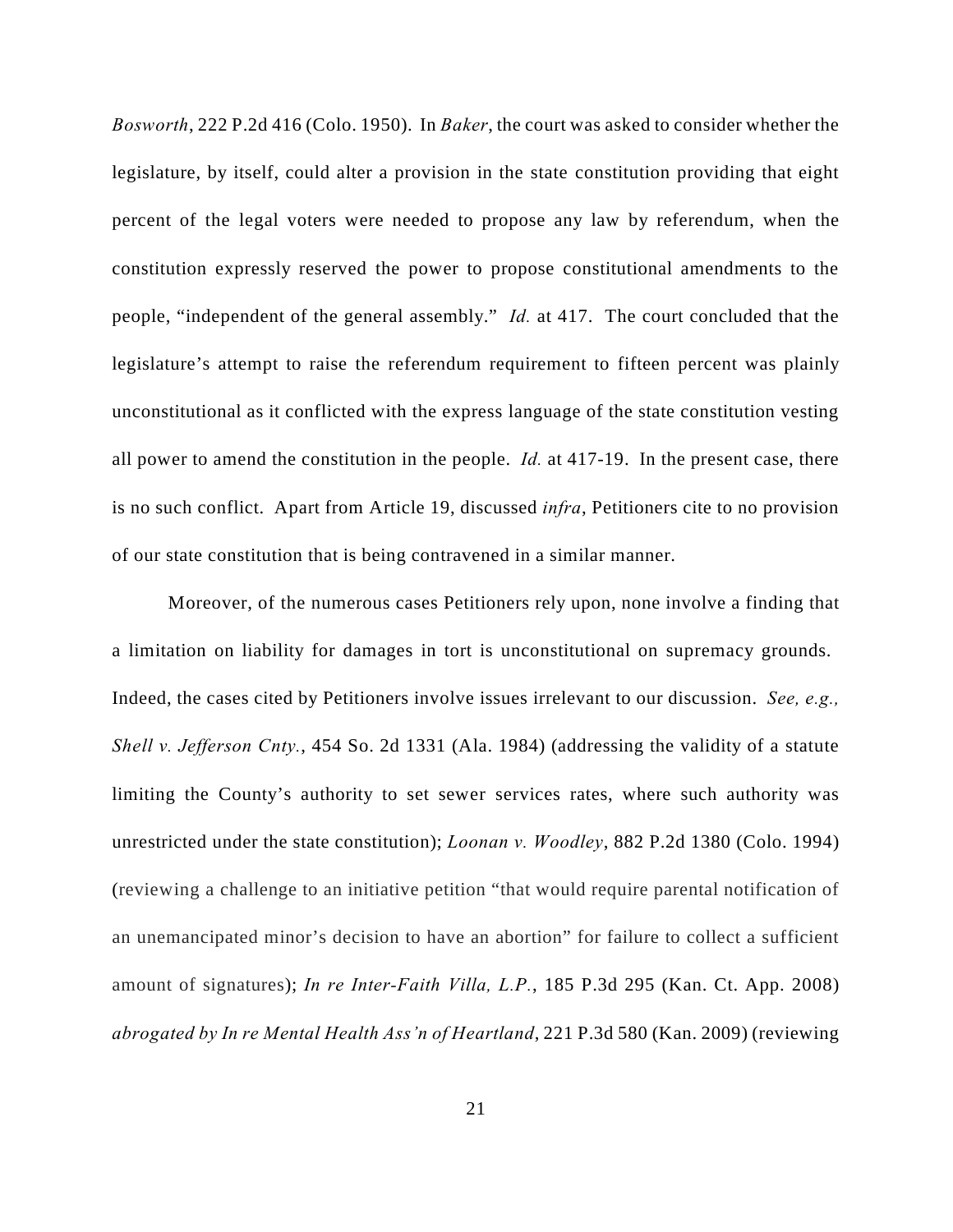a decision of the Kansas State Board of Tax Appeals denying appellants' application for exemption from ad valorem taxes); *Movants to Quash Multicounty Grand Jury Subpoena v. Dixon*, 184 P.3d 546 (Okla. 2008) (reviewing a challenge concerning the authority of a multicounty grand jury to investigate illegal activity occurring in one county).

Apart from relying upon inapplicable, out of state cases, Petitioners cite to our opinion in *Longtin* for the proposition that the application of the damages cap to a constitutional claim is violative of the supremacy of the state constitution because it "impairs" a plaintiff's cause of action. We find this reliance misplaced. In *Longtin*, this Court held that the *retroactive* application of the LGTCA damages cap was unconstitutional, because "Longtin had a vested right in bringing his cause of action—with no statutory cap on damages—prior to the enactment of the LGTCA revisions." 419 Md. at 489-90, 19 A.3d at 883. In other words, in that case, the retroactive application of the cap would "impair" Longtin's right to bring a cause of action, as it existed at the time his injury accrued. *Id.* This is plainly not at issue here. Thus, *Longtin* provides no support for Petitioners' position. In our view, application of the LGTCA damages cap to state constitutional claims does not violate the supremacy of the state constitution.

### **C. Article 19**

Petitioners assert that the application of the LGTCA damages cap to their constitutional claims, which strips nearly 98% of the total jury verdict, is unconstitutional under Article 19 of the Maryland Declaration of Rights. Article 19 provides: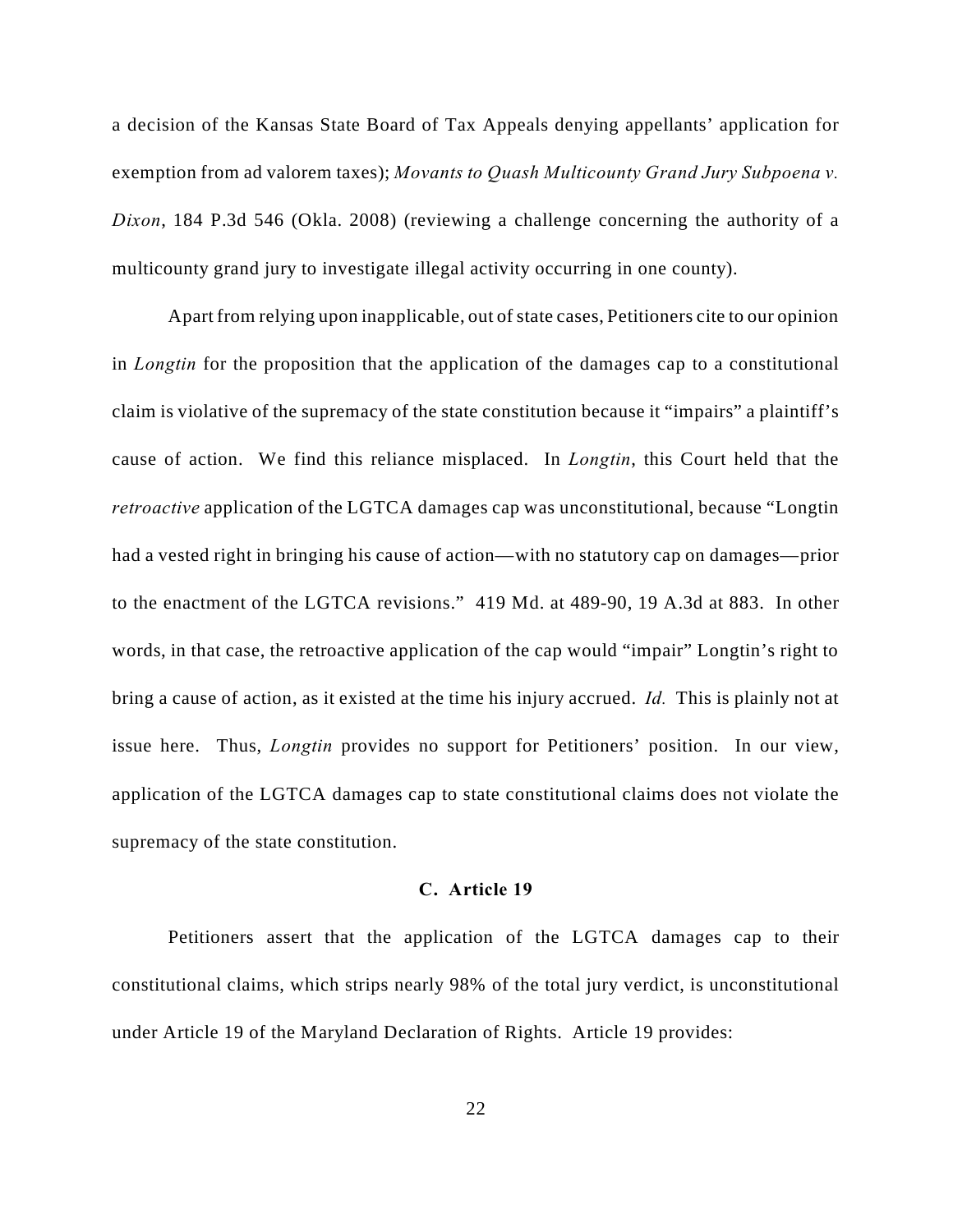That every man, for any injury done to him in his person or property, ought to have remedy by the course of the Law of the land, and ought to have justice and right, freely without sale, fully without any denial, and speedily without delay, according to the Law of the land.

We have explained that Article 19 essentially "protects two interrelated rights: (1) a right to

a remedy for an injury to one's person or property; [and] (2) a right of access to the courts."

*Piselli v. 75th St. Med.*, 371 Md. 188, 205, 808 A.2d 508, 518 (2002). This Court set forth

the history of Article 19 in *Piselli* and again in *Jackson v. Dackman*, 422 Md. 357, 30 A.3d

854 (2011):

Article 19 was part of the original Maryland Declaration of Rights adopted in 1776, although it was then designated as Article 17 of the Declaration of Rights. Except for one word, the wording today is identical to the 1776 wording.  $[FN]5$  All of the original state constitutions adopted at the time of the Revolutionary War, except Virginia's and North Carolina's, contained provisions like Article 19. While the United States Constitution contains no comparable provision, today the constitutions of 39 states have clauses similar to Article 19. These provisions, often referred to as 'Remedy Clauses' or 'Open Courts Clauses' or 'Access to Courts Clauses,' are based on Chapter 40 of the Magna Carta or, more particularly, Lord Coke's interpretation of Chapter  $40.^{\text{[FN]6}}$  For a review of the history, purpose, interpretation, and application of such clauses, *see, e.g., Smothers v. Gresham Transfer, Inc.*, 332 Or. 83, 23 P.3d 333 (2001); Comment, *The Kansas Remedy by Due Course of Law Provision: Defining a Right to a Remedy*, 47 Kan. L. Rev. 655 (1999); Hoffman, *By the Course of the Law: The Origins of the Open Courts Clause of State Constitutions*, 74 Or. L. Rev. 1279 (1995); Schuman, *The Right To A Remedy*, 65 Temp. L. Rev. 1197 (1992); Schuman, *Oregon's Remedy Guarantee*, 65 Or. L. Rev. 35 (1986); Linde, *First Things First: Rediscovering The States' Bills of Rights*, 9 U. Balt. L. Rev. 379, 385 (1980); Perry and Cooper, *Sources of Our Liberties* 341–351 (rev. ed. 1990); Stringham, *Magna Carta Fountainhead of Freedom* 54–57 (1966); Thorne, Dunham, Kurland, and Jennings, *The Great Charter* 52–61 (1965); Thompson, *Magna Carta* 97–99, 364–365 (1948). *See also* Everstine, *The General Assembly of Maryland 1634–1776* at 566 (1980).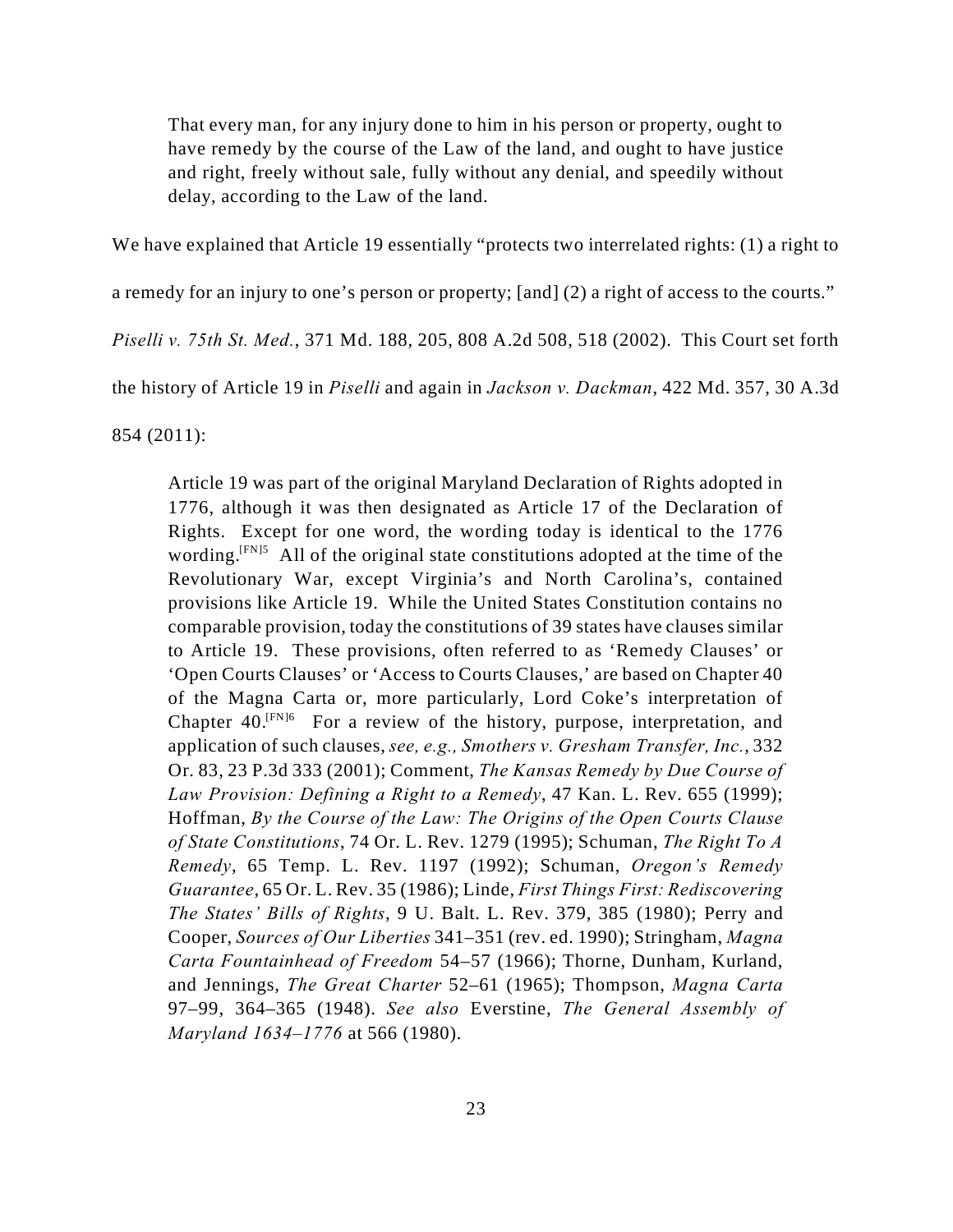[FN]5. Today's language refers to 'every man,' whereas the 1776 language referred to 'every freeman.' In light of the Equal Rights Amendment [to the Maryland Constitution], which is Article 46 of the Declaration of Rights, adopted in 1972, the provision should be read as 'every person.'

[FN]6. Article 24 of the Maryland Declaration of Rights, which also contains the phrase 'Law of the land,' is based upon Chapter 39 of the Magna Carta.

*Dackman*, 422 Md. at 376-77, 30 A.3d at 865-66 (quoting *Piselli*, 371 Md. at 204-05, 808 A.2d at 517-18). In addition, "[w]e have held that 'it is a basic tenet, expressed in Article 19 of the Maryland Declaration of Rights, that a plaintiff injured by unconstitutional state action should have a remedy to redress the wrong.'" *Piselli*, 371 Md. at 205, 808 A.2d at 518 (quoting *Dua v. Comcast Cable*, 370 Md. 604, 644, 805 A.2d 1061, 1084 (2002)).

Petitioners contend that application of the LGTCA damages cap to their constitutional claims in this case is contrary to this "basic tenet" and violates Article 19, because it effectively demolishes their remedy for constitutional violations by reducing their total judgment by approximately 98%. Thus, Petitioners argue, the LGTCA damages cap is an unreasonable restriction on their right to a remedy. Respondents counter that the application of the LGTCA to Petitioners' claims does not infringe Article 19 because the Legislature may place reasonable limits on common law actions for damages,  $13$  and the LGTCA damages cap is reasonable. The Court of Special Appeals agreed with Respondents, distinguishing

 $13$  Petitioners' state constitutional claims in this case arise under Article 24. A violation of rights under Article 24 gives rise to a common law action for damages. *See Widgeon v. Eastern Shore Hosp. Ctr.*, 300 Md. 520, 537-38, 479 A.2d 921, 930 (1984) ("[W]here an individual is deprived of his liberty or property interests in violation of Articles 24 and 26, he may enforce those rights by bringing a common law action for damages.").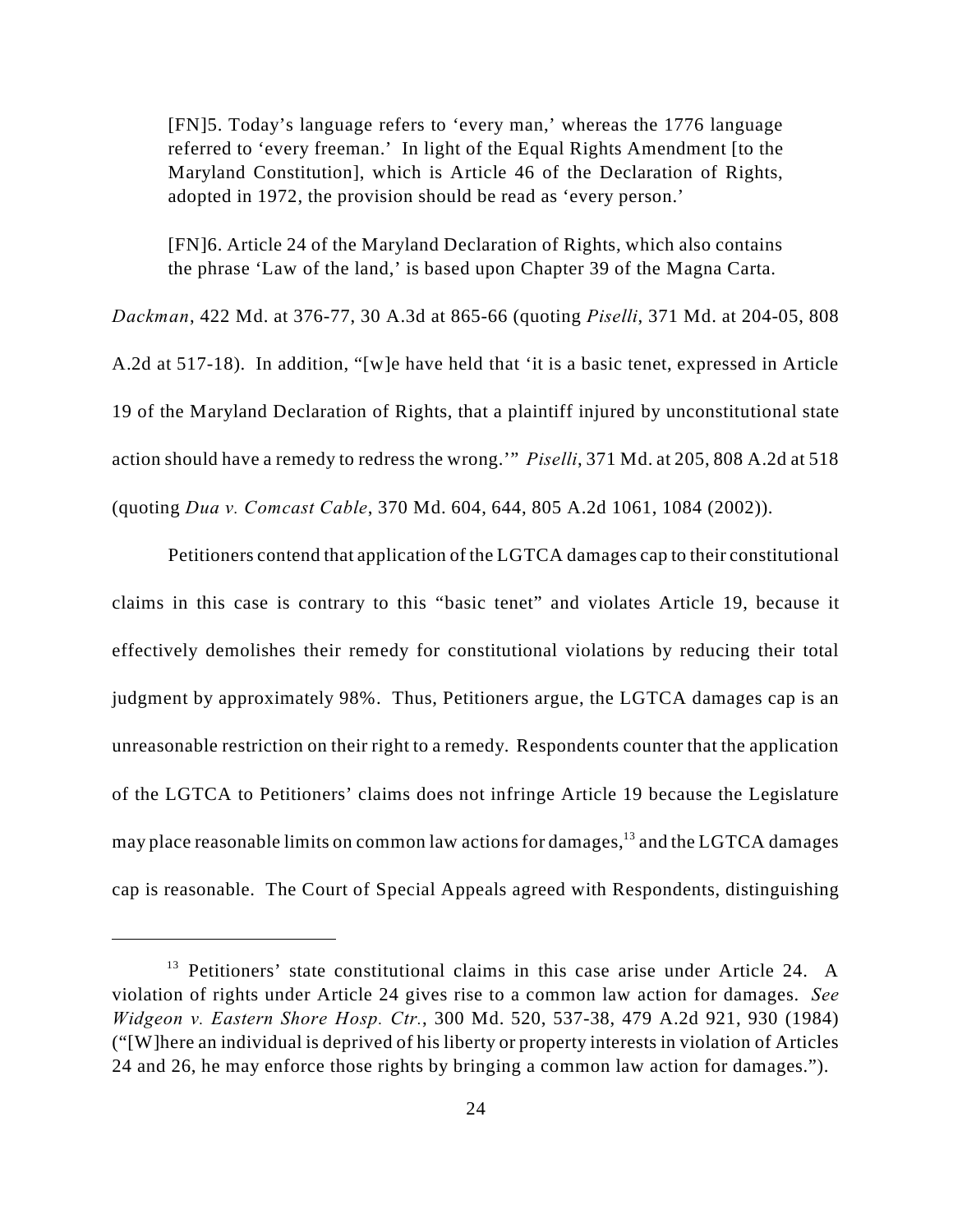the LGTCA cap from the substituted remedy that we held to be unreasonable in *Dackman*. *Espina*, 215 Md. App. at 644, 82 A.3d at 1260. The intermediate appellate court further concluded that the LGTCA damages cap is more like the general non-economic tort damages cap contained in CJP § 11-108, which this Court has upheld as constitutional. *Espina*, 215 Md. App. at 645, 82 A.3d at 1260.

We have previously held that the notice provision of the LGTCA does not violate Article 19. *See Rios v. Montgomery Cnty.*, 386 Md. 104, 136-39, 872 A.2d 1, 20-21 (2005). In *Rios*, we explained that "[a]bsent the enactment of the LGTCA, local governments would not be required to defend and indemnify their employees in suits arising out of nonconstitutional torts committed during 'governmental' activities . . . . Therefore, the LGTCA cannot be described as restricting a 'traditional remedy or access to the courts' when it legislatively permits plaintiffs to enforce judgments obtained from suit against the employee against the local government." 386 Md. at 139, 872 A.2d at 21 (citation omitted). The Court of Special Appeals, relying on *Rios*, has also explained that, rather than *restricting* a plaintiff's right to a remedy, "the LGTCA ensures that injured persons will be compensated for their injuries—up to the damages cap—by requiring local governments to pay judgments entered against their employees and prohibiting local governments from asserting governmental immunity as a defense to that responsibility." *Holloway–Johnson v. Beall*, 220 Md. App. 195, 212-13, 103 A.3d 720, 731 (2014) (citing *Rios*, 386 Md. at 139, 872 A.2d at 21).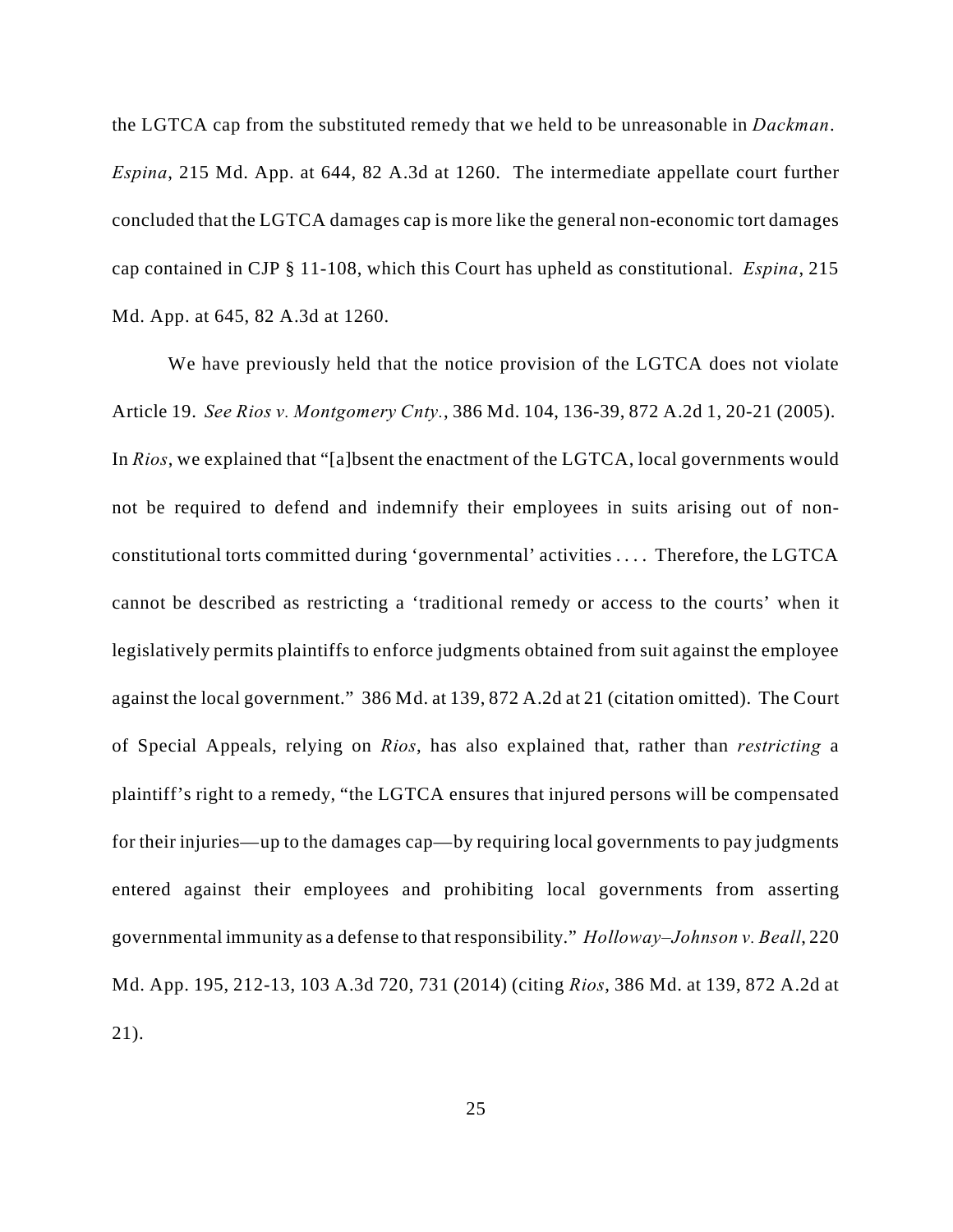This is our first occasion to address specifically an Article 19 challenge to the LGTCA damages cap. At issue in this case is Petitioners' right to a remedy.<sup>14</sup> In reviewing an Article 19 challenge to a legislative restriction on a remedy, we apply a reasonableness test. *See Dackman*, 422 Md. at 379, 30 A.3d at 867 ("Article 19 permits the Legislature to impose a reasonable limit upon non-economic damages recoverable in tort cases.").

It is useful to begin by reviewing restrictions that we have previously held to be unreasonable. "We have indicated, with regard to causes of action to recover for violations of certain fundamental rights, that an abrogation of access to the courts which would leave the plaintiff **totally remediless** would be unreasonable." *Murphy*, 325 Md. at 366, 601 A.2d at 113 (emphasis added). Restrictions resulting in no compensation or "drastically inadequate" compensation (*i.e.*, "almost no compensation") were held to be unreasonable in *Piselli* and *Dackman*.

In *Piselli*, we were called upon to address whether the three-year statute of limitations for an action brought against a health care provider by a plaintiff whose injury occurred during childhood should commence from the discovery of the injury by the child's parents or by the child. *Piselli*, 371 Md. at 193, 808 A.2d at 510-11. In 1993, the plaintiff in that case, age 10, suffered a leg injury and was taken to the  $75<sup>th</sup>$  Street Medical Center for

 $14$  Remedies can be established either by common law or by statute. "Article 5 of the Maryland Declaration of Rights authorizes the General Assembly to change common law principles" including remedies. *Piselli*, 371 Md. at 214, 808 A.2d at 523. Because Article 19 prohibits unreasonable restrictions on remedies, "Article 19, therefore, is a limitation upon the General Assembly's authority under Article 5." *Piselli*, 371 Md. at 215, 808 A.2d at 524.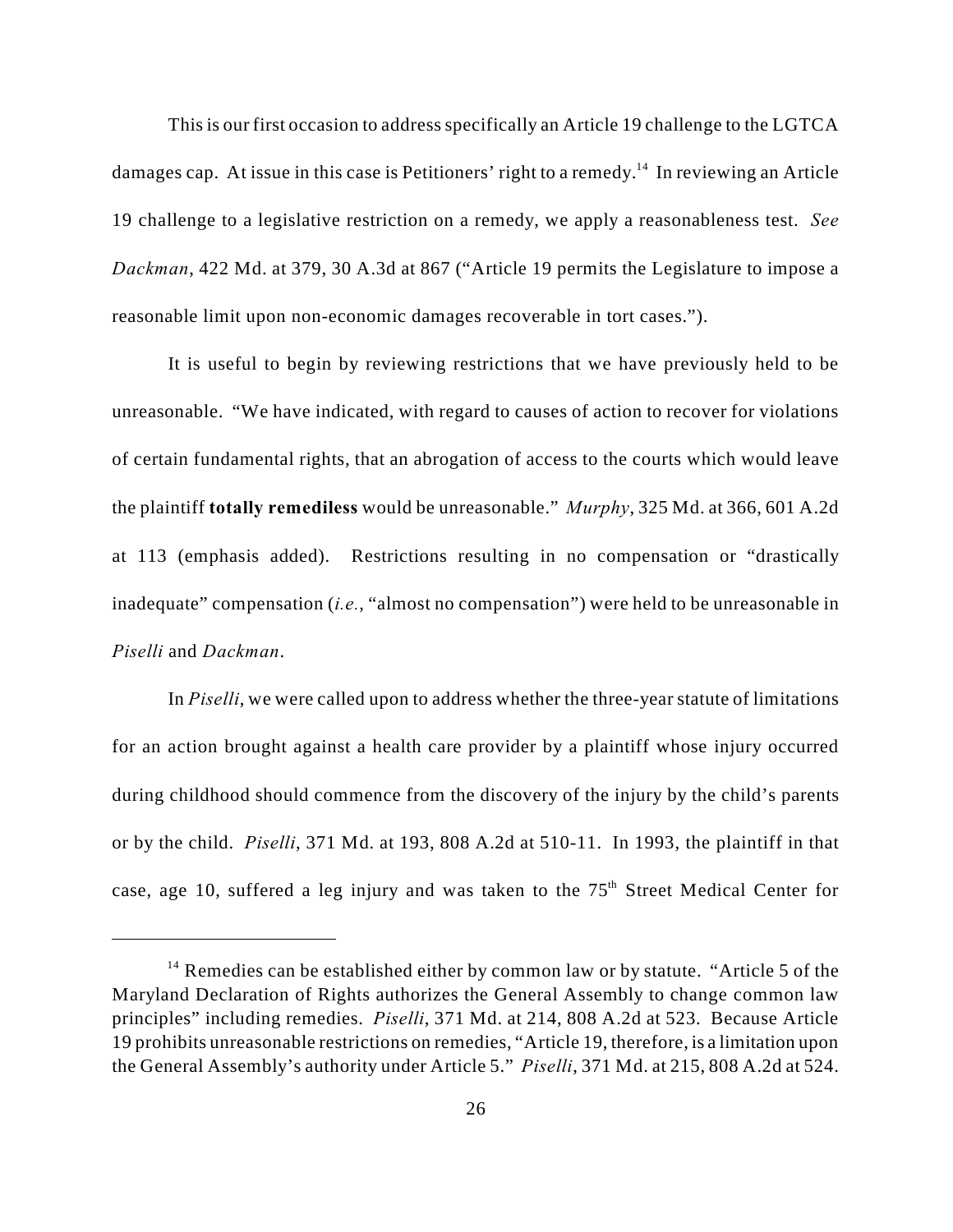treatment. *Piselli*, 371 Md. at 194-95, 808 A.2d at 511-12. The treating physician at the Medical Center diagnosed the plaintiff's injury as a pulled hamstring muscle, and sent him home. *Piselli*, 371 Md. at 195, 808 A.2d at 512. Three days later, the child's leg was further injured, and he was ultimately taken to Johns Hopkins Hospital, where it was discovered that he had suffered a "slipped capital epiphysis."<sup>15</sup> *Id.* As a result of the injury, the child was required to restrict his mobility, and subsequently developed "avascular necrosis,"<sup>16</sup> which required several surgeries to correct the condition. *Id.* In 1998, five years after the injury, the child's parents filed in the United States District Court for the District of Maryland a medical malpractice action against the Medical Center. *Piselli*, 371 Md. at 196, 808 A.2d at 512. Following trial, the jury found for the plaintiff and awarded damages. *Piselli*, 371 Md. at 197, 808 A.2d at 513. For purposes of the statute of limitations, the jury found that the child's parents discovered the injury when it occurred in 1993, but that the child did not discover the injury until 1999, after the suit was filed. *Id*. Thereafter, the trial court ruled as a matter of law that the action accrued in 1993 and was therefore time-barred pursuant to CJP § 5-109. *Id.*

Before this Court, by certification from United States Court of Appeals for the Fourth

 $<sup>15</sup>$  "A slipped capital epiphysis is a "slippage through the growth plate of the ball of</sup> the hip joint," the growth plate being made of "cartilage and relatively soft." *Piselli*, 371 Md. at 195, 808 A.2d at 512.

 $<sup>16</sup>$  "Avascular necrosis is the 'pathologic death of one or more cells, or a portion of</sup> tissue or organ, resulting from irreversible damage . . . due to deficient blood supply.' *See* Stedman's Medical Dictionary 1185 (27th ed. 2000)." *Piselli*, 371 Md. at 195-96, 808 A.2d at 512.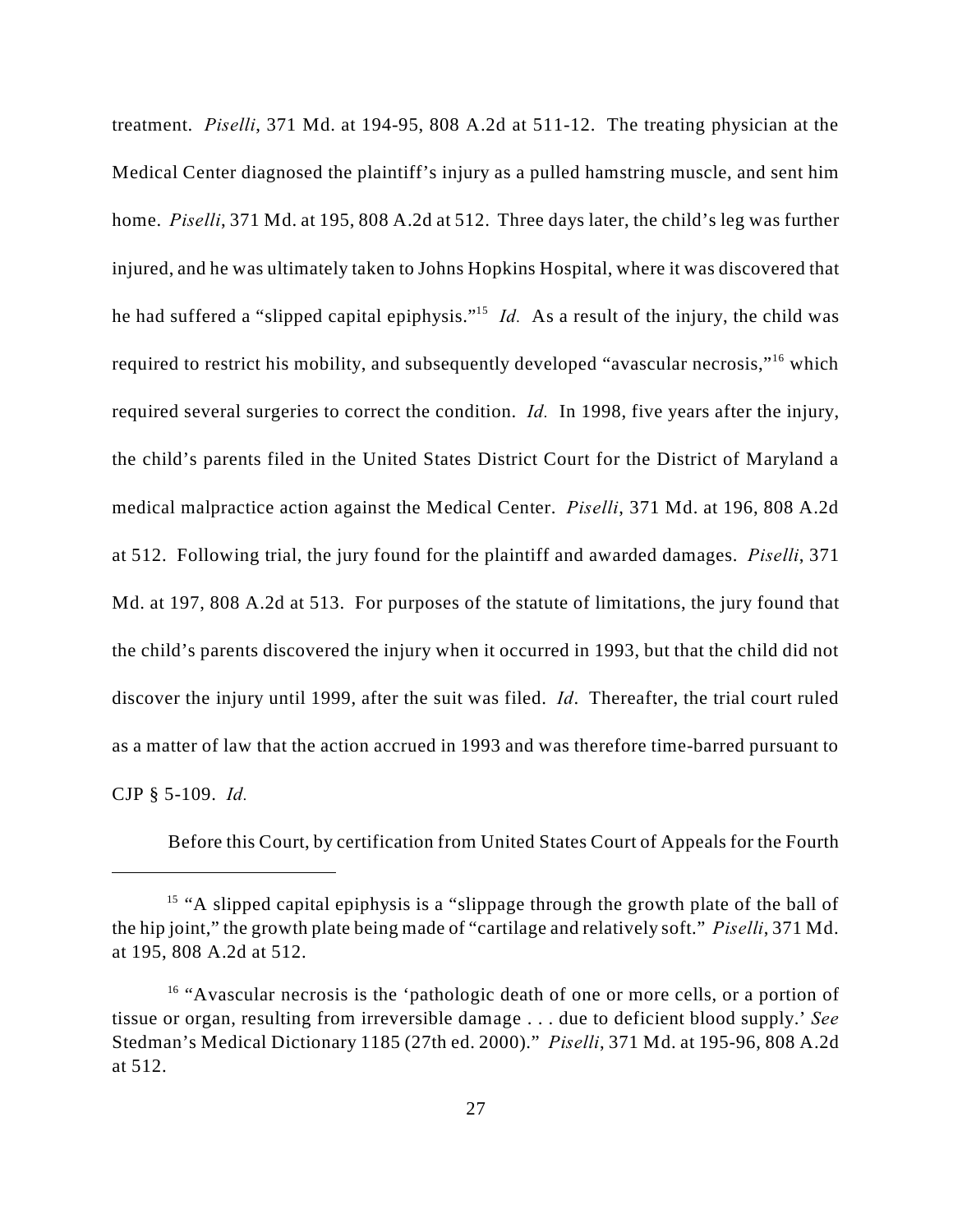Circuit, the plaintiff argued that the commencement of the statute of limitations from the time his parents discovered his injury, when he was a minor and therefore unable to bring suit on his own behalf, deprived him of his Article 19 right to access the courts and to a remedy for his injuries. *Piselli*, 371 Md. at 198, 808 A.2d at 514. We agreed, stating that by applying the three-year statute of limitations to an action arising out of an injury to a child, "the statute unfairly and unreasonably may abrogate a child's medical malpractice cause of action when the child is not at fault." *Piselli*, 371 Md. at 215, 808 A.2d at 524. In other words, by applying the three-year statute of limitations to the child's cause of action before the child could legally bring the action himself, the child was denied a remedy for his injury. Thus, we held that "barring an injured child's medical malpractice claim before the child is able to bring an action is an unreasonable restriction upon the child's right to a remedy and access to the courts guaranteed by Article 19 of the Maryland Declaration of Rights." *Piselli*, 371 Md. at 216, 808 A.2d at 524.

*Dackman* bears somewhat more similarity to the instant case than does *Piselli*, because *Dackman* involved a statutory "substituted remedy" with a maximum recovery of \$17,000.00. Specifically, *Dackman* involved a provision of the Reduction of Lead Risk in Housing Act ("RLRHA") that, under certain conditions, substituted a statutory remedy in exchange for a grant of immunity to rental property owners. 422 Md. at 361, 30 A.3d at 856. The RLRHA provided, in relevant part, that a property owner would be immune from suit for injuries from lead paint ingestion, if the property were registered and in compliance with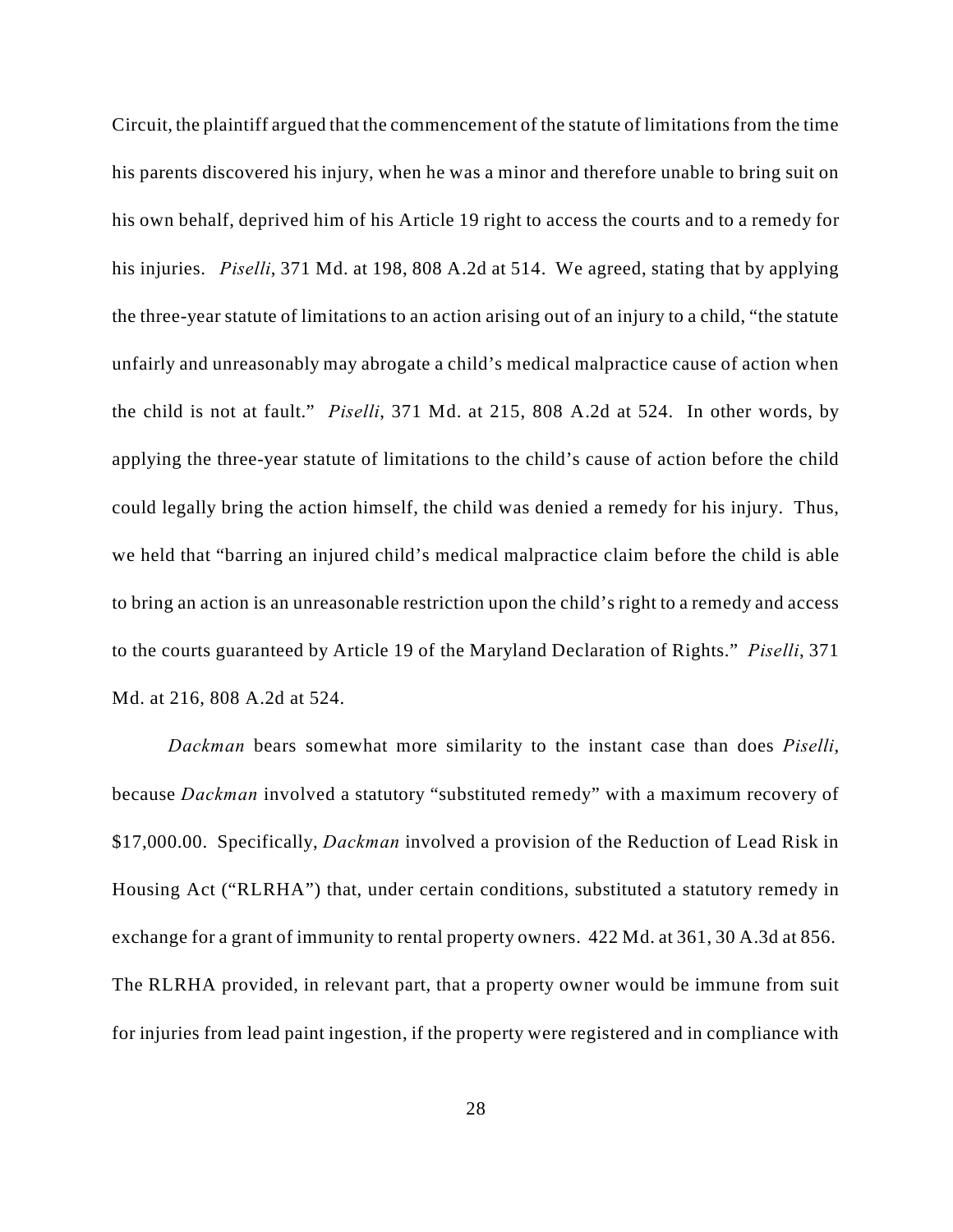the RLRHA, and, under certain conditions, if he or she had submitted to the injured tenant a "qualified offer." *Dackman*, 422 Md. at 364-68, 30 A.3d at 858-59. Under the statute, a "qualified offer" had a statutory maximum of \$17,000.00, most of which would be payable directly to the injured person's service provider rather than to the injured person. *Dackman*, 422 Md. at 365-66, 30 A.3d at 859-60. The RLRHA further provided that the property owner would be required to make a "qualified offer" only if the tenant had given notice of the injured person's blood lead levels. *Dackman*, 422 Md. at 368, 30 A.3d at 860. In addition, the immunity from suit applied whether or not the tenant accepted the "qualified offer." *Dackman*, 422 Md. at 366-67, 30 A.3d at 859. Moreover, we noted, the immunity provisions indicated that they were "intended to be very broad." *Dackman*, 422 Md. at 368, 30 A.3d at 860.

The plaintiff/tenant in *Dackman* brought suit against the defendants/landlords for damages suffered due to lead ingestion while living in defendants' rental properties. 422 Md. at 370, 30 A.3d at 861. The defendants maintained that they were immune from suit, however, because they were in compliance with the RLRHA and the plaintiff had given no notice of the injured child's blood lead levels, and, consequently, the defendants had no opportunity to make a "qualified offer." *Dackman*, 422 Md. at 373, 30 A.3d at 863. The trial court granted the defendants' motion for summary judgment based on those grounds. *Dackman*, 422 Md. at 374, 30 A.3d at 864. On appeal before this Court, the plaintiff argued that the immunity provisions of the RLRHA violated Article 19. *Dackman*, 422 Md. at 375,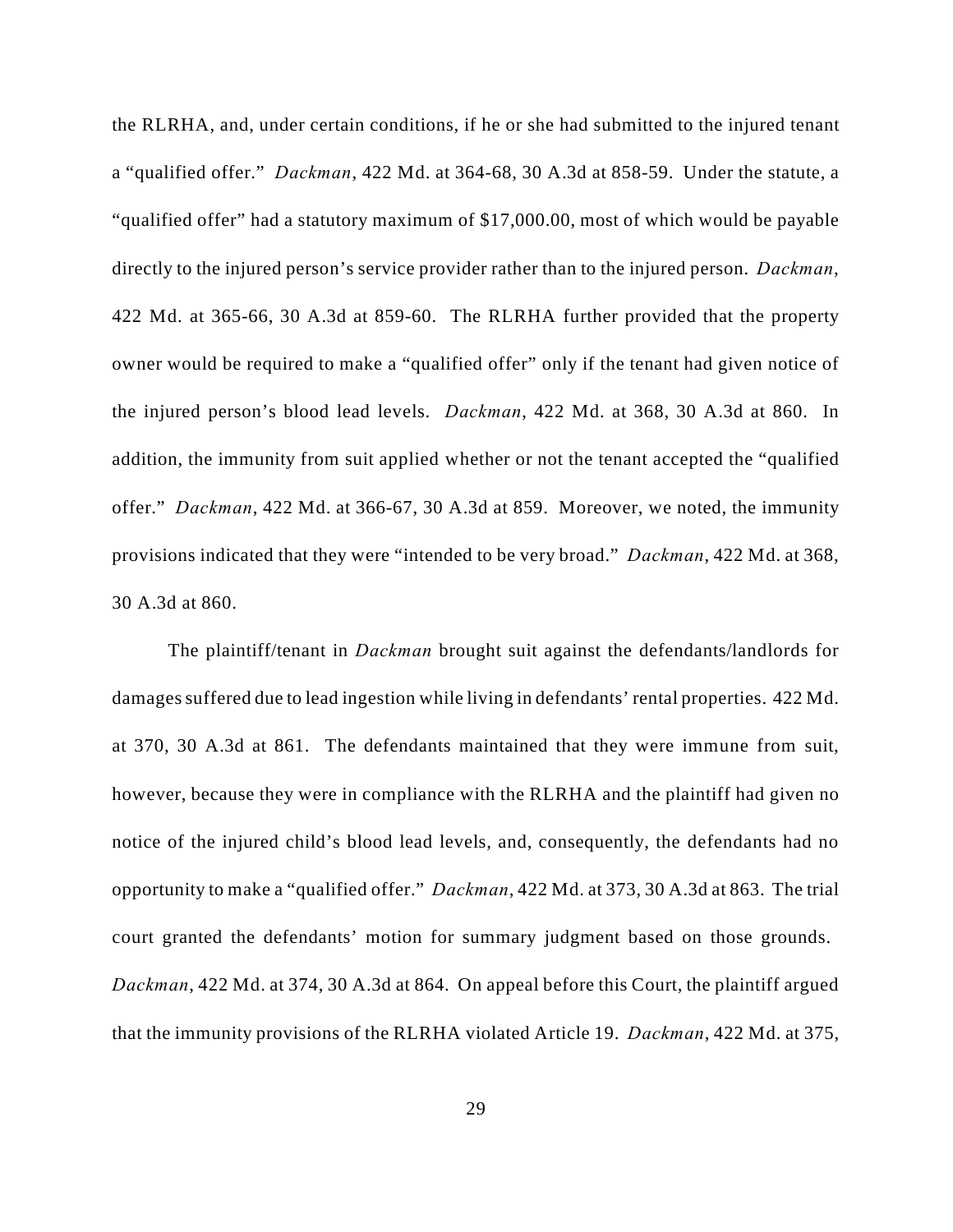#### 30 A.3d at 865. We agreed.

In undertaking our Article 19 analysis, we were concerned with two possible results in *Dackman*. The first, as in that case, involved the scenario where no qualified offer was made, or was required to be made, or where a qualified offer was rejected by the plaintiff, but the landlord nonetheless would be immune from suit. In that situation, we explained, the plaintiffs would "have no remedy under the statute." *Dackman*, 422 Md. at 381, 30 A.3d at 868. Second, we considered the "substituted remedy," *i.e.*, the \$17,000 maximum amount allowed for a qualified offer, paid in return for immunity from suit. *Id*. We concluded that the substituted remedy was "totally inadequate and unreasonable" because "the remedy which the [RLRHA] substitutes for a traditional personal injury action results in either no compensation (where no qualified offer is made or where a qualified offer is rejected) or drastically inadequate compensation (where such qualified offer is made and accepted)." *Dackman*, 422 Md. at 381-82, 30 A.3d at 868. Therefore, we held that the immunity provisions of the RLRHA violated Article 19. *Dackman*, 422 Md. at 383, 30 A.3d at 869.

To summarize, in *Piselli*, we concluded that the limitations statute completely denied the injured child a remedy. Likewise, in *Dackman*, we held that the RLRHA immunity provisions operated either to completely deny the injured child a remedy, or to provide the injured child with a "drastically inadequate" remedy of \$17,000, most of which was payable directly to an individual other than the injured child or guardian. *Dackman* is distinguishable from the case at bar, in that *Dackman* involved immunity provisions in the law that prevented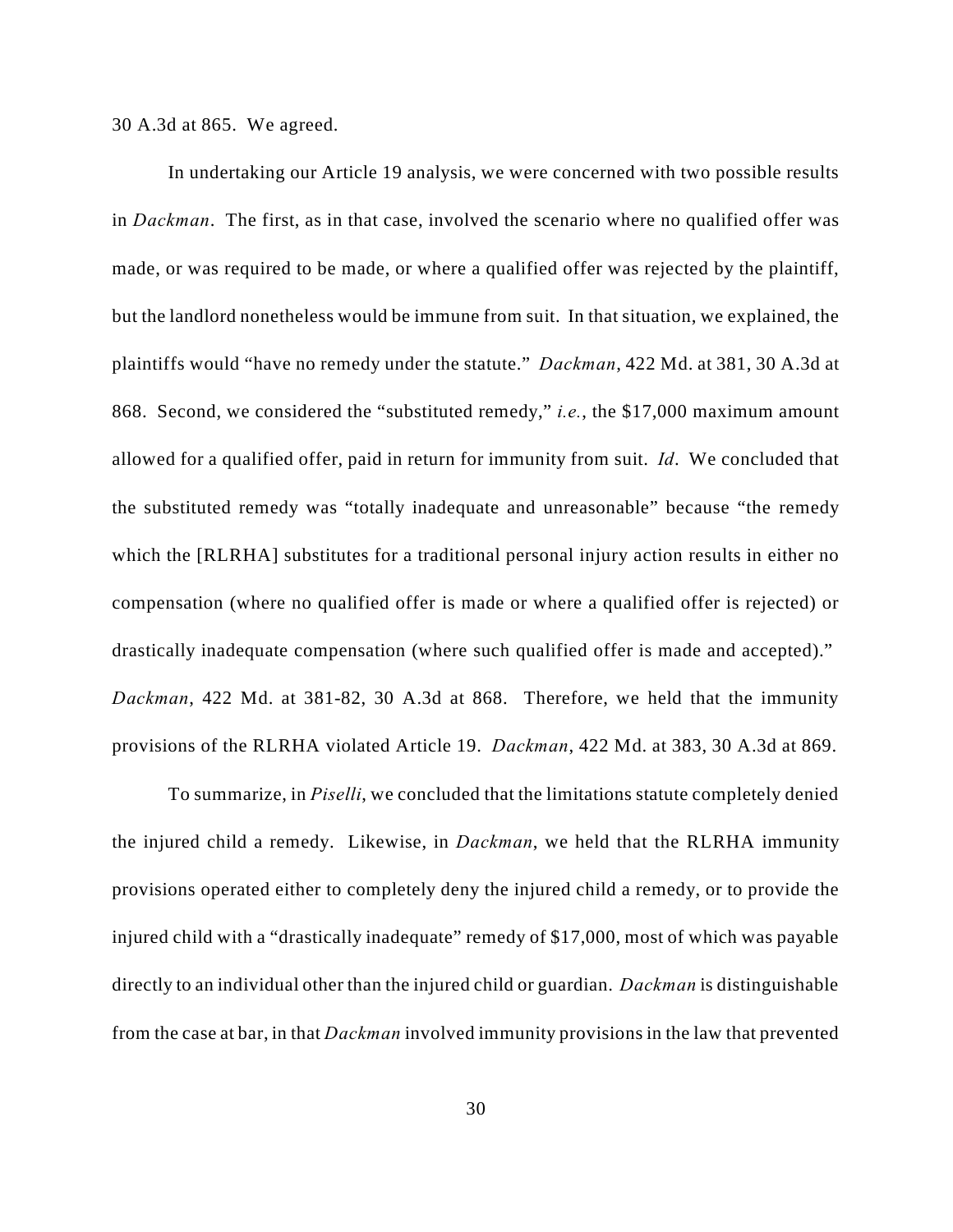the claimant from bringing a case at all—the \$17,000 "substituted remedy" was supposed to be offered in exchange for claimants not bringing their claims in court. Stated differently, in *Dackman* and *Piselli*, the statute operated to keep the injured parties out of court, such that they could not pursue any common law action for damages in a court of law. Unlike the plaintiffs in *Dackman* and *Piselli*, Petitioners here brought their claims in the trial court and were awarded damages. The issue here is whether the LGTCA's \$200,000 per individual claim/\$500,000 per occurrence damages cap is reasonable.

Damages caps have been upheld as reasonable under Article 19 in other contexts.<sup>17</sup>

Most instructive is the general non-economic tort damages cap contained in CJP § 11-108.

In *Murphy v. Edmonds*, we stated:

Article 19 does guarantee access to the courts, but that access is subject to reasonable regulation. A statutory restriction upon access to the courts violates Article 19 only if the restriction is unreasonable. . . . There is a distinction between restricting access to the courts and modifying the substantive law to be applied by the courts. The plaintiffs' cause of action based on negligence was not abolished by § 11-108. Instead, § 11-108 simply modifies the law of damages to be applied in tort cases. While the right to recover noneconomic damages exceeding \$350,000 was abrogated, this change in the substantive law is not a restriction upon access to the courts.

325 Md. at 365-66, 601 A.2d at 113-14 (citations omitted). Similarly, in this case, neither

Petitioners' cause of action nor right to bring their case in the courts has been affected by the

 $17$  In addition to damages caps, we have upheld as reasonable under Article 19 statutes of limitations where the injured claimant is an adult, *see, e.g., Hill v. Fitzgerald*, 304 Md. 689, 703, 501 A.2d 27, 34-35 (1985), spousal immunity statutes, *see Doe v. Doe*, 358 Md. 113, 129, 747 A.2d 617, 625 (2000), and notice requirements, *see Johnson v. Maryland State Police*, 331 Md. 285, 297-98, 628 A.2d 162, 168 (1993).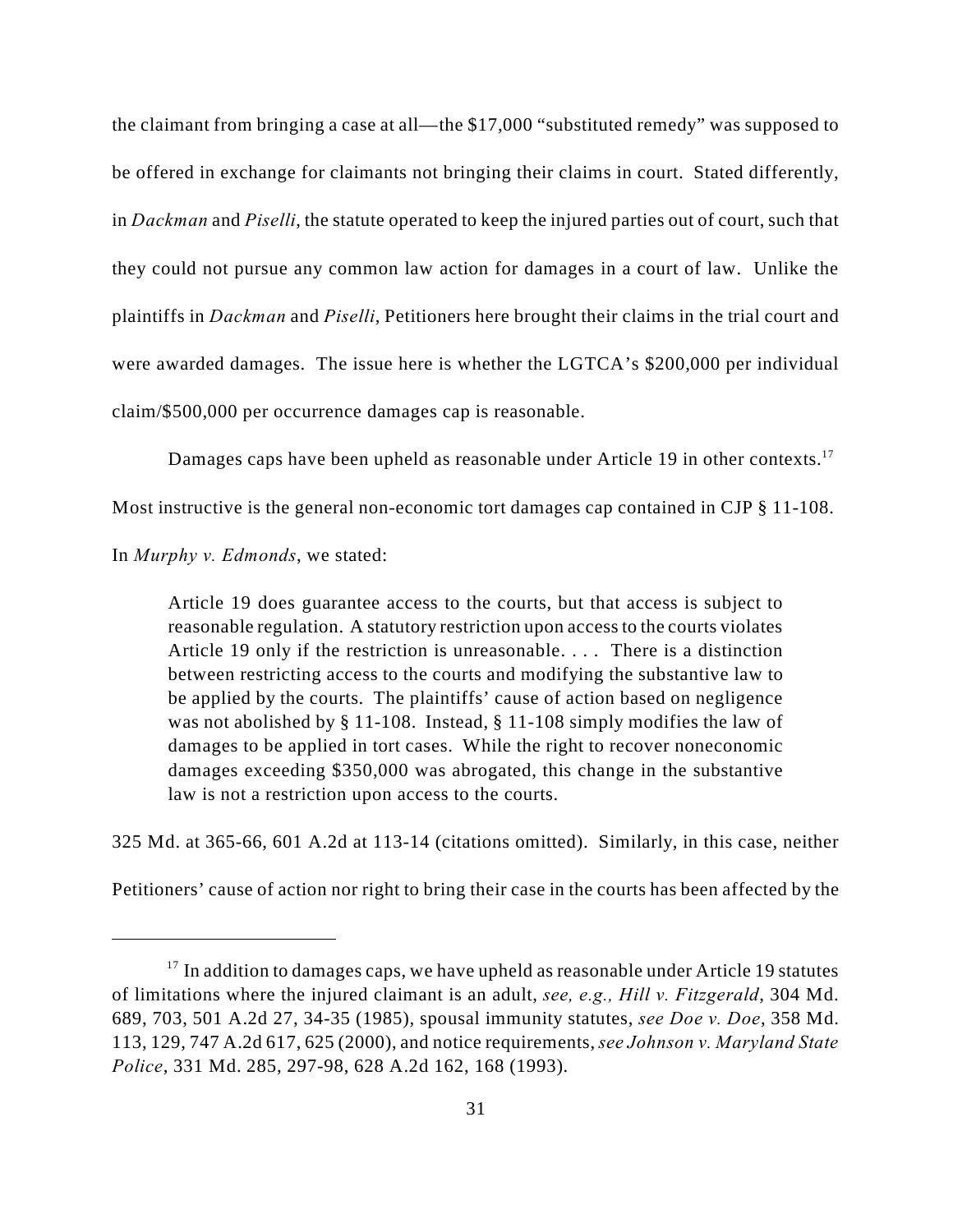LGTCA. We agree with the Court of Special Appeals's conclusion, consistent with our own case law, that "the LGTCA damages cap modifies the law of damages applied in cases involving claims against local governments. It does not operate—as the Espinas suggest—as a restriction upon access to the courts." *Espina*, 215 Md. App. at 645, 82 A.3d at 1260.

Petitioners argue that the LGTCA damages cap is "drastically inadequate," like the substitute remedy in *Dackman*, and that the Court of Special Appeals erred in distinguishing

*Dackman*. The Court of Special Appeals stated:

The LGTCA damages cap of \$200,000 per claim is over ten times the amount of the qualified offer at issue in *Dackman*. Moreover, in *Dackman*, if a qualified offer was rejected, the landlord had full immunity, including immunity against future claims by an injured child once she reaches majority, leaving a lead paint poisoned child with no remedy whatsoever. There is no similar immunity provision in the LGTCA, and plaintiffs injured by a local government may recover up to \$200,000 per individual claim.

*Espina*, 215 Md. App. at 644, 82 A.3d at 1260. We agree that the LGTCA damages cap is distinguishable from *Dackman*, because the statute at issue in that case granted immunity to the alleged tortfeasor and provided a substituted remedy, in exchange for the grant of immunity, that was not only "minuscule" but also primarily payable to individuals other than the injured plaintiff. *Dackman*, 422 Md. at 382, 30 A.3d at 868. It is necessary to emphasize, however, that in comparing the \$200,000 LGTCA cap to the \$17,000 substituted remedy, we do not mean to imply that there is any bright line monetary value that we use to determine whether a remedy is reasonable.

Petitioners further argue that the cap is unreasonable because the maximum amount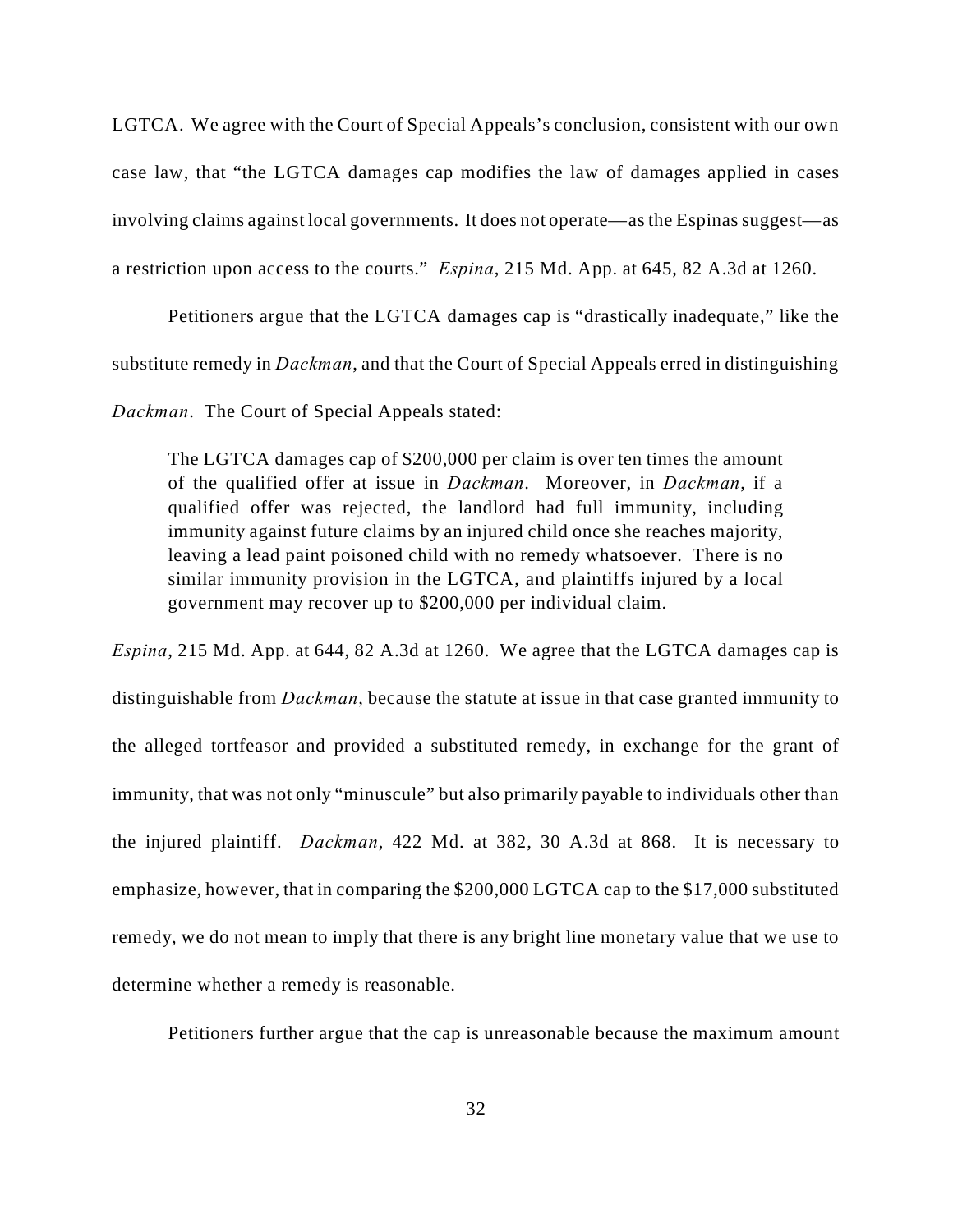allowed by the cap decreased the amount awarded by the jury in their case by approximately 98%. Respondents refute this argument as irrelevant, stating that, by comparing the jury award to the damages cap, Petitioners are improperly claiming that the cap "is unconstitutional under Article 19 'as applied' to the verdict in this case." We agree with Respondents that in undertaking our Article 19 analysis, we cannot and do not focus on the disparity between the jury award and the statutory cap. *See Prince George's Cnty. v. Longtin*, 419 Md. 450, 517 n.13, 19 A.3d 859, 900 n.13 (2011) (Harrell, J., concurring and dissenting) (rejecting the notion that a "damages cap becomes more or less valid, depending on the size of the trial award"). Rather, in assessing the reasonableness of the damages cap, the question before us is whether application of the damages cap leads to no remedy or a "drastically inadequate" remedy, *i.e*, the equivalent of "almost no compensation" to the plaintiff. *Dackman*, 422 Md. at 382, 30 A.3d at 868.

This Court has explained, "[t]o be sure, applying a damage cap does not vitiate a person's remedy altogether." *Longtin*, 419 Md. at 488, 19 A.3d at 882. In his concurring and dissenting opinion in *Longtin*, Judge Harrell further stated that "the LGTCA is not so unduly low as to equate with cutting off all remedy." 419 Md. at 520, 19 A.3d at 901 (Harrell, J., concurring and dissenting). We are unable to conclude that the LGTCA's \$200,000 per individual claim/\$500,000 per occurrence damages cap leaves the plaintiff "totally remediless" or is "drastically inadequate." Although not necessary for our conclusion that the cap is reasonable, we note also, as did the Court of Special Appeals, that in a case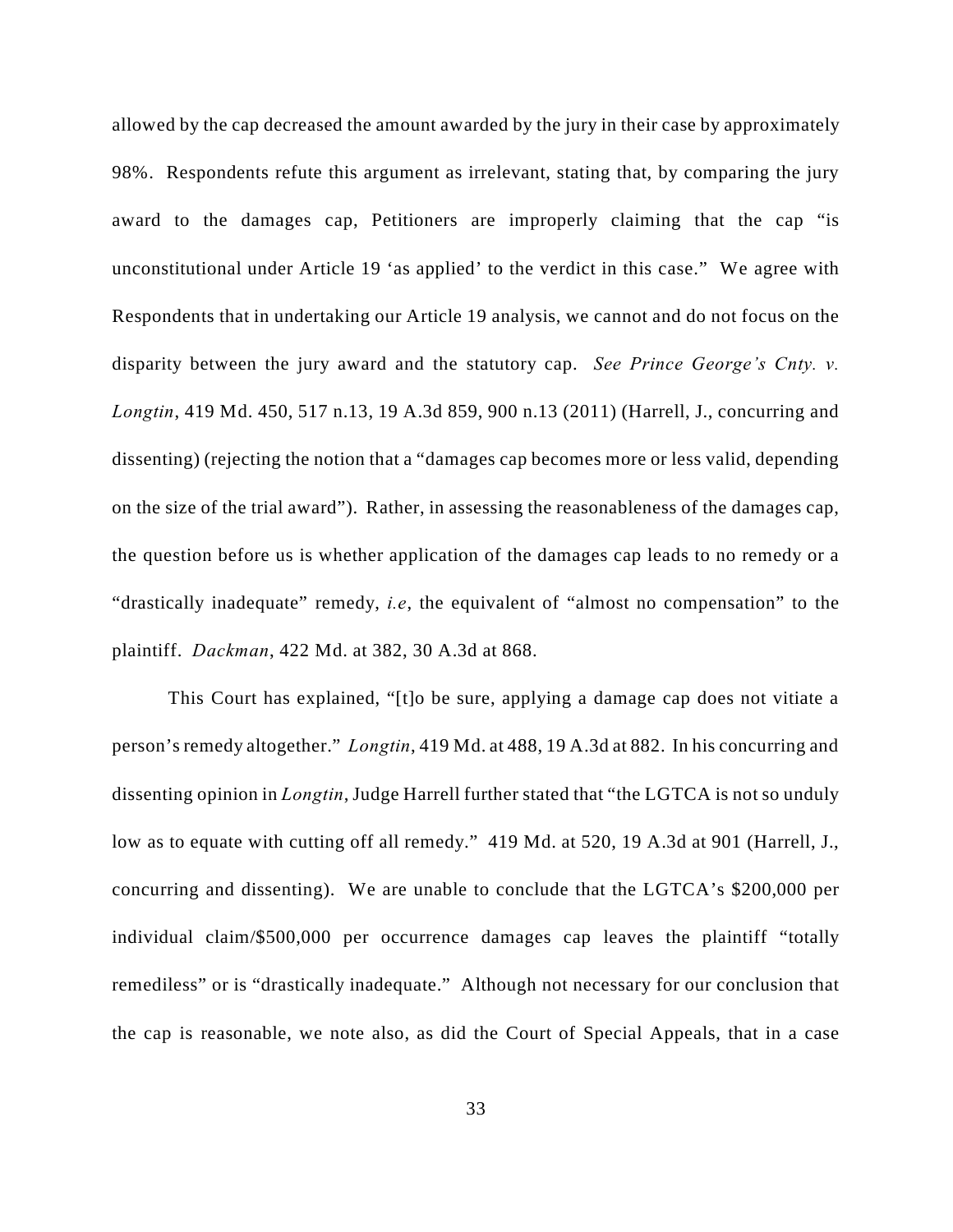involving malice on the part of the government employee, like in this case, the plaintiff may still attempt to enforce the judgment against the employee individually. The Legislature has determined, however, that the responsibility of the local government entity to indemnify the employee should be limited to \$200,000 per individual claim and \$500,000 per occurrence.<sup>18</sup> This decision is a matter of policy, and it is not unreasonable. *See Longtin* 419 Md. at 490, 19 A.3d at 883 ("The legislature may, in its wisdom, limit tort damages prospectively.").

Petitioners also maintain that if the LGTCA damages cap applies to constitutional violations, plaintiffs will be forced to rely on "the lesser protections" of 42 U.S.C. § 1983 actions to seek redress for their injuries. This, in Petitioners' view, would be "an extraordinary retreat for Maryland's public policy" and would render Maryland state constitutional claims a "dead letter." We agree with Respondents, however, that Petitioners' arguments in this regard are unpersuasive. Not only does 42 U.S.C. § 1983 have no bearing on this case because Petitioners elected to bring their claims under state law in state court, but also in no way does our decision cause Maryland state constitutional claims to become a "dead letter." Petitioners point out that, unlike the LGTCA, 42 U.S.C. § 1983 does not include a cap on damages and provides for an award of attorney's fees to a successful plaintiff. At the same time, however, we note that under 42 U.S.C. § 1983, a municipality

 $18$  Petitioners note that the LGTCA damages cap has not been increased since its original enactment, nor does the statute provide for annual increases, unlike § 11-108. In addition, Petitioners state that based on CPI inflation, "\$200,000 in 1987 is the equivalent of approximately only \$95,362.01 in 2014 dollars." The decision to alter or increase the damages cap based on inflation, however, is a matter best left to the Legislature.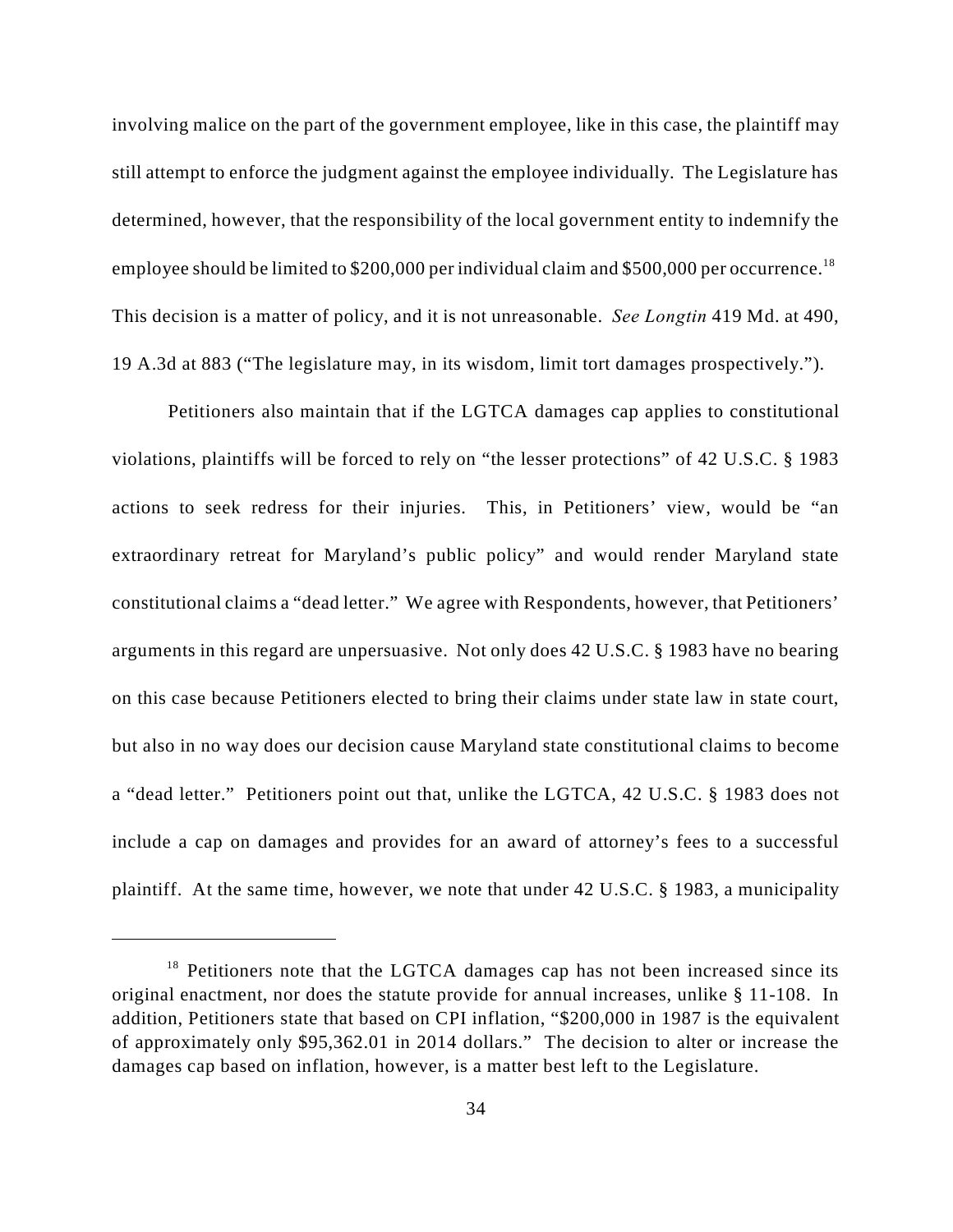is not vicariously liable for torts committed by its employees, unless the plaintiff shows that the tort occurred as a result of a custom, practice, or policy embraced by the municipality. *See Longtin*, 419 Md. at 492-93, 19 A.3d at 884-85 (discussing the United States Supreme Court's opinion in *Monell v. New York City Dep't of Soc. Servs.*, 436 U.S. 658, 691 (1978)). For this reason, we explained in *Longtin* that "Maryland's constitutional protections require more from public officials and municipalities than § 1983." *Longtin*, 419 Md. at 496, 19 A.3d at 886-87. Our decision today does not change the liability of a municipality for the torts of its employees, and in no way signals a "retreat" from Maryland's longstanding public policy of protecting individual constitutional rights.

#### **D. Judicial Admission and Finding of Malice**

Petitioners urge this Court to "avoid the constitutional clash" purportedly created by the application of the LGTCA in this case, and hold the County liable "as it has multiple times represented it is." Petitioners aver that the County's opening statement before the jury, in which counsel explained that "if the plaintiffs' theory is true about Officer Jackson . . . then Prince George's County is going to be [liable] for it" is judicially binding on the County. Essentially, Petitioners contend that because the County said it would be liable for Jackson's conduct, the County must now pay the entire amount awarded in favor of the Espinas. Petitioners' argument is devoid of any merit. The County correctly realized that, in accordance with the LGTCA, it would be liable for Jackson's conduct committed within the scope of employment. Having stipulated to the scope of employment, the County knew it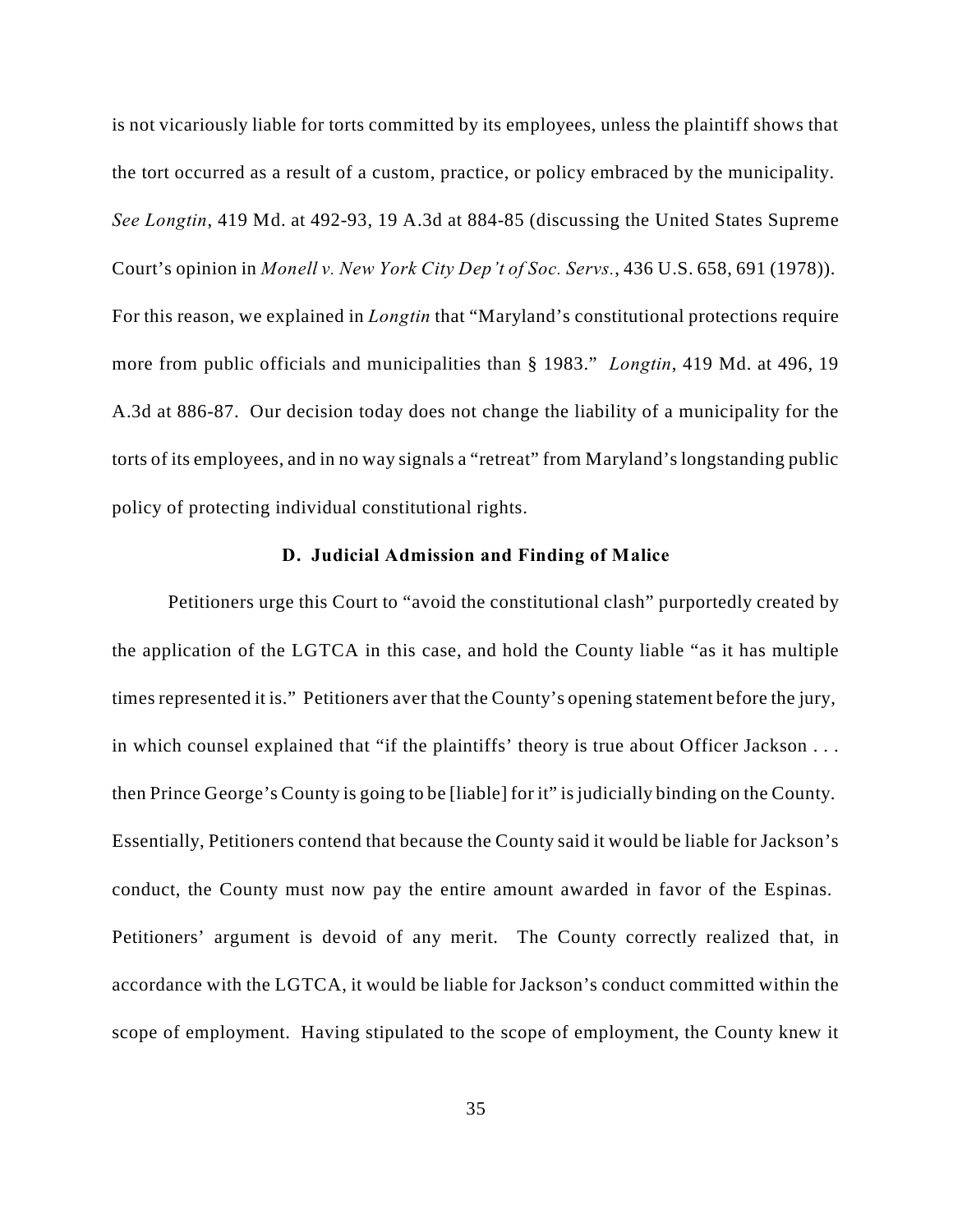would be liable *up to the limit imposed by the LGTCA* upon a verdict against Jackson and the County. We decline the invitation to take counsel's opening remarks as binding the County to the entirety of a then-unknown multimillion dollar verdict.

We also address Petitioners' apparent confusion over two related concepts: "scope of employment" and "malice." Under the LGTCA, a local government is required to defend and indemnify, up to certain limits, its employees acting within the scope of employment. CJP § 5-302(a) ("Each local government shall provide for its employees a legal defense in any action that alleges damages resulting from tortious acts or omissions committed by an employee **within the scope of employment**[.]") (emphasis added); CJP § 5-303(b)(1) ("[A] local government shall be liable for any judgment against its employee for damages resulting from tortious acts or omissions committed by the employee **within the scope of employment**[.]") (emphasis added). In other words, whether the employee acts within the scope of employment is the lynchpin of the local government's liability. Petitioners appear to suggest that the local government's liability is dependent upon the employee's malice or lack thereof. This is plainly incorrect. If the employee acts with malice, *the employee* is *also* liable. CJP § 5-302(b)(2) ("(i) An **employee shall be fully liable** for all damages awarded in an action in which it is found that the employee acted with actual malice. (ii) In such circumstances the judgment may be executed against the employee **and the local government may seek indemnification for any sums it is required to pay**[.]") (emphasis added). In other words, theoretically, Petitioners may (1) enforce the judgment entered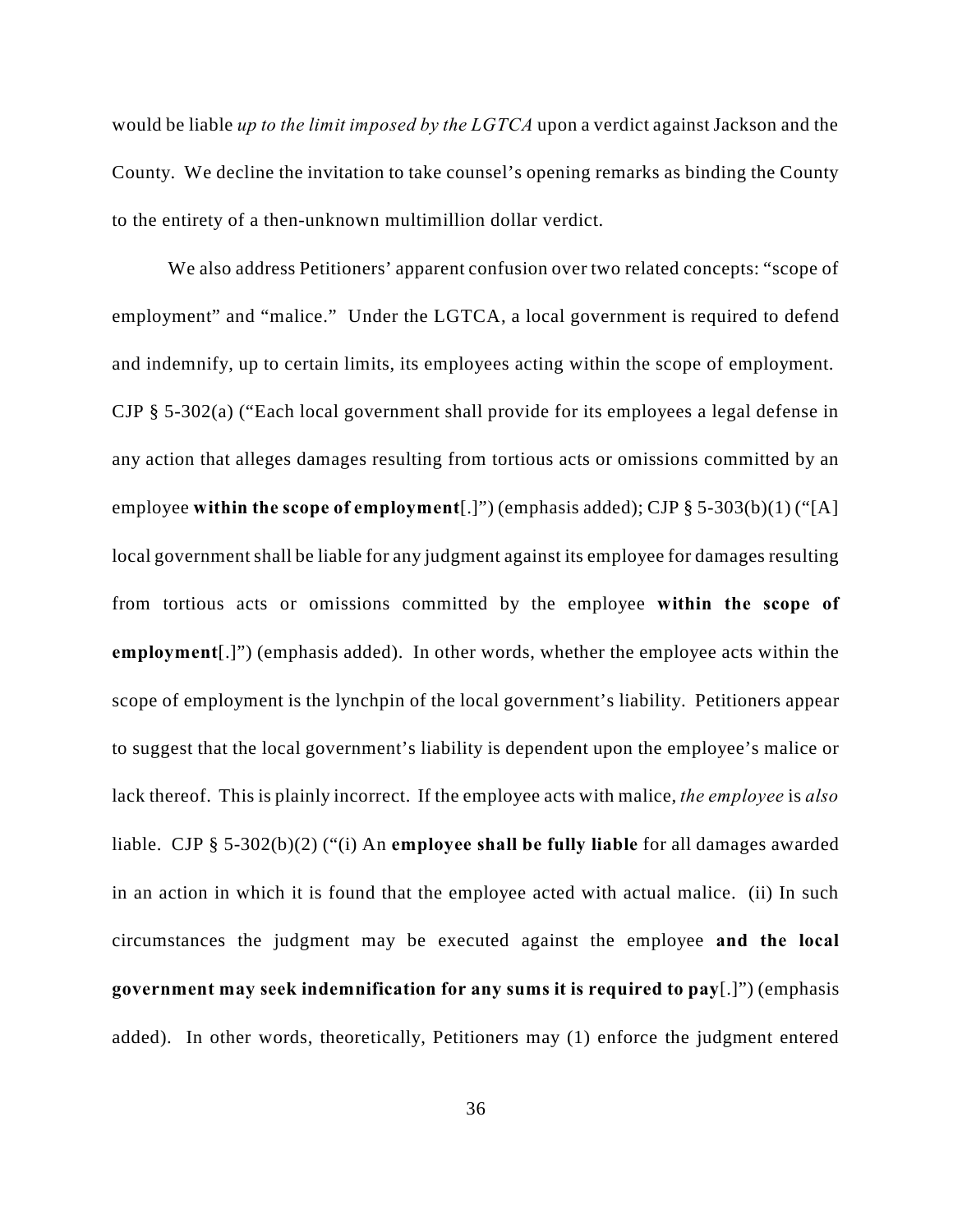against the County, up to the limit imposed by the LGTCA because it stipulated that Jackson acted within the scope of his employment, and (2) enforce the judgment entered against Jackson in its entirety, less any amount the County pays, because he acted with malice.

### **E. Aggregation of Claims**

Petitioners' final question asks us to consider whether the Court of Special Appeals concluded correctly that all of Petitioners' survivorship and wrongful death claims should be reduced to one claim for the purposes of the LGTCA cap because the family's wrongful death claims were derivative of the decedent's estate's claims. In this case, the Circuit Court originally reduced the jury's verdict as to the County from  $$11,505,000$  to  $$805,000$ ,<sup>19</sup> but, after the Court of Special Appeals issued its opinion in *Leake v. Johnson*, 204 Md. App. 387, 40 A.3d 1127 (2012), it aggregated the wrongful death claims of the family with the survivorship claims of the decedent's estate to further reduce the verdict as to the County to \$405,000: \$200,000 for the survivorship/wrongful death claims, \$200,000 for Manuel's claim for violation of his own constitutional rights, and \$5,000 in non-economic damages. The Court of Special Appeals concluded that the Circuit Court "properly applied *Leake* when it found that Estela and Manuel's wrongful death claims were derivative of Espina's survival claim and limited recovery to \$200,000." *Id.* In addition, the Court of Special Appeals concluded that the Circuit Court was correct in "finding that Manuel's constitutional claim

<sup>&</sup>lt;sup>19</sup> The \$805,000 amount represents the total of: \$200,000 for the estate's survivorship claims, \$200,000 for Estela's wrongful death claim, \$200,000 for Manuel's wrongful death claim, \$200,000 for Manuel's constitutional claim, and \$5,000 in non-economic damages.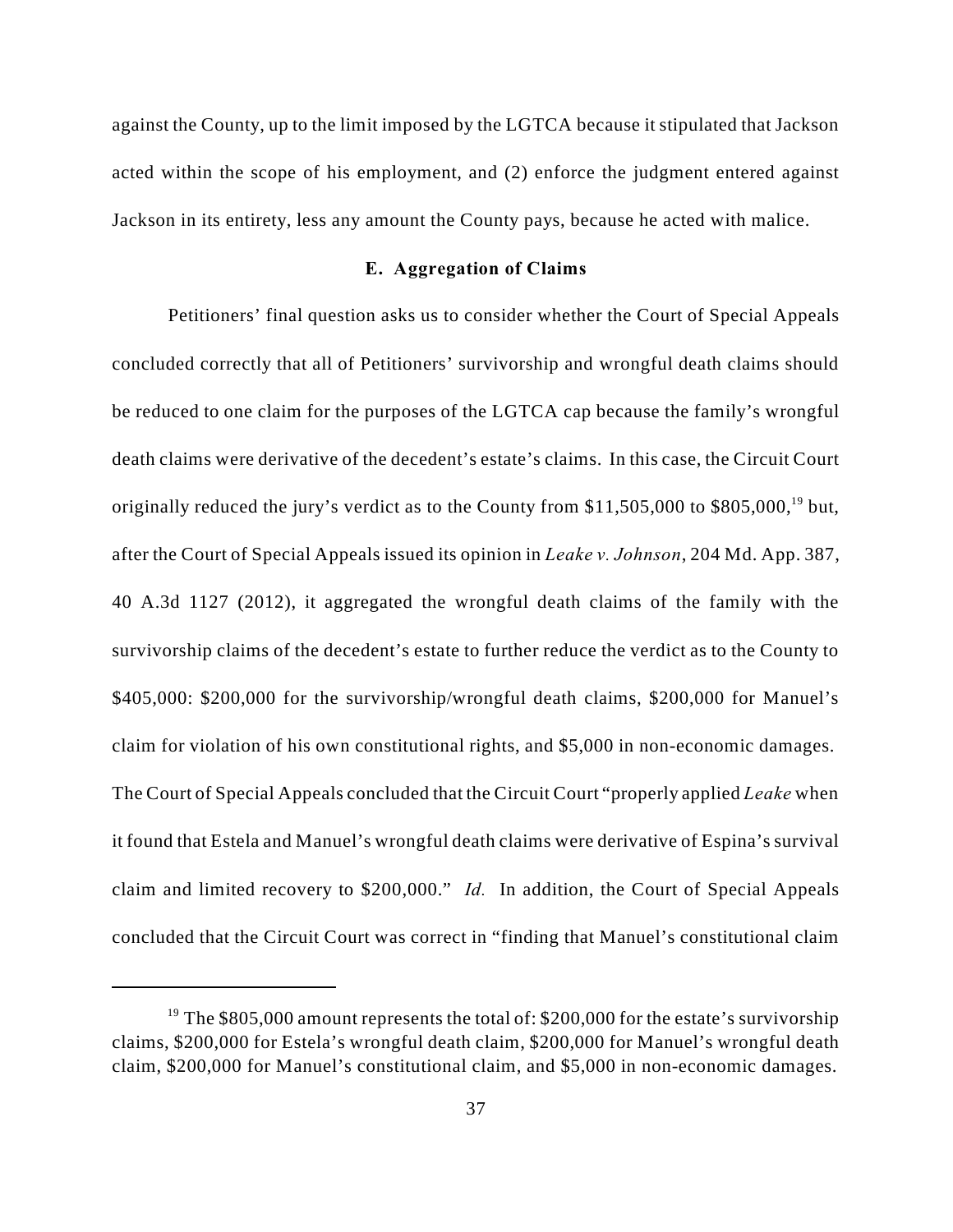was separate and not derivative<sup>[1]</sup>, therefore, Manuel's claim was properly reduced to \$200,000. *Espina*, 215 Md. App. at 647, 82 A.3d at 1262. Finally, the Court of Special Appeals determined that the trial court erred in awarding \$5,000 in economic damages, because "the LGTCA damages cap does not differentiate between economic and noneconomic damages[,]" and, therefore, the total damages award should have been reduced to \$400,000. *Id*.

The answer to the question of aggregation of claims turns on the interpretation of the phrase "per an individual claim" as used in the LGTCA. CJP  $\S$  5-303(a)(1) provides that "the liability of a local government may not exceed \$200,000 per an individual claim, and \$500,000 per total claims that arise from the same occurrence for damages resulting from tortious acts or omissions." This Court already addressed the interpretation of this section in *Board of County Commissioners v. Marcas, L.L.C.*, 415 Md. 676, 4 A.3d 946 (2010). *Marcas* involved the application of the LGTCA damages cap in a negligence case brought by a property owner against the Board of County Commissioners of St. Mary's County. In that case, the plaintiff alleged multiple tort counts arising out of the alleged contamination of the plaintiff's property that occurred over an extended period of time. *Marcas*, 415 Md. at 678, 4 A.3d at 947. The Board of County Commissioners argued that, though the complaint included numerous counts, the complaint only asserted one "individual claim," whereas the property owner argued that each day that the property was contaminated gave rise to an "individual claim." *Marcas*, 415 Md. at 684-85, 4 A.3d at 951.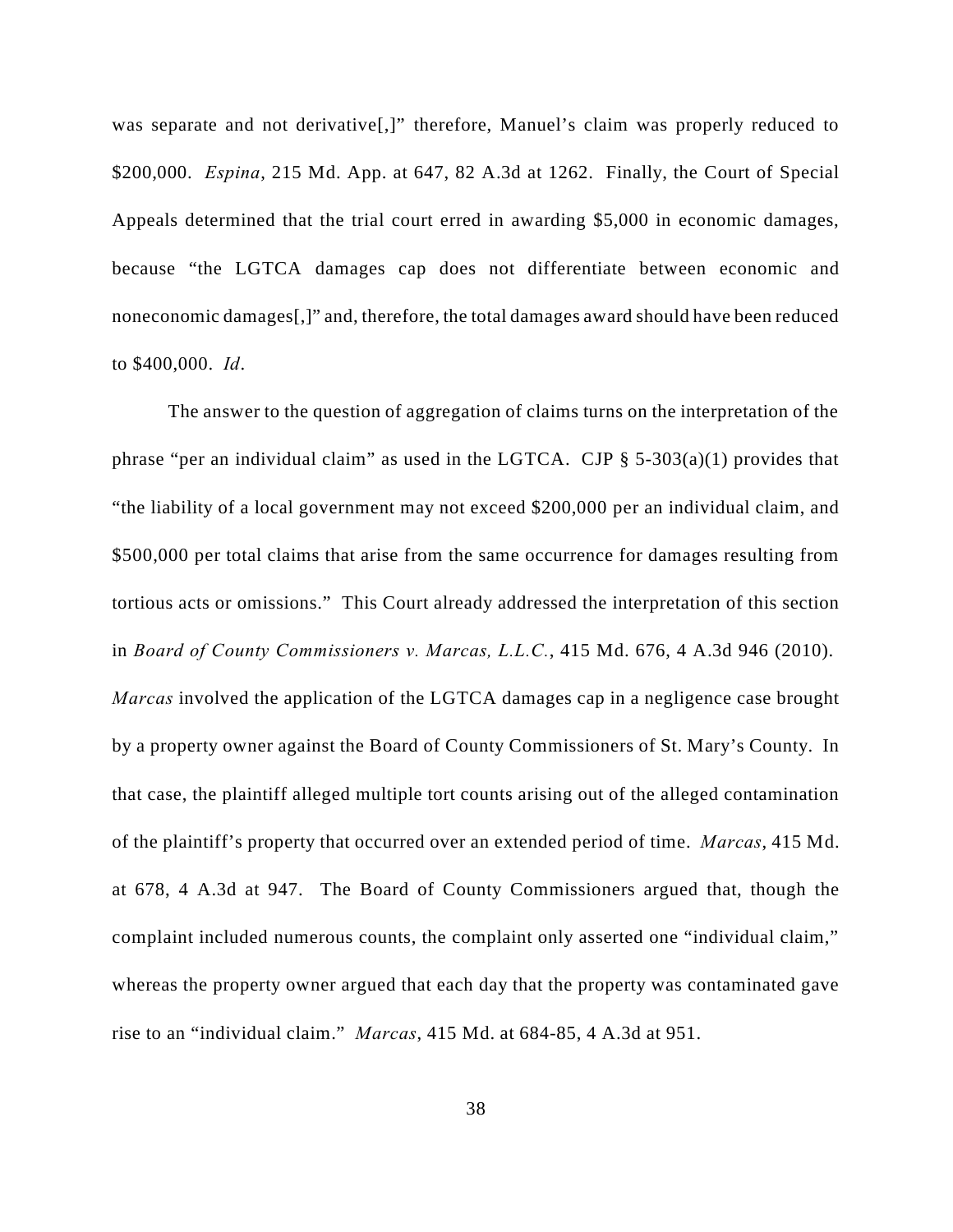In *Marcas*, we began by noting that "[t]he terms, 'individual claim,' and 'same occurrence,' are not defined in the LGTCA." 415 Md. at 684, 4 A.3d at 951. In defining "individual claim," we looked to Black's Law Dictionary and determined that "[c]laim is synonymous with 'cause of action[.]'" *Marcas*, 415 Md. at 689, 4 A.3d at 953. A "cause of action," in turn, is defined as "a set of facts sufficient to justify a court in rendering judgment for the plaintiff." *Id.* (citing Paul Mark Sandler and James K. Archibald, Pleading Causes of Action 2 (4th ed. 2008)). In the context of that case, we concluded that the plaintiff's complaint, although it asserted numerous tort counts, contained one cause of action, arising from the contamination of the property caused by the county's negligence, and therefore constituted one "individual claim" for the purposes of the LGTCA damages cap. *Marcas*, 415 Md. at 689, 4 A.3d at 954. We also noted, more broadly, that "if a local government negligently fails to comply with applicable state and federal regulations pertaining to a particular landfill, and that negligence is the proximate cause of contamination to one or more adjacent properties, each adjacent property owner's claim for money damages would constitute an 'individual claim,' regardless of how many theories of recovery are asserted." *Marcas*, 415 Md. at 688, 4 A.3d at 953. Therefore, we held that if there were multiple affected properties, each property owner's claims for damages would constitute one "individual claim."<sup>20</sup>

<sup>&</sup>lt;sup>20</sup> In addition, as to the definition of "same occurrence," we concluded that "(1) the 'cause' test is applicable to the determination of what does, or does not, constitute the 'same (continued...)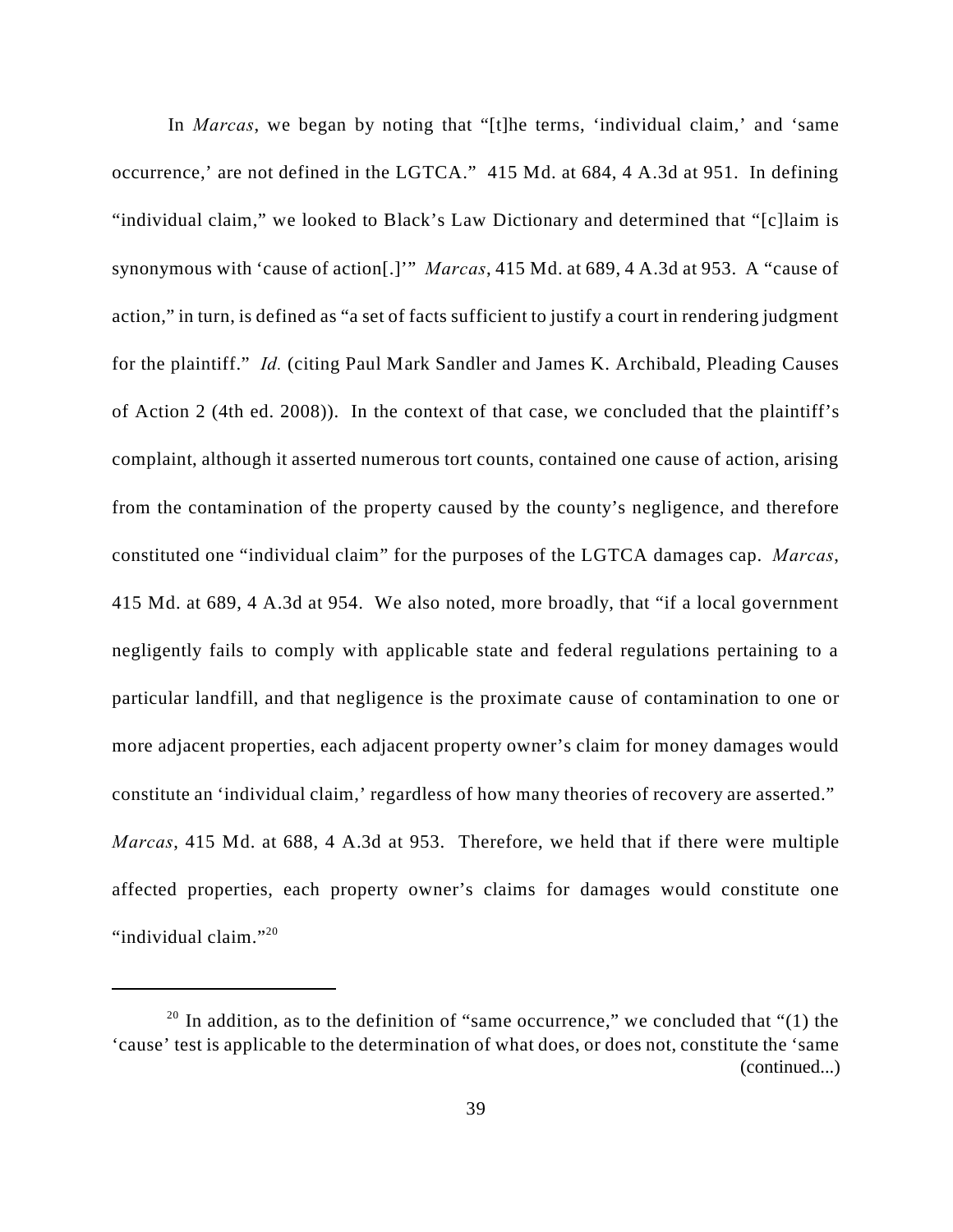In *Marcas*, we also discussed the legislative history of the LGTCA, referring specifically to the difficulties of local governments in purchasing liability insurance. We explained that "the General Assembly intended that courts would use the insurance industry's definitions of 'individual claim' and 'same occurrence' when applying [the LGTCA damages cap]." 415 Md. at 687, 4 A.3d at 952. For that reason, our cases discussing insurance caps on wrongful death claims are instructive in wrongful death cases involving the LGTCA. The Court of Special Appeals applied that reasoning in *Leake v. Johnson*, a case involving claims against police officers by the decedent's estate, wife, and son, after the decedent died as a result of injuries sustained during an arrest and subsequent transportation in a police vehicle. 204 Md. App. at 389, 40 A.3d at 1128. After trial in that case, the jury found for the plaintiffs and awarded damages "to the estate of Mr. Johnson in the amount of: (1) \$87,000 for compensatory, economic damages; and (2) \$5,000,050 for compensatory, non-economic damages, including pain and suffering[; and] . . . to both [sons], individually, in the amount of: (1) \$34,000 for loss of financial support; and (2) \$1,100,000 for non-economic damages."

<sup>(...</sup>continued)

occurrence' as that term is used in [CJP] § 5-303(a), and (2) continuous and repeated acts of negligence may constitute the 'same occurrence.'" *Marcas*, 415 Md. at 692, 4 A.3d at 955. Thus, in the context of that case, we held that "if a local government negligently fails to comply with applicable state and federal regulations pertaining to a particular landfill, and that negligence is the proximate cause of contamination to one or more adjacent properties, each adjacent owner's claim for money damages would arise out of the 'same occurrence,' even if the local government was negligent (1) in several different ways, and (2) for an extended period of time." *Marcas*, 415 Md. at 689-90, 4 A.3d at 954. We ultimately decided that "the individual claim cap contained in  $[CJP] \$  5-303(a) [was] applicable to [a]ppellee's multiple claims seeking money damages." *Marcas*, 415 Md. at 692, 4 A.3d at 955.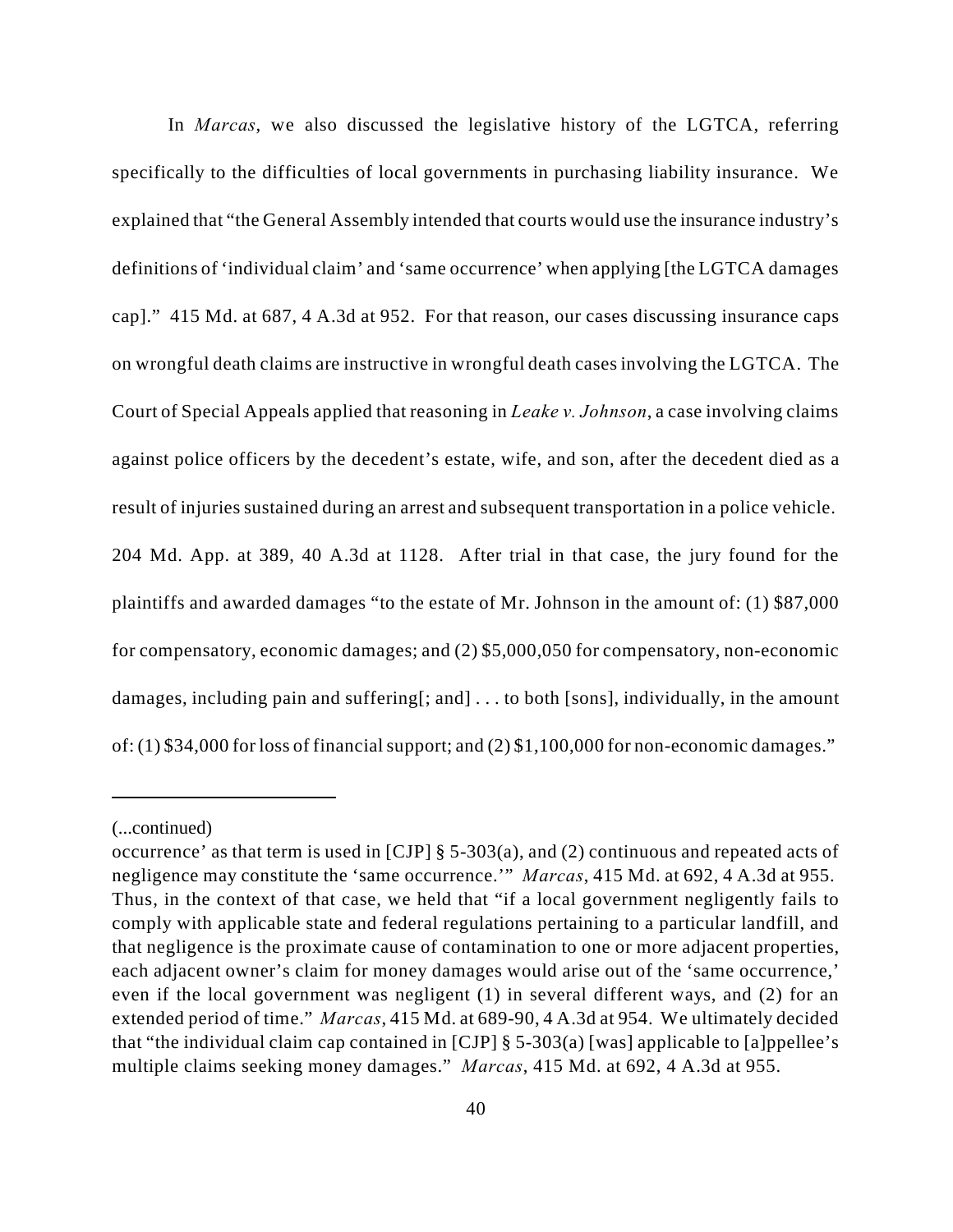*Leake*, 204 Md. App. at 399, 40 A.3d at 1134-35. For purposes of applying the LGTCA damages cap, the trial court decided that there were three individual claims arising out of one occurrence, and therefore reduced the verdict from \$7,405,000 to \$416,500. *Leake*, 204 Md. App. at 401-02, 40 A.3d at 1136.

Both parties in *Leake* took issue with the trial court's reduction of the verdict, based upon the unique issues presented by wrongful death claimants. The question on appeal, therefore, was "whether wrongful death claims are aggregated with a survivor claim, or considered separately, with respect to the LGTCA limitation of liability 'per an individual claim.'" *Leake*, 204 Md. App. at 412, 40 A.3d at 1142. Relying on this Court's opinions in *Daley v. United Services Automobile Association*, 312 Md. 550, 541 A.2d 632 (1988), and *Surratt v. Prince George's County*, 320 Md. 439, 578 A.2d 745 (1990), two wrongful death cases, the Court of Special Appeals explained that wrongful death claims are derivative from the claim based on the injury to the decedent. *Leake*, 204 Md. App. at 412, 40 A.3d at 1142. In *Daley*, this Court determined that where an insurance policy set a maximum recovery for bodily injury to one person, "consequential or derivative damages are computed together with the claim for injury of which they are a consequence." *Daley*, 312 Md. at 554, 541 A.2d at 634. As explained in *Leake*, this Court applied the conclusion in *Daley* regarding aggregating derivative damages in *Surratt* to conclude that "wrongful death claims were derivative of the claim based on the injury to the [decedent], and therefore, all three claims presented a single claim under [the County Charter's] 'per individual' limit of liability."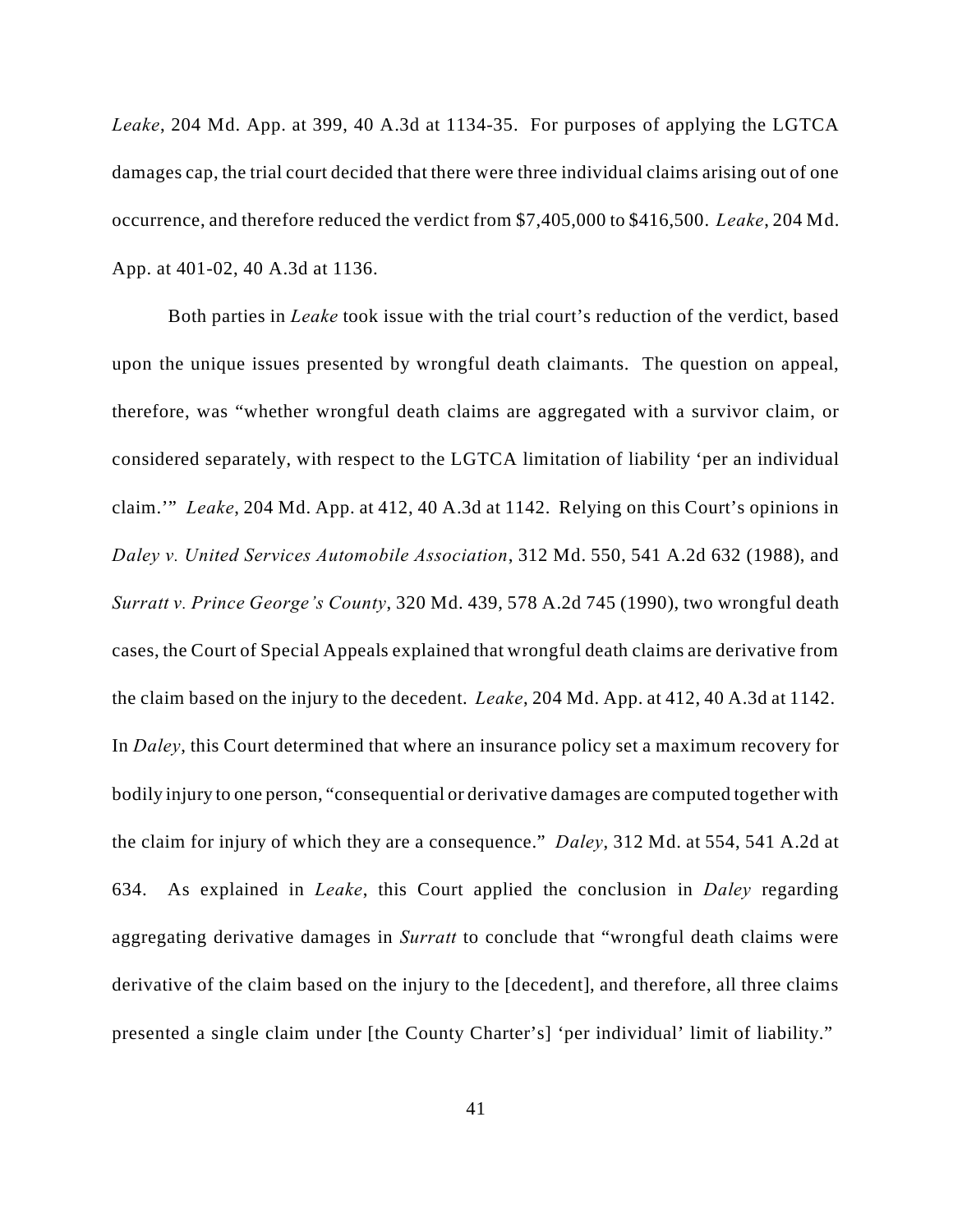*Leake*, 204 Md. App. at 415, 40 A.3d at 1144. Thus, applying this Court's analysis in *Daley* and *Surratt*, the Court of Special Appeals in *Leake* held that "a wrongful death claim will be aggregated with the claim of the injured person in applying the LGTCA limitation of liability of a local government to \$200,000 per an 'individual claim.'" *Leake*, 204 Md. App. at 417, 40 A.3d at 1145.

Petitioners in this case contend that the lower courts' reliance on *Leake* to aggregate their wrongful death claims for the purposes of the LGTCA damages cap is inconsistent with the Court of Special Appeals's opinion in *Goss v. Estate of Jennings*, 207 Md. App. 151, 51 A.3d 761 (2012). In *Goss*, filed shortly after *Leake*, in which the court refused to aggregate wrongful death and survivorship claims for the purposes of applying the general noneconomic tort damages cap contained in CJP § 11-108. *Goss*, 207 Md. App. at 173-74, 51 A.3d at 773-74. In that case, Jennings, a prison inmate, was struck and killed by a dump truck owned and operated by Goss during a highway litter pickup detail. *Goss*, 207 Md. App. at 157, 51 A.3d at 764. Following his death, Jennings's estate, the estate of his mother, and three beneficiaries filed a wrongful death/survival action. *Id.* The jury found for the plaintiffs and awarded damages in both the survival and wrongful death actions. *Id.* On the defendant's post-trial motion, the trial court reduced only the wrongful death award pursuant to CJP § 11-108, and left the jury's survival award intact. *Goss*, 207 Md. App. at 163, 51 A.3d at 768. On appeal, the Court of Special Appeals affirmed, relying on the key provisions of CJP § 11-108 relating specifically to damages in wrongful death actions. *Goss*, 207 Md.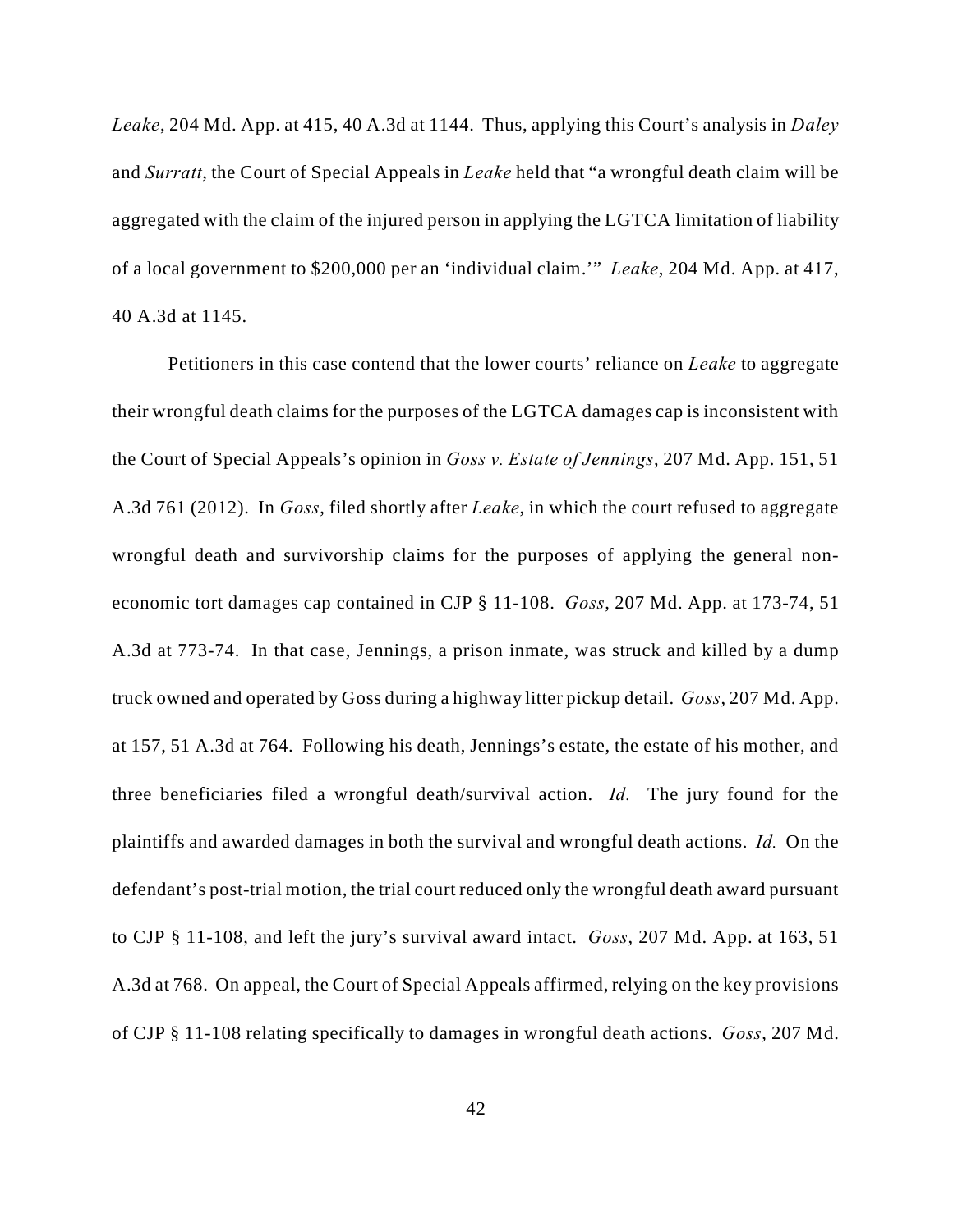App. at 172-73, 51 A.3d at 773-74.

In *Goss*, the Court of Special Appeals specifically distinguished *Leake*, stating "that conclusion turned on the particular language of the LGTCA, where the cap was keyed to claims that arise from 'the same occurrence.' Quite simply, *Leake*'s holding flowed from the extremely narrow language of the LGTCA." *Goss*, 207 Md. App. at 173-74, 51 A.3d at 774 (citations omitted). This statement is not exactly an accurate characterization of the court's holding in *Leake* because the *Leake* court concluded that the wrongful death and survival claims should be aggregated because they constitute "an individual claim" as used in the LGTCA, rather than arising from "the same occurrence." Nevertheless, we agree with the *Goss* court's ultimate conclusion that *Leake* is distinguishable from *Goss* based on the difference between the LGTCA and CJP § 11-108. As explained in *Goss* and in our own cases, CJP § 11-108 was amended in 1994 "to make clear that, from and after October 1, 1994, the cap applied to non-economic damages awarded in wrongful death actions. *See* 1994 Md. Laws, ch. 477." *Dixon v. Ford Motor Co.*, 433 Md. 137, 163, 70 A.3d 328, 343 (2013). In doing so, the General Assembly also provided a damages cap specifically for wrongful death plaintiffs, as compared to plaintiffs in personal injury cases. *See* CJP § 11- 108(b)(3)(ii); *Goss*, 207 Md. App. at 173, 51 A.3d at 774 ("While the 1994 legislature . . . focused in part on [the difference between multiple claimants in a personal injury case and multiple claimants in a wrongful death case] in capping wrongful death damages, the State made no fundamental change to damage awards in personal injury cases, including a survival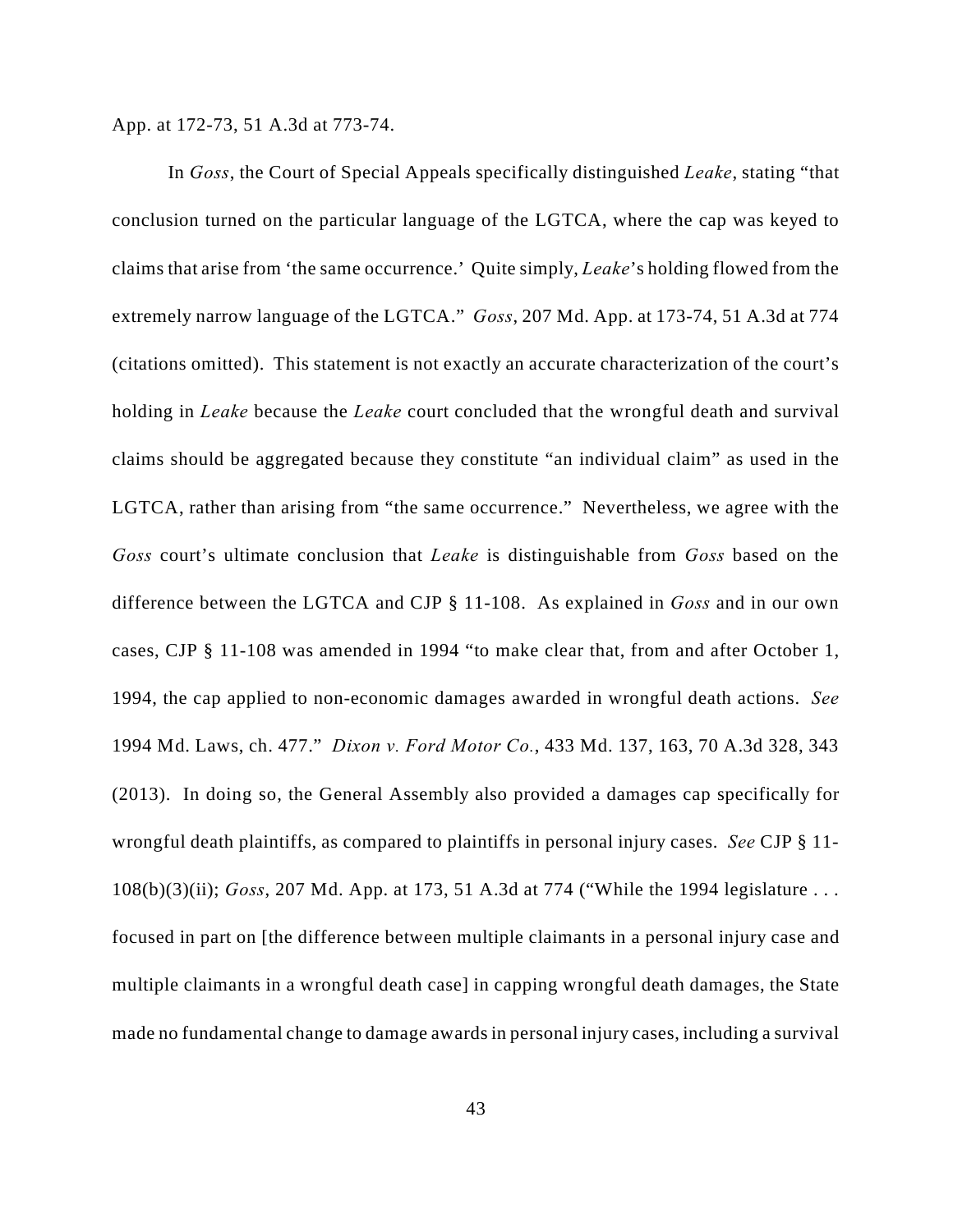action." $)^{21}$  The LGTCA makes no such distinction. In other words, the LGTCA contains "extremely narrow language" applicable to all claims brought under it. *Goss*, 207 Md. App. at 174, 51 A.3d at 774.

Petitioners also contend that *Leake* is inconsistent with our opinion in *Marcas*, which they assert stands for the principle that each legally cognizable plaintiff may bring a separate "claim" for purposes of calculating the LGTCA damage cap. We disagree. First, *Marcas* involved a single plaintiff who filed numerous tort claims against the county arising out of contamination of the plaintiff's property. 415 Md. at 679, 4 A.3d at 947-48. Second, our statement in that case that "if a local government['s] . . . negligence is the proximate cause of contamination to one or more adjacent properties, each adjacent property owner's claim for money damages would constitute an 'individual claim,'" 415 Md. at 688, 4 A.3d at 953, does not mean that any "legally cognizable plaintiff" in any action would have an "individual

*Dixon v. Ford Motor Co.*, 433 Md. 137, 166, 70 A.3d 328, 345 (2013). *See also* CJP § 3- 904(f) ("Only one action under this subtitle lies in respect to the death of a person.").

 $21$  With regard to the distinction between a "normal" personal injury case and a wrongful death case, we have explained:

In a normal personal injury action based on injuries to more than one person, each plaintiff, whether suing separately or joining with other plaintiffs, represents a separate case. Any judgments are awarded separately, on an individual basis. The plaintiffs do not share in one gross award. That is not the case with a wrongful death action. Only one wrongful death action is permissible with respect to the death of a person. All beneficiaries seeking a recovery are required to join in that action, and one award is made, which is divided among the plaintiffs as directed by the verdict.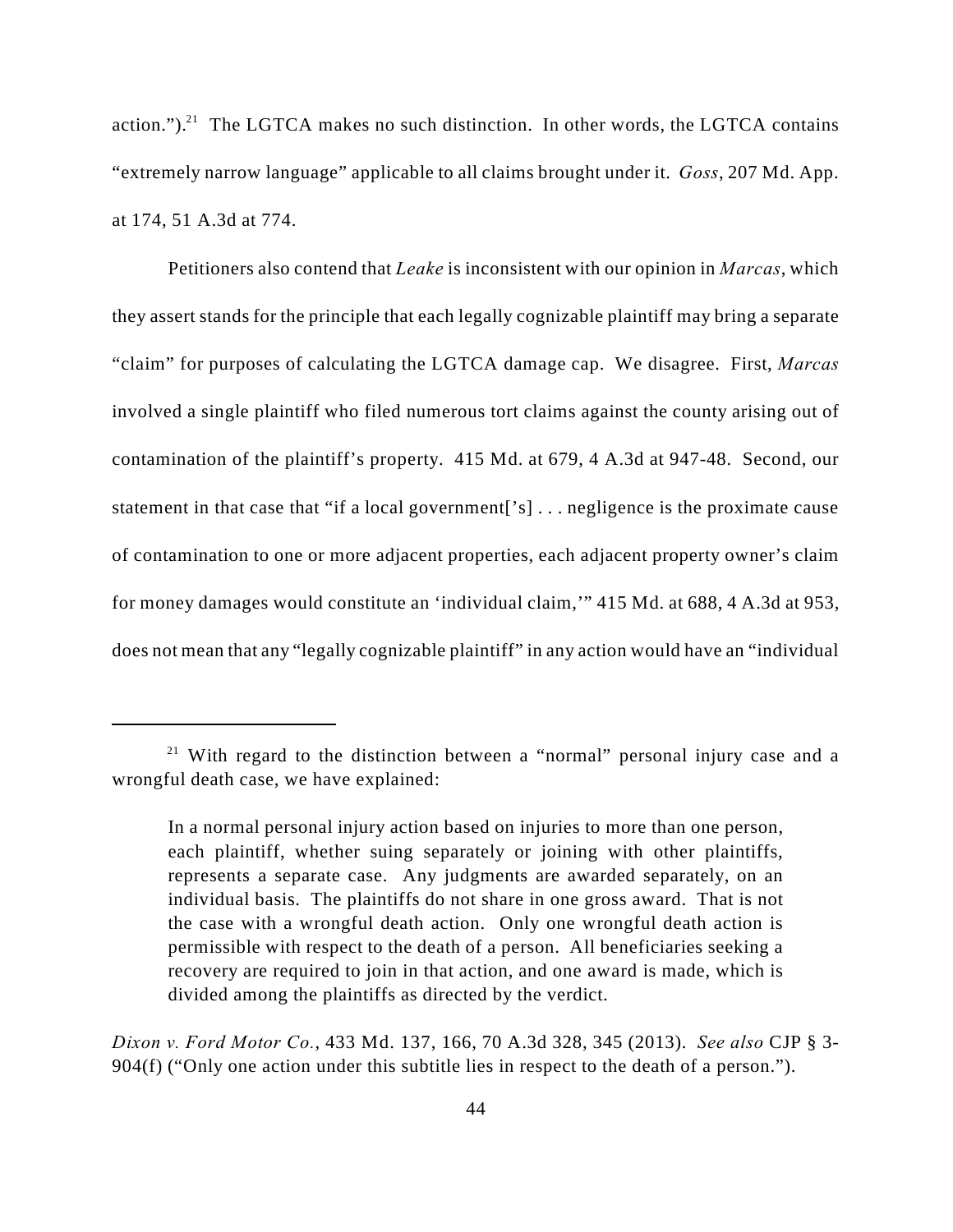claim" for purposes of the LGTCA. Rather, an "individual claim," as we defined it in *Marcas*, will depend on the cause of action and the set of facts necessary to create that cause of action. *See* 415 Md. at 689, 4 A.3d at 953.

We are mindful of our longstanding principle that wrongful death and survival actions are "separate and distinct." *Owens-Corning Fiberglas Corp. v. Garrett*, 343 Md. 500, 537 n.23, 682 A.2d 1143, 1161 n.23 (1996) ("*Stewart v. United Elec. Light & Power,* 104 Md. 332, 65 A. 49 (1906) . . . . stands for the proposition that survival actions are separate and distinct from wrongful death actions."). At the same time, however, "it is not wholly incorrect to state that a wrongful death claim is derivative of the decedent's claim in some sense. The two actions stem from the same underlying conduct[.]" *Mummert v. Alizadeh*, 435 Md. 207, 222, 77 A.3d 1049, 1058 (2013). As explained above, for the purpose of damage awards, "consequential or derivative damages are computed together with the claim for bodily injury of which they are a consequence." *Daley*, 312 Md. at 554, 541 A.2d at 634. Based on our review of *Marcas*, *Daley*, *Surratt*, and *Leake*, we agree with the Court of Special Appeals's conclusion that, for the purposes of the LGTCA damages cap, "wrongful death claims, which are derivative of another person's claim of injury [the survival claim], are considered collectively as one individual claim." *Leake*, 204 Md. App. at 416, 40 A.3d at 1144. Accordingly, we affirm the judgment of the Court of Special Appeals aggregating Estela and Manuel's wrongful death claims with the estate's survivorship claims for the purpose of limiting recovery to \$200,000. Like the Court of Special Appeals, we leave intact